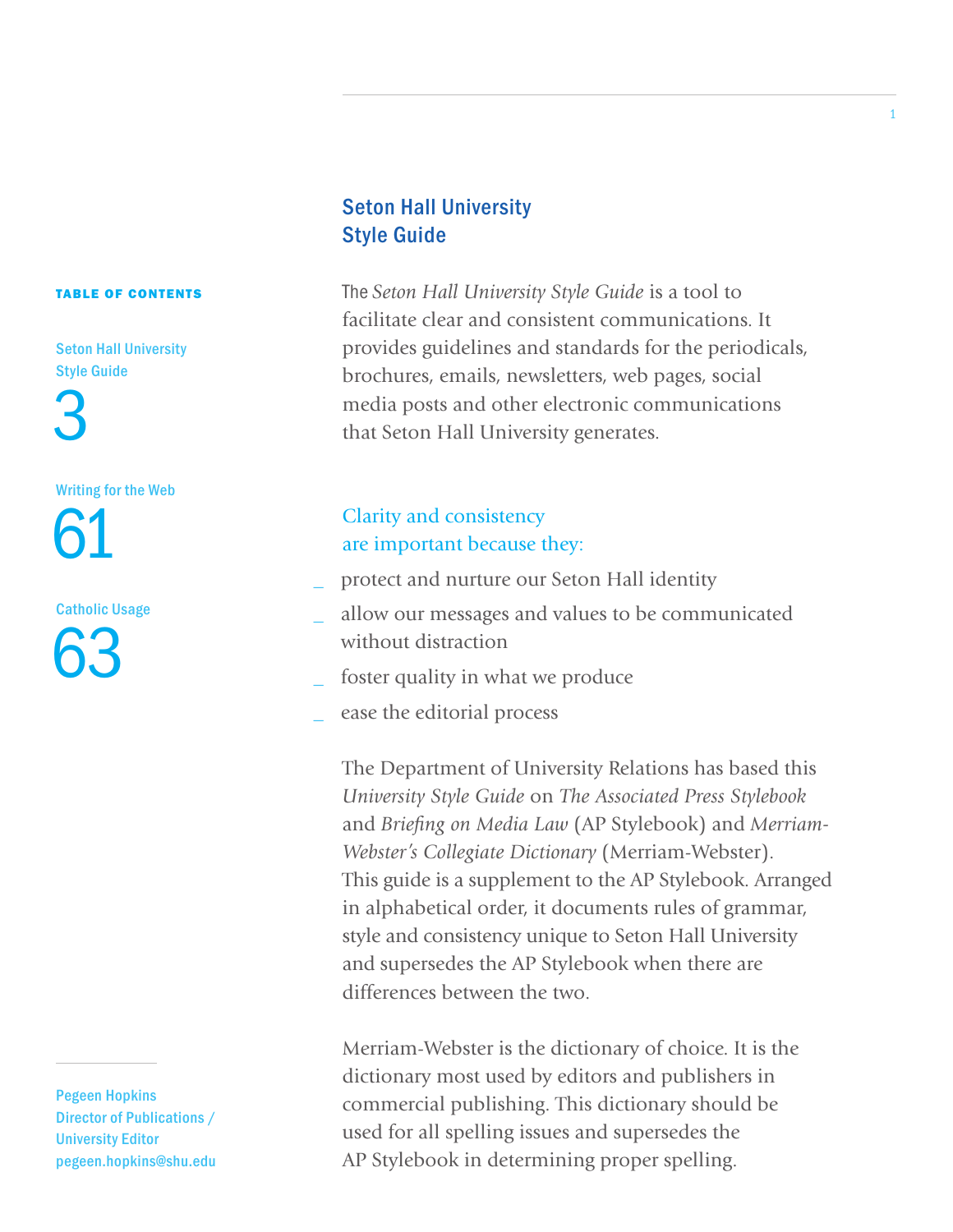#### EDITORIAL STYLE GUIDE 2

A

| a, an                                       | Use the word a before a pronounced 'h' or consonant sound.<br>a historic occasion, a one-year sabbatical (sounds as if it starts with w).                                                                                                              |
|---------------------------------------------|--------------------------------------------------------------------------------------------------------------------------------------------------------------------------------------------------------------------------------------------------------|
|                                             | Use an before an unpronounced 'h' or vowel sound.                                                                                                                                                                                                      |
|                                             | an annual event, an honest person, an NBA game (sounds as if it begins<br>with e).                                                                                                                                                                     |
| <i><b>abbreviations</b></i><br>and acronyms | Use only universally accepted abbreviations and acronyms, but use them sparingly<br>in deference to your readers. Consult Merriam-Webster's 11th edition and the AP<br>Stylebook for standard abbreviations.                                           |
|                                             | When an acronym can be used with or without periods, use it without. On first<br>reference, spell out the full, formal title and place the acronym in parentheses after<br>the title (a departure from AP style). Do not italicize the shortened form. |
|                                             | National Survey of Student Engagement (NSSE)                                                                                                                                                                                                           |
|                                             | Acronyms may be used on first reference if they are well known.                                                                                                                                                                                        |
|                                             | GPA, YMCA, GRE                                                                                                                                                                                                                                         |
|                                             | Do not include an acronym if it is not used in the body of the text in a second<br>reference.                                                                                                                                                          |
| academic<br>degrees                         | Capitalize the formal name of a degree (Master of Arts in Education), but lowercase<br>the informal and less precise name (master's degree in education).                                                                                              |
|                                             | When abbreviating a degree after a person's last name, use letters and periods with<br>no intervening spaces (B.A., M.A., M.B.A., Ed.D., Ph.D., etc.). Offset the degree<br>with commas.                                                               |
|                                             | Paul Kozakski, B.S.,                                                                                                                                                                                                                                   |
|                                             | Sharon Abelard, Ph.D.,                                                                                                                                                                                                                                 |
|                                             | Note the correct use of <i>doctorate</i> (a noun) and <i>doctoral</i> (an adjective).                                                                                                                                                                  |
|                                             | He earned his doctorate in theology. She received her doctoral degree.                                                                                                                                                                                 |
|                                             | Identify alumni who appear in external university publications text by the formats<br>described and illustrated below. Do not reference associate degrees.                                                                                             |
|                                             | In text, Seton Hall undergraduate and graduate years should not be followed<br>by a comma.                                                                                                                                                             |
|                                             | Kate Valenta '95 jokes about trying to observe more traffic lights.                                                                                                                                                                                    |
|                                             | Ronald J. Riccio '68/J.D. '81 is appointed dean.                                                                                                                                                                                                       |
|                                             | For those with an undergraduate degree from Seton Hall, after the last name insert a<br>space followed by an apostrophe and the last two digits of the undergraduate year.<br>Armando M. Brigandi '96                                                  |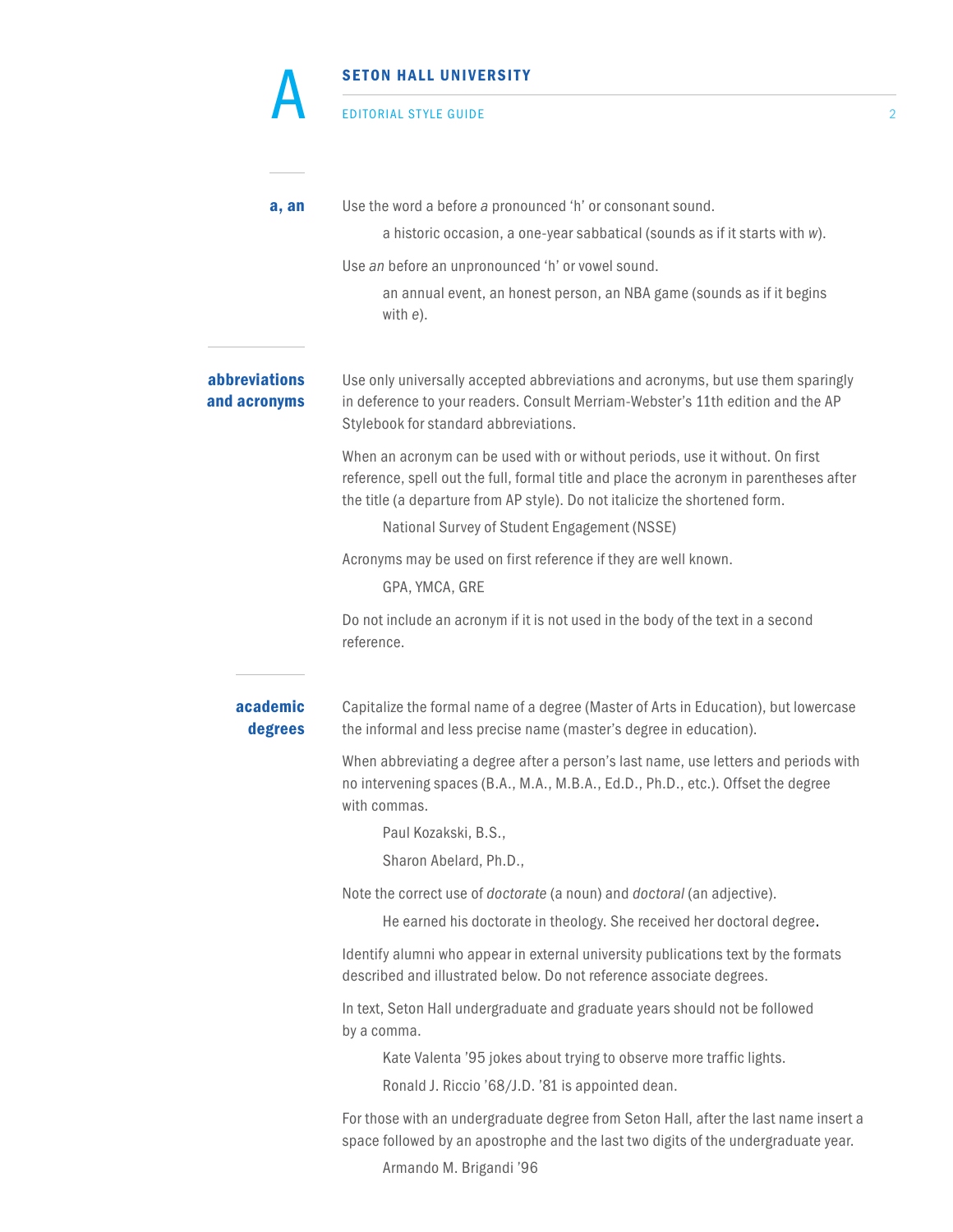#### EDITORIAL STYLE GUIDE 3

 For those with a Seton Hall graduate degree, place a comma after the last name, followed by the abbreviation for the graduate degree, then a space, followed by an apostrophe and the year of attaining the graduate degree.

Pamela M. Knitowski, M.A. '92

Kimberly A. Capadona '98/J.D. '01

Seton Hall undergraduate and graduate years should be separated with a slash (/).

Rodger C. Bernhammer '93/J.D. '96

For alumni with three or more Seton Hall degrees, list degrees in chronological order separated by slashes.

Patrick Pelosi '66/M.A. '71/Ed.D. '93

Father Kevin Hanbury '68/M.Div. '75/Ed.S. '79/Ed.D. '85

Alumni who belong to religious orders should be referred to as follows: Name, Year of Seton Hall Graduation, Religious Order (identified by initials separated by periods).

Examples*:*

 Father Jacob Jones '93, O.P., (Dominican priest with Seton Hall undergraduate degree only)

 Father John Smith, M.A.'92, S.J., (Jesuit priest with Seton Hall graduate degree only)

 Sister Roberta Nelson '93/Ph.D. '02, O.S.B. (Benedictine nun with Seton Hall undergraduate and graduate degrees)

#### OBSERVE THESE OTHER FORMS

Alumnae who have married and changed last name:

Christine (Reilly) Andreotti, M.A. '93

Hyphenated names:

 Lisa O'Connor-Black '01 James Avalon-Johnson '95/M.S. '08

Alumnus and non-alumna wife:

 Garrett '93 and Bridget D'Antonio Bridget and Garrett D'Antonio '93

Alumna and non-alumnus husband:

Doug and Sara (Barker '89) Sullivan

Sara (Barker '89) and Doug Sullivan

Married alumna and alumnus:

 Seth Carlson '05 and Grace (Nguyen '03) Carlson (different class years) Grace (Nguyen '05) and Seth Carlson '05 (same class years)

Alumnus or alumna using two last names: Elizabeth Rizolli Gorman '92

In multiple listings of names, order alphabetically by last name.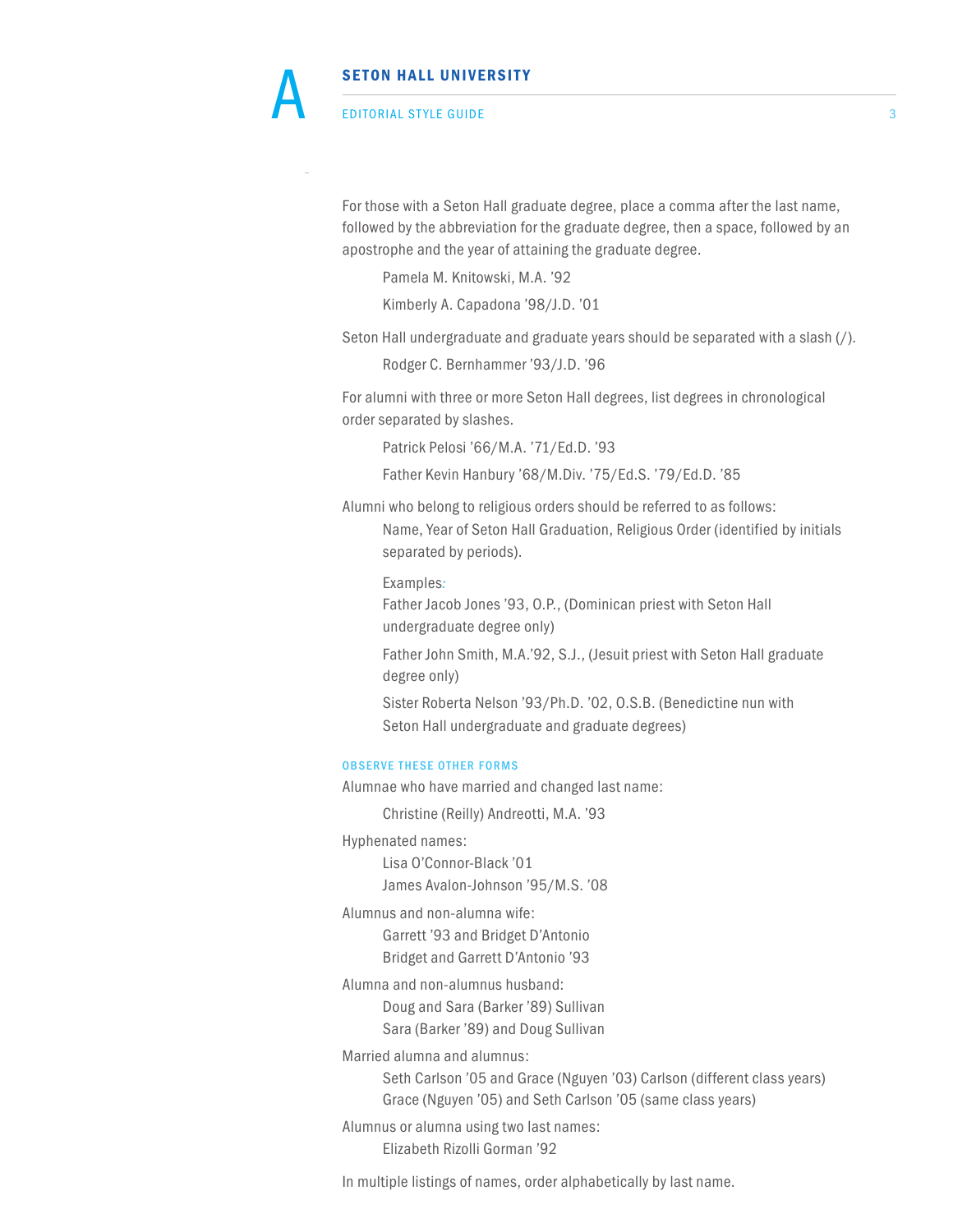#### EDITORIAL STYLE GUIDE 4

| academic<br>departments           | See departments, divisions, schools, colleges.<br>Refer to https://www.shu.edu/academics/index.cfm for current details on<br>academic programs, schools and colleges.                                                                                                                                                                                                                                                                                                   |
|-----------------------------------|-------------------------------------------------------------------------------------------------------------------------------------------------------------------------------------------------------------------------------------------------------------------------------------------------------------------------------------------------------------------------------------------------------------------------------------------------------------------------|
| academic<br>majors                | Refer to https://www.shu.edu/academics/undergraduate-programs.cfm<br>for a listing of all academic majors along with accompanying links to websites.                                                                                                                                                                                                                                                                                                                    |
| academic ranks<br>and specialties | The academic degrees and titles of most University faculty are listed in the<br>"Directory" section of the Seton Hall University Undergraduate and Graduate<br>Catalogues, available from the provost's office. If information is not listed,<br>contact the school, college, division or area where the faculty member works<br>for clarification. Academic ranks and specialties are typically reserved for<br>formal uses, such as invitations or program brochures. |
| accept/except                     | Accept means to receive. Except means to exclude.                                                                                                                                                                                                                                                                                                                                                                                                                       |
| accommodate                       | (not accomodate)                                                                                                                                                                                                                                                                                                                                                                                                                                                        |
| acknowledgment                    | (not acknowledgement)                                                                                                                                                                                                                                                                                                                                                                                                                                                   |
| acronyms                          | See abbreviations and acronyms                                                                                                                                                                                                                                                                                                                                                                                                                                          |
| addresses                         | Spell out elements of an address, including the state,<br>when used in running text.                                                                                                                                                                                                                                                                                                                                                                                    |
|                                   | She resided in Minot, North Dakota, before moving to New Jersey.<br>(Set off the state name with commas.)                                                                                                                                                                                                                                                                                                                                                               |
|                                   | <b>Exception:</b> "News & Notes" in the alumni magazine, where state abbreviations<br>should be used as in AP style for datelines. (Do not use the postal code<br>abbreviations.)                                                                                                                                                                                                                                                                                       |
|                                   | If space is limited, use abbreviations for Street (St.), Avenue (Ave.) and Boulevard<br>(Blvd.). Do not abbreviate road, circle, court, alley, drive, terrace, lane.                                                                                                                                                                                                                                                                                                    |
|                                   | Use abbreviations, including postal abbreviations for the state (for example, NJ<br>not N.J.) on forms, address blocks, etc.                                                                                                                                                                                                                                                                                                                                            |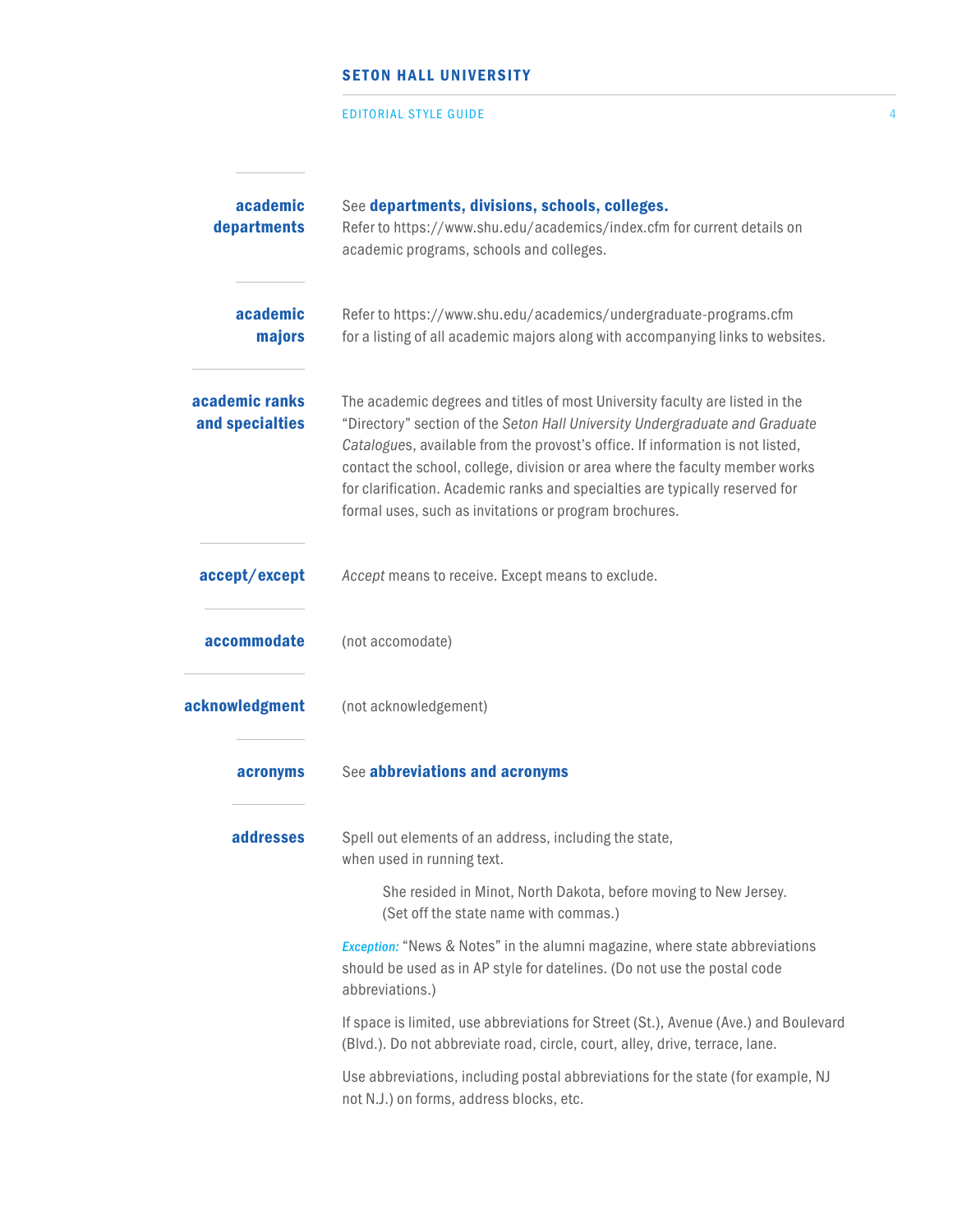| <b>EDITORIAL STYLE GUIDE</b><br>ad nauseam<br>(not ad nauseum; not italicized)<br>Use "advisor" in all instances. This differs from AP style.<br>affect/effect<br>Affect is typically a verb and means to influence. Effect, as a verb, means to<br>cause. Effect, as a noun, means result.<br>Her speech affected their voting.<br>He effected a series of reforms.<br>The pattern is considered an effect of climate change.<br>after<br>Do not use a hyphen when this word acts as a prefix to form a noun, but use a<br>hyphen when it is part of a compound adjective.<br>after effect, afterthought<br>after-dinner stroll<br>afterward<br>(not afterwards) |
|-------------------------------------------------------------------------------------------------------------------------------------------------------------------------------------------------------------------------------------------------------------------------------------------------------------------------------------------------------------------------------------------------------------------------------------------------------------------------------------------------------------------------------------------------------------------------------------------------------------------------------------------------------------------|
|                                                                                                                                                                                                                                                                                                                                                                                                                                                                                                                                                                                                                                                                   |
| adviser/advisor                                                                                                                                                                                                                                                                                                                                                                                                                                                                                                                                                                                                                                                   |
|                                                                                                                                                                                                                                                                                                                                                                                                                                                                                                                                                                                                                                                                   |
|                                                                                                                                                                                                                                                                                                                                                                                                                                                                                                                                                                                                                                                                   |
|                                                                                                                                                                                                                                                                                                                                                                                                                                                                                                                                                                                                                                                                   |
|                                                                                                                                                                                                                                                                                                                                                                                                                                                                                                                                                                                                                                                                   |
|                                                                                                                                                                                                                                                                                                                                                                                                                                                                                                                                                                                                                                                                   |
|                                                                                                                                                                                                                                                                                                                                                                                                                                                                                                                                                                                                                                                                   |
|                                                                                                                                                                                                                                                                                                                                                                                                                                                                                                                                                                                                                                                                   |
|                                                                                                                                                                                                                                                                                                                                                                                                                                                                                                                                                                                                                                                                   |
|                                                                                                                                                                                                                                                                                                                                                                                                                                                                                                                                                                                                                                                                   |
| Always use figures and hyphenate as an adjective:<br>ages                                                                                                                                                                                                                                                                                                                                                                                                                                                                                                                                                                                                         |
| The 35-year-old man sold his painting to the highest bidder.                                                                                                                                                                                                                                                                                                                                                                                                                                                                                                                                                                                                      |
| The boy is 5 years old.                                                                                                                                                                                                                                                                                                                                                                                                                                                                                                                                                                                                                                           |
| The boy, 7, has a sister, 5                                                                                                                                                                                                                                                                                                                                                                                                                                                                                                                                                                                                                                       |
| All-America/<br>An individual team member is an All-American, the entire team is All-America.<br><b>All-American</b><br>The award itself is referred to as an All-America honor.                                                                                                                                                                                                                                                                                                                                                                                                                                                                                  |
| all right<br>(not alright) Two words. Hyphenate if serving as part of a compound adjective.<br>That is all right with me. She is an all-right player.                                                                                                                                                                                                                                                                                                                                                                                                                                                                                                             |
| a lot<br>(not alot)                                                                                                                                                                                                                                                                                                                                                                                                                                                                                                                                                                                                                                               |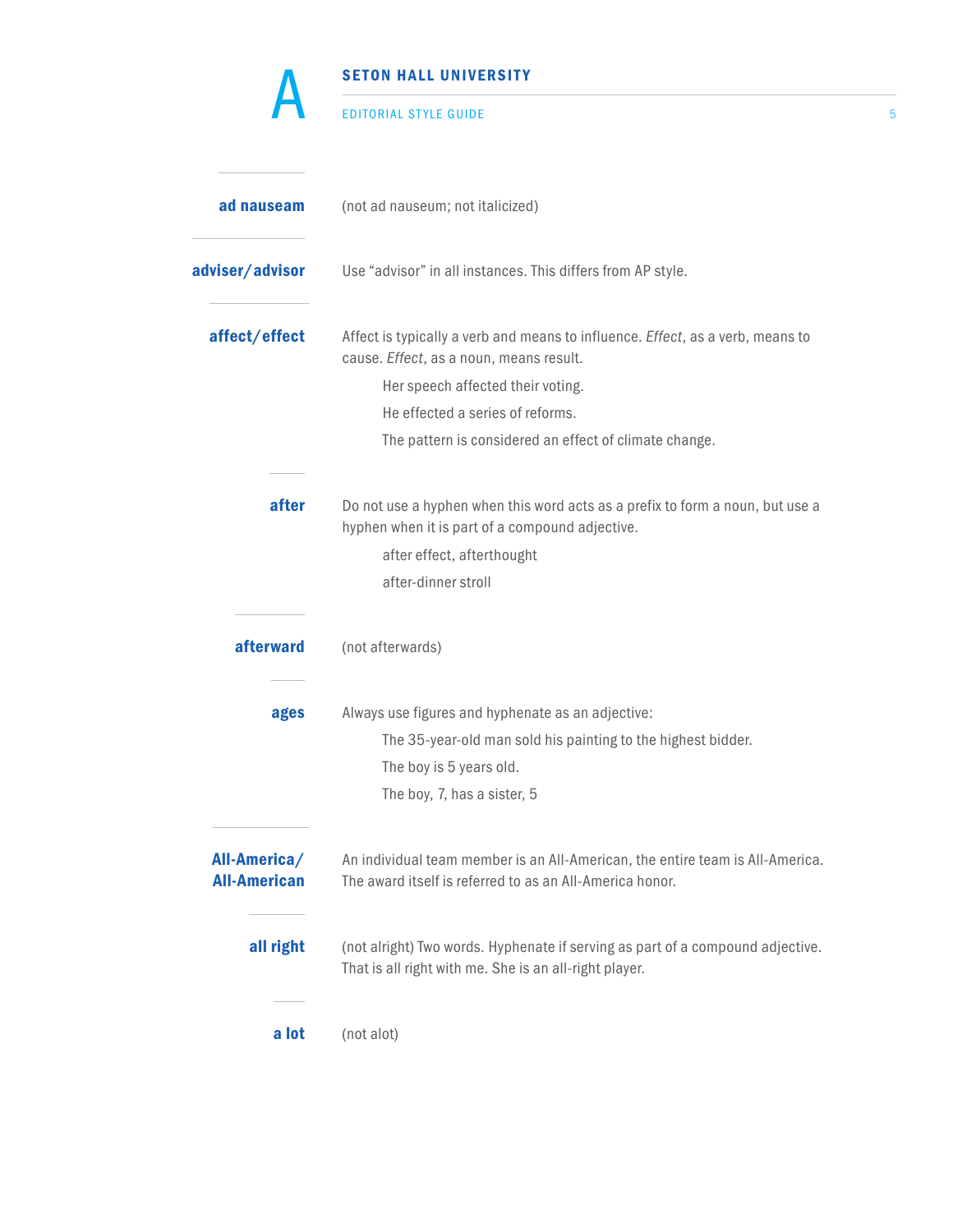|                                                  | <b>SETON HALL UNIVERSITY</b>                                                                                                                                                                                                                                                                                       |   |
|--------------------------------------------------|--------------------------------------------------------------------------------------------------------------------------------------------------------------------------------------------------------------------------------------------------------------------------------------------------------------------|---|
|                                                  | <b>EDITORIAL STYLE GUIDE</b>                                                                                                                                                                                                                                                                                       | 6 |
| alma mater                                       | Latin for "dear mother," this is a term of endearment that refers to<br>a school or college. Do not italicize or capitalize.<br>Elmhurst College is my alma mater.                                                                                                                                                 |   |
| alum/alums                                       | Use this informal construction sparingly.                                                                                                                                                                                                                                                                          |   |
| alumna, alumnae,<br>alumnus, alumni              | Alumna is feminine singular.<br>Alumnae is feminine plural.<br>Alumnus is masculine singular.<br>Alumni is masculine or mixed-gender plural.                                                                                                                                                                       |   |
| <b>Americans with</b><br><b>Disabilities Act</b> | ADA is acceptable on second reference.<br>Please note that flyers and invitations for on-campus events should include<br>the following statement: "Should you require special accommodations due to<br>a disability, please contact Disability Support Services at 973-313-6003 at<br>least two weeks in advance." |   |
| ampersand                                        | Do not use an ampersand (&) for the word and in text. Only use it as part<br>of a formal name or composition title.<br>AT&T<br>Procter & Gamble<br>House & Garden                                                                                                                                                  |   |
|                                                  | An ampersand is used in this heading in Seton Hall magazine:<br>Alumni "News & Notes"                                                                                                                                                                                                                              |   |
|                                                  | An ampersand is not used in the following titles: College of Arts and Sciences,<br>College of Education and Human Services, School of Health and Medical<br>Sciences.                                                                                                                                              |   |
| a.m., p.m.                                       | See time and order of events.                                                                                                                                                                                                                                                                                      |   |
| angry                                            | One is angry at or with someone.                                                                                                                                                                                                                                                                                   |   |
| annual                                           | Lowercase unless part of the official name of an event. Do not use the term<br>first annual. An event must take place at least two succeeding years to be<br>considered annual.                                                                                                                                    |   |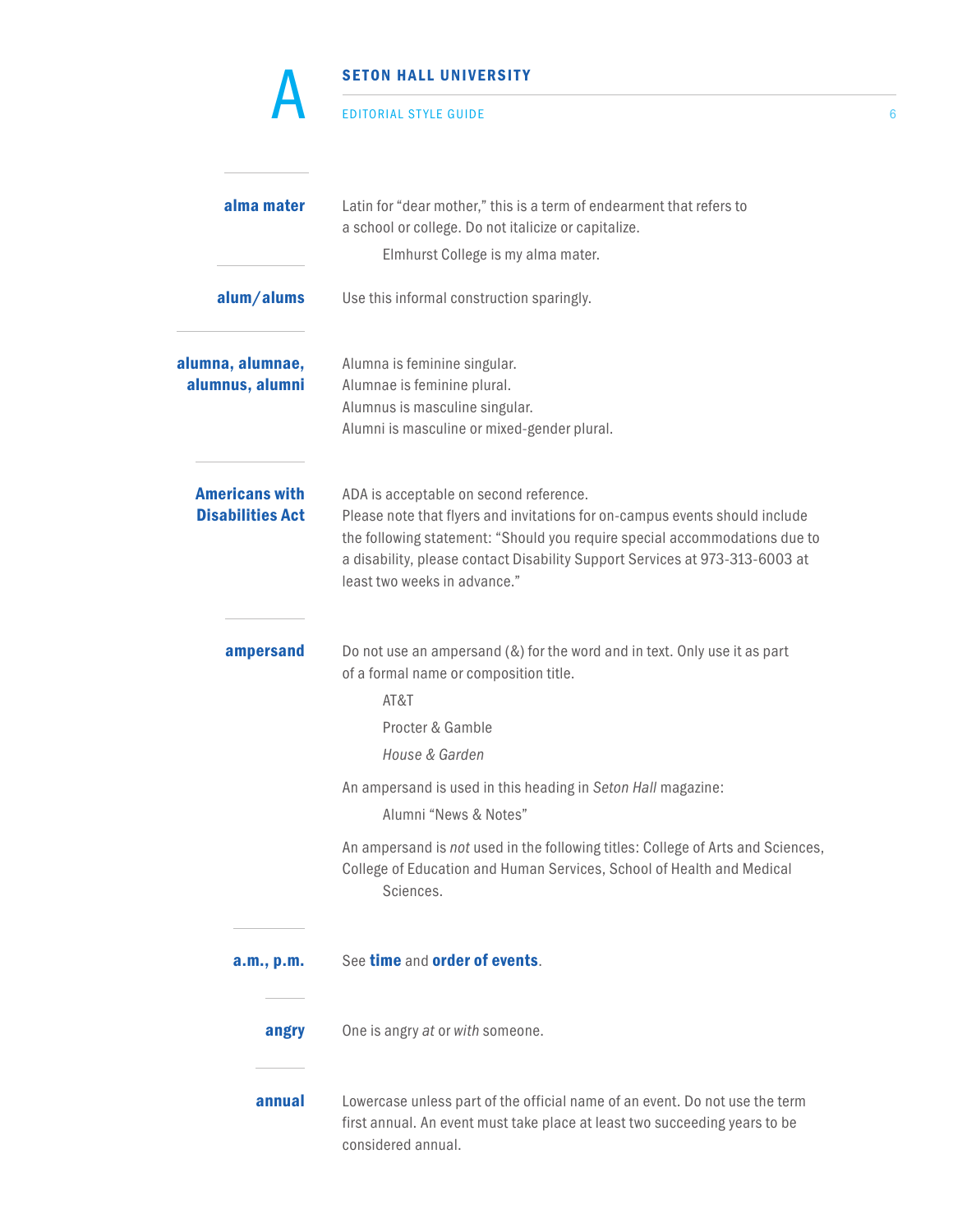| <b>SETON HALL UNIVERSITY</b>                                                                                                                                                                              |  |
|-----------------------------------------------------------------------------------------------------------------------------------------------------------------------------------------------------------|--|
| <b>EDITORIAL STYLE GUIDE</b>                                                                                                                                                                              |  |
| (singular)                                                                                                                                                                                                |  |
| Note that the tail of the apostrophe points left when used to indicate<br>omitted letters or figures (I've, it's, 'tis, ne'er-do-well, rock 'n' roll, Class of '62,<br>John Doe '78, styles of the '20s). |  |
|                                                                                                                                                                                                           |  |
| Capitalize before a proper name or immediately after first reference; lowercase<br>standing alone. On first reference:<br>Most Reverend Bernard A. Hebda                                                  |  |
| On subsequent references:                                                                                                                                                                                 |  |
| Archbishop Hebda                                                                                                                                                                                          |  |
| Standing alone in text:                                                                                                                                                                                   |  |
| The remarks by the archbishop made news.                                                                                                                                                                  |  |
| These are exceptions to AP style and exceptions to other general rules found here.                                                                                                                        |  |
| Capitalize before a proper name; lowercase standing alone.                                                                                                                                                |  |
| Blessed and distributed, not given out.                                                                                                                                                                   |  |
|                                                                                                                                                                                                           |  |
| As if is used to introduce a clause:                                                                                                                                                                      |  |
| It looks as if it will rain.                                                                                                                                                                              |  |
| Like takes a simple object:                                                                                                                                                                               |  |
| It looks like rain.                                                                                                                                                                                       |  |
| Not associate's.                                                                                                                                                                                          |  |
|                                                                                                                                                                                                           |  |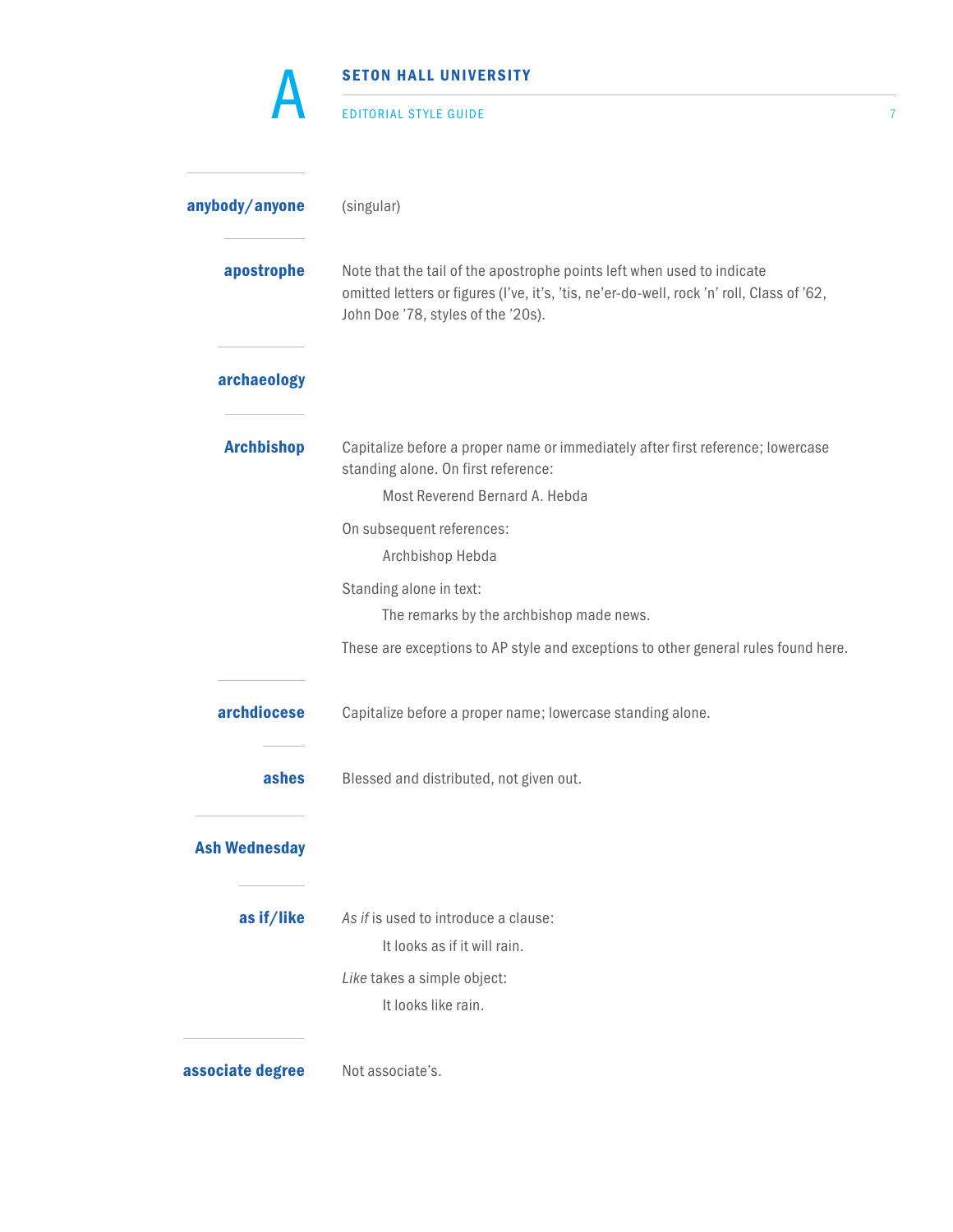| A / B                                                  | <b>EDITORIAL STYLE GUIDE</b>                                                                                                                                                                                        | 8 |
|--------------------------------------------------------|---------------------------------------------------------------------------------------------------------------------------------------------------------------------------------------------------------------------|---|
|                                                        |                                                                                                                                                                                                                     |   |
| as well as                                             | A phrase introduced by as well as, in addition to, besides, accompanied by,<br>together with, plus, such as, or a similar expression should be set off by commas<br>when it falls between the subject and the verb: |   |
|                                                        | Our faculty and administrators, as well as our staff, supported the decision.                                                                                                                                       |   |
|                                                        | Louis, as well as Mark, is going to Vancouver during summer break.                                                                                                                                                  |   |
|                                                        | When the phrase occurs elsewhere in the sentence, commas may be omitted if the<br>phrase is closely related to the preceding words.                                                                                 |   |
|                                                        | The decision was acclaimed by our executives as well as our staff.                                                                                                                                                  |   |
| author                                                 | Reserve for use as a noun, not as a verb.                                                                                                                                                                           |   |
|                                                        | He is a renowned and acclaimed author.                                                                                                                                                                              |   |
| award                                                  | Capitalize formal awards and decorations.                                                                                                                                                                           |   |
|                                                        | Mother Seton Award for Presidential Leadership.                                                                                                                                                                     |   |
| awhile/a while                                         | The word awhile is an adverb; the words a while complete a prepositional phrase.<br>Please stay awhile.                                                                                                             |   |
|                                                        | I will visit for a while.                                                                                                                                                                                           |   |
| <b>Bachelor of Arts/</b><br><b>Bachelor of Science</b> | Bachelor of Arts or B.A./Bachelor of Science or B.S. can be used interchangeably.<br>When describing formal degrees, use Bachelor of Arts or Bachelor of Science:                                                   |   |
|                                                        | Bachelor of Arts in English                                                                                                                                                                                         |   |
|                                                        | <b>Bachelor of Science in Biology</b>                                                                                                                                                                               |   |
|                                                        | Informal usage of degree titles are lowercase:                                                                                                                                                                      |   |
|                                                        | bachelor's degree in English                                                                                                                                                                                        |   |
|                                                        | bachelor's degree in science                                                                                                                                                                                        |   |
|                                                        | Also see academic degrees.                                                                                                                                                                                          |   |
| bachelor's degree                                      | Use an apostrophe.                                                                                                                                                                                                  |   |
| <b>backward</b>                                        | (not backwards)                                                                                                                                                                                                     |   |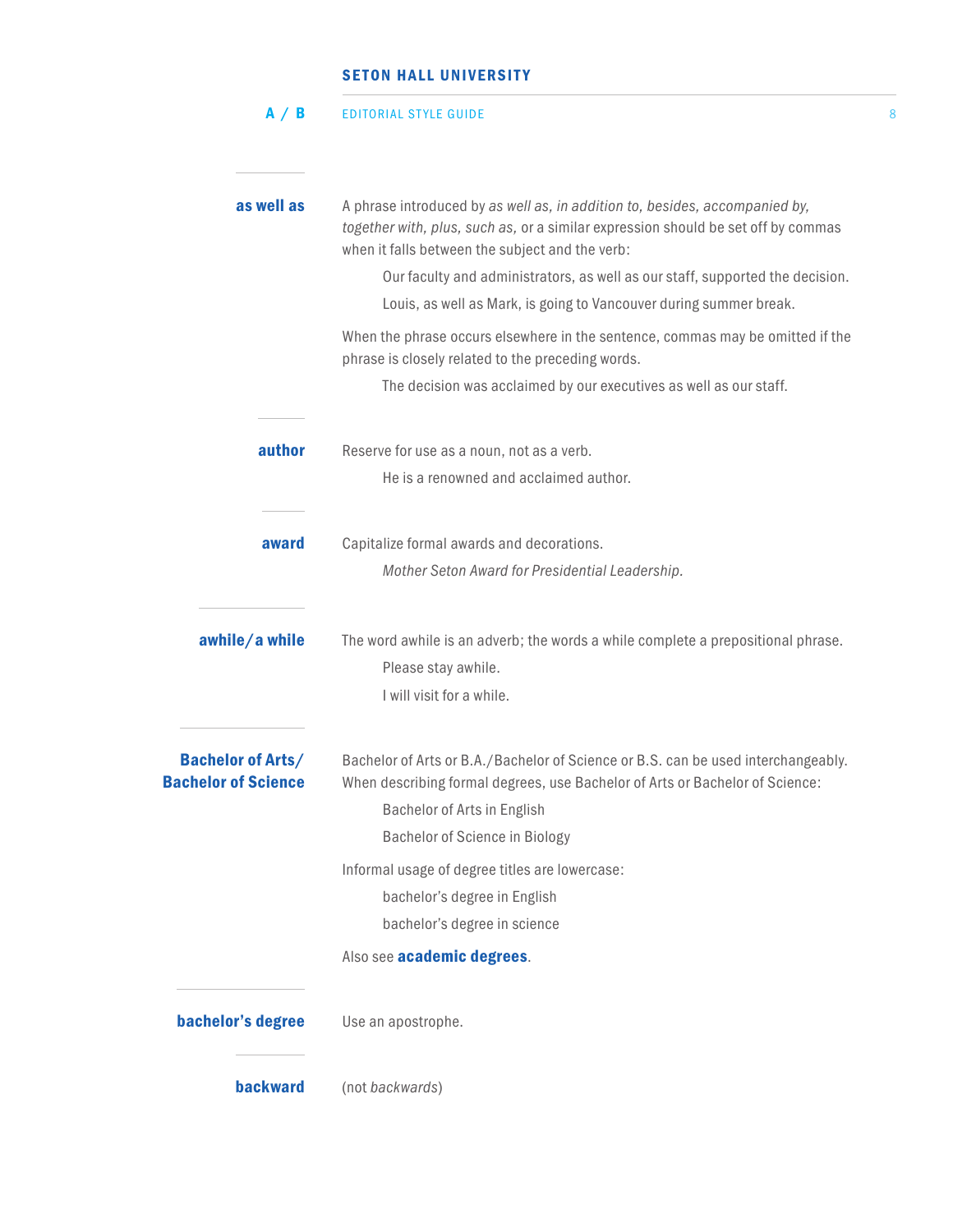|                   | <b>SETON HALL UNIVERSITY</b>                                                                                                                                                            |   |
|-------------------|-----------------------------------------------------------------------------------------------------------------------------------------------------------------------------------------|---|
|                   | <b>EDITORIAL STYLE GUIDE</b>                                                                                                                                                            | 9 |
| baptism           | See sacraments.                                                                                                                                                                         |   |
| be sure to        | (not be sure and)                                                                                                                                                                       |   |
| benediction       | The blessing a priest gives at the conclusion of various events such<br>as Charter Day, Commencement Exercises, conferences, receptions, etc.                                           |   |
| beside/besides    | The first word means "at the side of"; the second means "in addition to."                                                                                                               |   |
| between/among     | Between is used with two items or when a definite relationship is clear:<br>Between you and me, this contract will never be signed.<br>The fight was between Lora's sister and brother. |   |
|                   | Among is used with three or more, to imply distribution, or when no explicit<br>relationship is stated:                                                                                 |   |
|                   | You are among friends.                                                                                                                                                                  |   |
|                   | The coupons were passed out among the shoppers.                                                                                                                                         |   |
|                   | Negotiations have broken down among the government, the union workers<br>and management.                                                                                                |   |
| biannual/biennial | Biannual denotes twice per year; biennial means every two years.                                                                                                                        |   |
| <b>Bible</b>      | Capitalize Bible and related terms such as the Gospels, Gospel of St. Mark,<br>the Scriptures, etc. Lowercase biblical in all uses. Do not abbreviate books of<br>the Bible.            |   |
|                   | Lowercase bible when used in a nonreligious context:                                                                                                                                    |   |
|                   | My style guide is my bible.                                                                                                                                                             |   |
|                   |                                                                                                                                                                                         |   |
| bimonthly         | Refers to every other month. Semimonthly means twice a month.                                                                                                                           |   |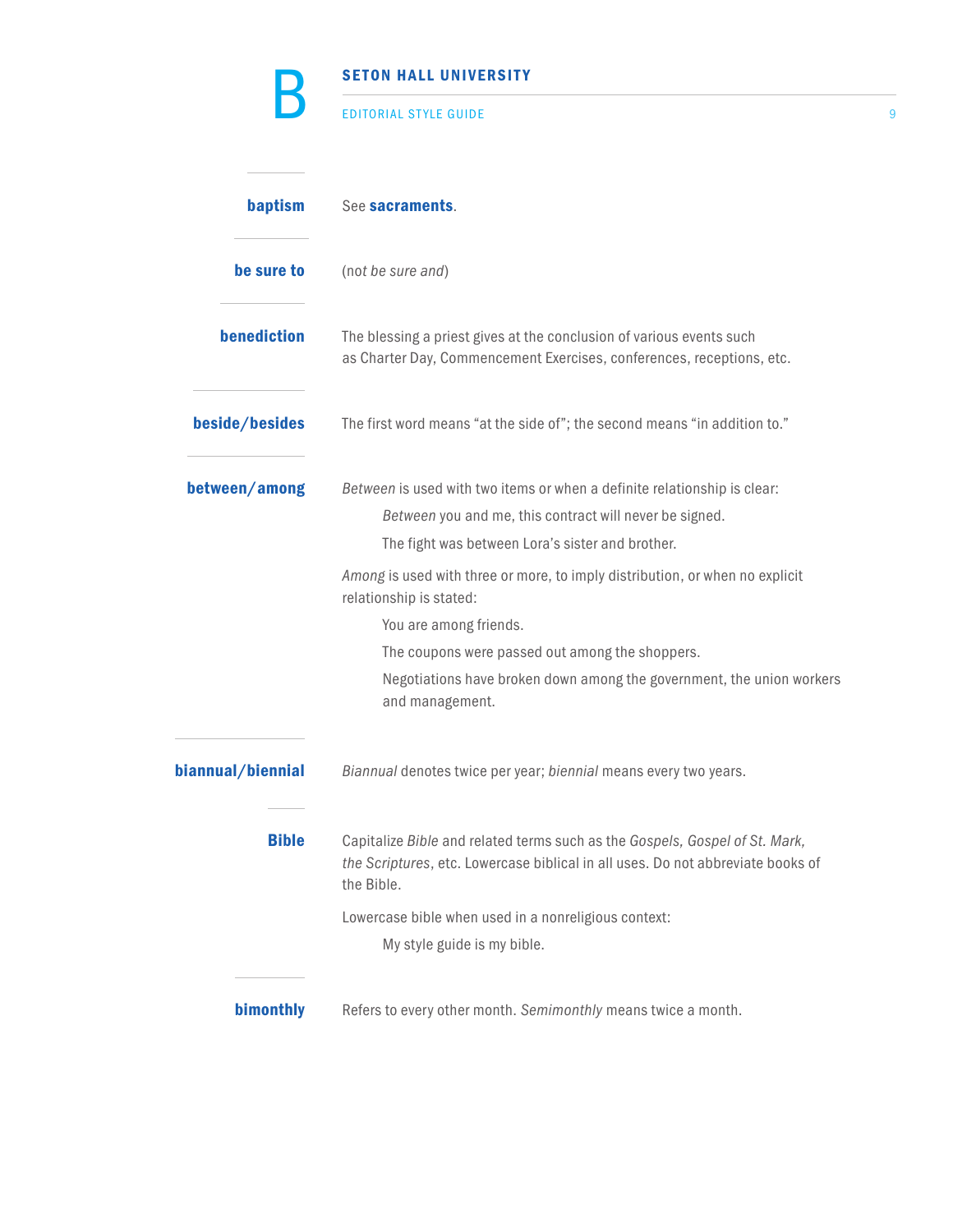|                                                      | <b>SETON HALL UNIVERSITY</b>                                                                                                             |    |
|------------------------------------------------------|------------------------------------------------------------------------------------------------------------------------------------------|----|
|                                                      | <b>EDITORIAL STYLE GUIDE</b>                                                                                                             | 10 |
| bishop                                               | See archbishop and religious titles.                                                                                                     |    |
| <b>Bishop Dougherty</b><br><b>University Center</b>  | Use University Center on second reference.                                                                                               |    |
| <b>BIG EAST</b><br><b>Conference</b>                 | Refers to the athletic conference to which Seton Hall belongs as the<br>BIG EAST Conference. BIG EAST is acceptable on second reference. |    |
|                                                      | Seton Hall also is a member of the National Collegiate Athletic Association.<br>(NCAA acceptable in all references.)                     |    |
| biweekly                                             | Refers to every other week. Semiweekly means twice a week.                                                                               |    |
| <b>Blessed Sacrament</b>                             |                                                                                                                                          |    |
| <b>Board of Trustees,</b><br><b>Board of Regents</b> | Capitalize when referring to a Seton Hall University entity on first reference;<br>otherwise lowercase.                                  |    |
|                                                      | The Seton Hall University Board of Trustees voted unanimously;<br>then the board adjourned.                                              |    |
|                                                      | The Board of Regents accepted the resignation.                                                                                           |    |
|                                                      | The corporation's board meets quarterly.                                                                                                 |    |
| book titles                                          | See titles of works.                                                                                                                     |    |
| <b>Brother</b>                                       | Do not abbreviate. See religious titles.                                                                                                 |    |
| <b>Brownson Speech and</b><br><b>Debate Team</b>     |                                                                                                                                          |    |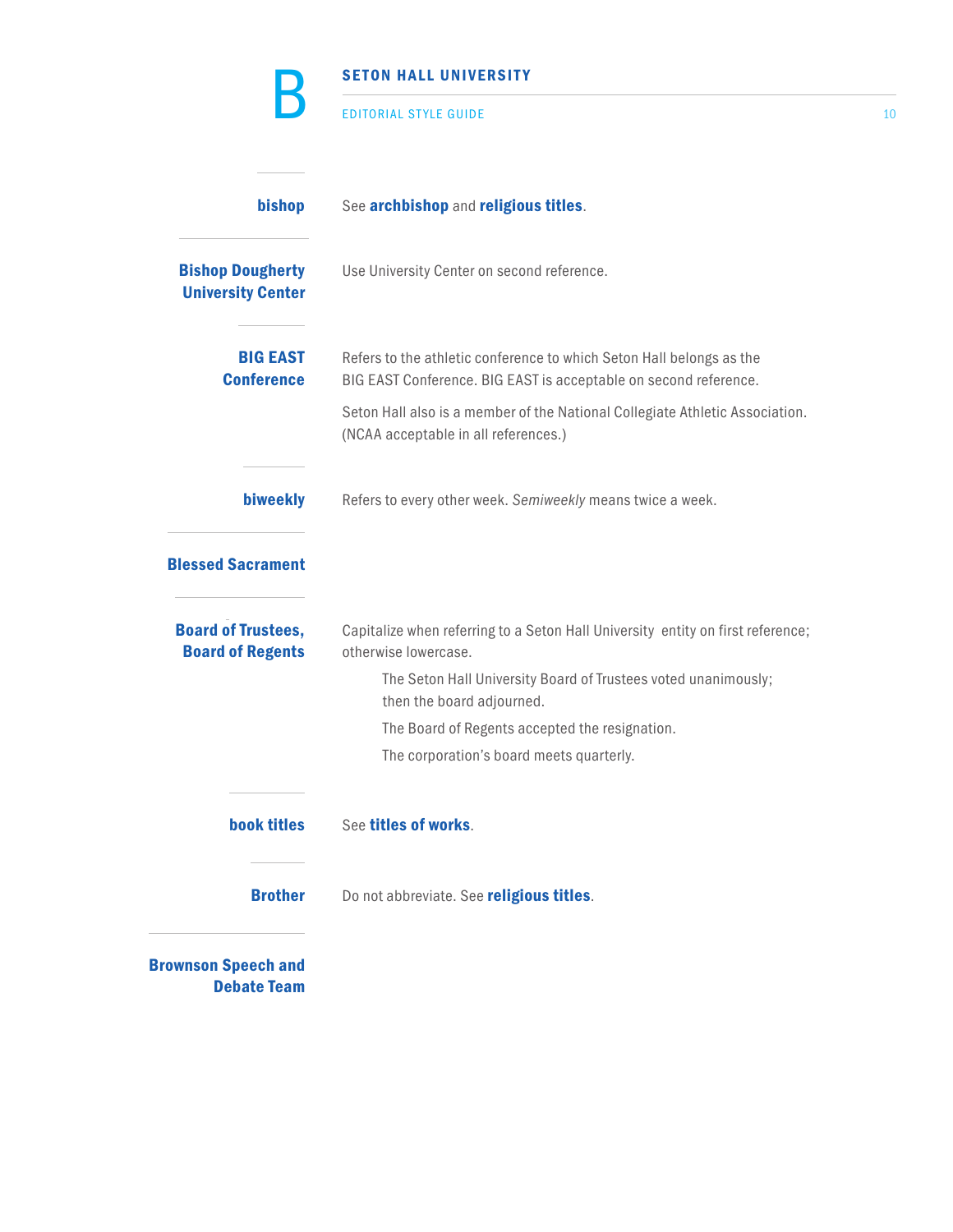#### EDITORIAL STYLE GUIDE 11

B

**buildings** The proper names and spellings of buildings, facilities and prominent locations on campus are as follows:

 Alfieri Hall Alumni Hall Aquinas Hall Arts and Sciences Hall Bayley Hall Bethany Hall Bishop Dougherty University Center Boland Hall Cabrini Hall Caroline D. Schwartz College of Nursing Building Chapel of the Immaculate Conception Corrigan Hall Duffy Hall Fahy Hall Fahy Pedestrian Gate Farinella Gate Father Vincent Monella Arts Center Galleon Lawn George M. Ring Building Gerety Hall Health Services Jubilee Hall □ *Jubilee Hall Auditorium Jubilee Hall Atrium* Lewis Hall/Immaculate Conception Seminary

Do not abbreviate the word *building*.

Mooney Hall McNulty Gate McNulty Hall McQuaid Hall Neumann Hall Ora Manor Physical Plant Power Plant Presidents Hall Public Safety and Security Richie Regan Recreation and Athletic Center *Richard and Sheila Regan Field House Arthur E. Imperatore Natatorium Jack and Charlotte Lavery Coaching Center* Saint Andrew's Hall Science and Technology Center *Helen Lerner Amphitheatre, Patrick M. and Mary Ann P. Murray Atrium* Serra Hall Stafford Hall Theatre-in-the-Round Turrell Manor

Marshall Hall

Walsh Library Ward Place Gate University Green

Xavier Hall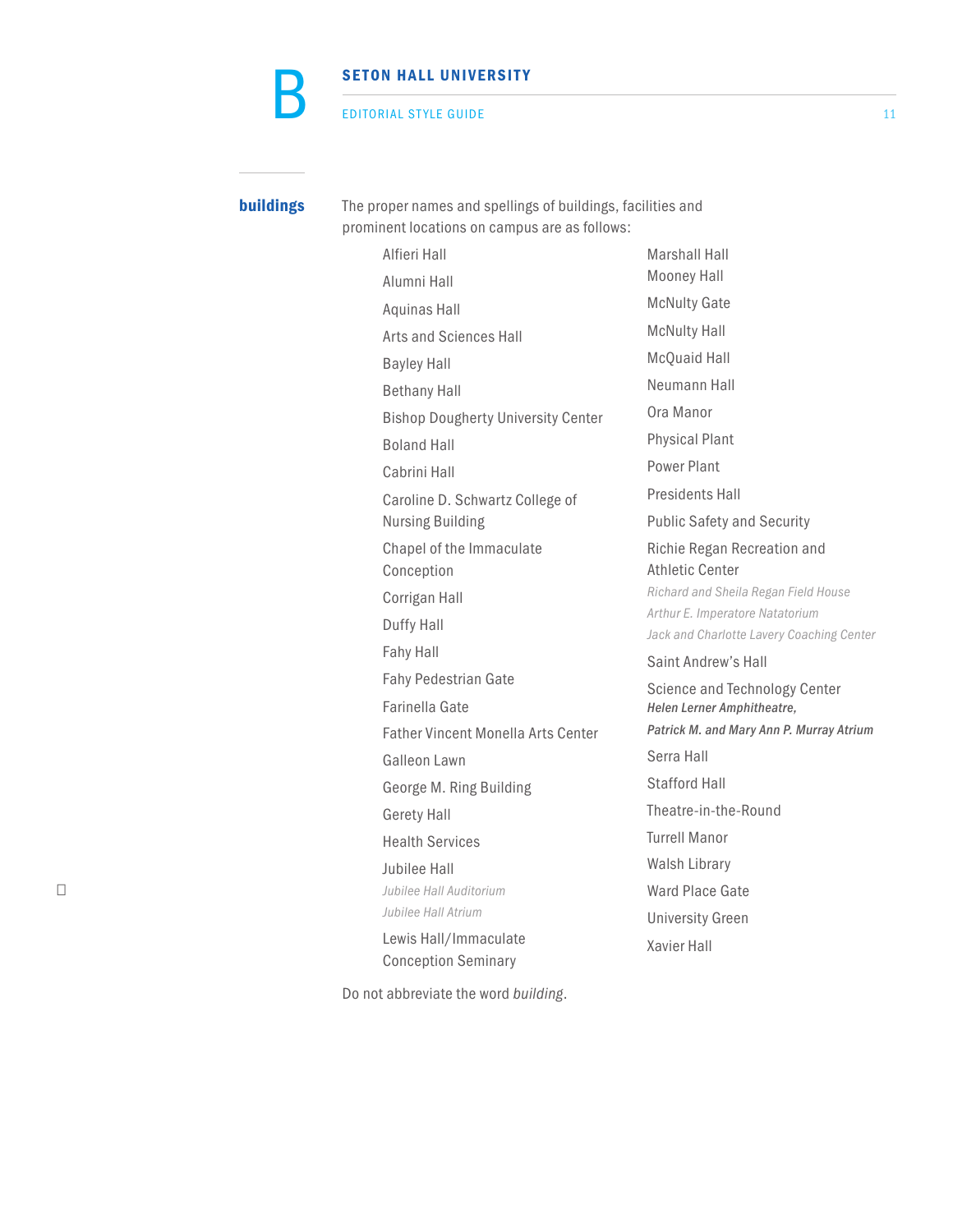|  | B / C | <b>EDITORIAL STYLE GUIDE</b> |  |
|--|-------|------------------------------|--|
|--|-------|------------------------------|--|

| <b>bullet points</b>                                   | Use bullets to highlight points or facilitate readability. Only use a period<br>after each item if the item is a complete sentence; otherwise, do not use any<br>punctuation at the end of each point. Make each bullet the same grammatical<br>construction (for example, noun phrase or command verb). Lowercase the<br>first word of each bulleted item unless the item is a complete sentence or the<br>word is a proper noun. |
|--------------------------------------------------------|------------------------------------------------------------------------------------------------------------------------------------------------------------------------------------------------------------------------------------------------------------------------------------------------------------------------------------------------------------------------------------------------------------------------------------|
|                                                        | The program offers:                                                                                                                                                                                                                                                                                                                                                                                                                |
|                                                        | experienced educators<br>$\bullet$                                                                                                                                                                                                                                                                                                                                                                                                 |
|                                                        | cultural enrichment<br>$\bullet$                                                                                                                                                                                                                                                                                                                                                                                                   |
|                                                        | language immersion<br>۰                                                                                                                                                                                                                                                                                                                                                                                                            |
|                                                        | university credit<br>۰                                                                                                                                                                                                                                                                                                                                                                                                             |
| campus                                                 |                                                                                                                                                                                                                                                                                                                                                                                                                                    |
| campuswide                                             |                                                                                                                                                                                                                                                                                                                                                                                                                                    |
| can/may                                                | Can denotes ability. May denotes possibility and permission.                                                                                                                                                                                                                                                                                                                                                                       |
| cancel, canceled,<br>canceling, cancellation<br>cannot |                                                                                                                                                                                                                                                                                                                                                                                                                                    |
| capital                                                | Refers to the city that is the seat of government, as in a state.                                                                                                                                                                                                                                                                                                                                                                  |
|                                                        | We visited two state capitals, Harrisburg and Trenton, during our vacation.                                                                                                                                                                                                                                                                                                                                                        |
|                                                        | Do not capitalize this word that denotes the city. (See capitol/Capitol)                                                                                                                                                                                                                                                                                                                                                           |
|                                                        | The word also refers to money, equipment or property used for investment<br>purposes.                                                                                                                                                                                                                                                                                                                                              |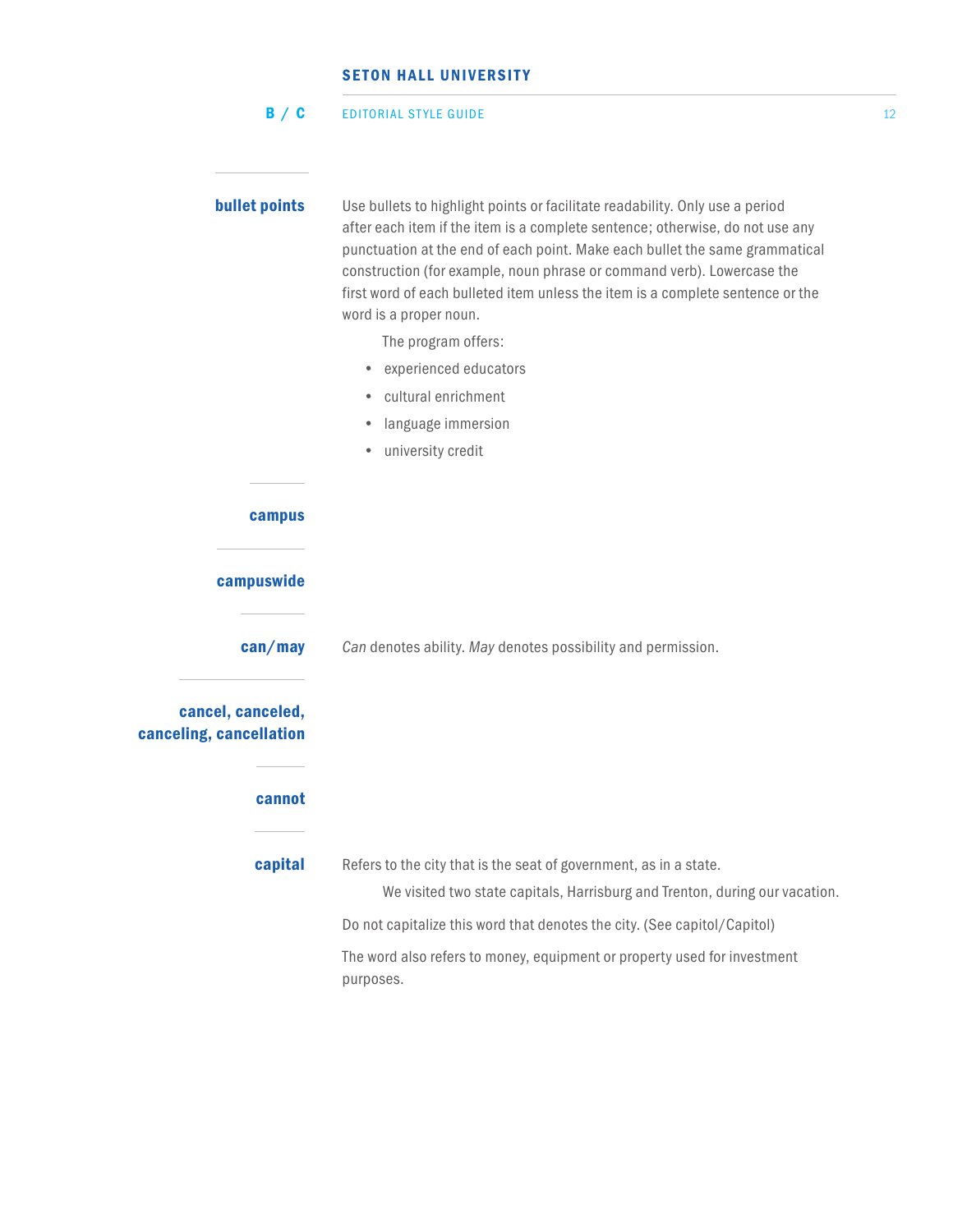|                  | <b>SETON HALL UNIVERSITY</b>                                                                                                                                                                                                                                                     |    |
|------------------|----------------------------------------------------------------------------------------------------------------------------------------------------------------------------------------------------------------------------------------------------------------------------------|----|
|                  | <b>EDITORIAL STYLE GUIDE</b>                                                                                                                                                                                                                                                     | 13 |
| capitalization   | As with AP style, avoid unnecessary capitals. This "down style" applies<br>primarily to text but may also apply to some headings, especially subheadings.<br>This guide provides direction on many words and phrases requiring particular<br>direction regarding capitalization. |    |
|                  | If no guidance is provided, consult either the AP Stylebook or Merriam-Webster.                                                                                                                                                                                                  |    |
|                  | Basic principles of capitalization are reviewed below.                                                                                                                                                                                                                           |    |
|                  | Capitalize proper nouns, or the unique identification of a person, place or thing.<br>South Orange, Christianity, Julio, Pepsi (no trademark insignia needed)<br>Maple Street, Passaic River<br>But Maple and Oak streets; Passaic and Hackensack rivers                         |    |
|                  | Capitalize the first word in a sentence, whether in narrative text or a bullet item<br>that is a sentence.                                                                                                                                                                       |    |
|                  | Do not capitalize words in titles with four or fewer letters unless the word is the first<br>or last word in the title or a proper noun or pronoun.                                                                                                                              |    |
|                  | For additional guidance, see entries on <b>abbreviations and acronyms</b> ,<br>academic departments, buildings, course titles, courtesy titles, headlines,<br>majors, minors, professional titles, titles of works.                                                              |    |
| capitol, Capitol | Refers to a building housing the seat of government. Capitalize when<br>referring to the building in Washington, D.C., or to specific state buildings.                                                                                                                           |    |
|                  | Congress meets in the Capitol.                                                                                                                                                                                                                                                   |    |
|                  | State legislators negotiated at the Capitol in Trenton.                                                                                                                                                                                                                          |    |
|                  | He admired the style of the dome of the state capitol.                                                                                                                                                                                                                           |    |
| captions         | See photography identification.                                                                                                                                                                                                                                                  |    |
| <b>Cardinal</b>  | Capitalize before a proper name; lowercase standing alone. On first reference:<br>Cardinal Joseph W. Tobin, C.Ss.R., Archbishop of Newark                                                                                                                                        |    |
|                  | On subsequent references:<br><b>Cardinal Tobin</b>                                                                                                                                                                                                                               |    |
|                  | Standing alone in text:<br>The remarks by the cardinal were well-received.                                                                                                                                                                                                       |    |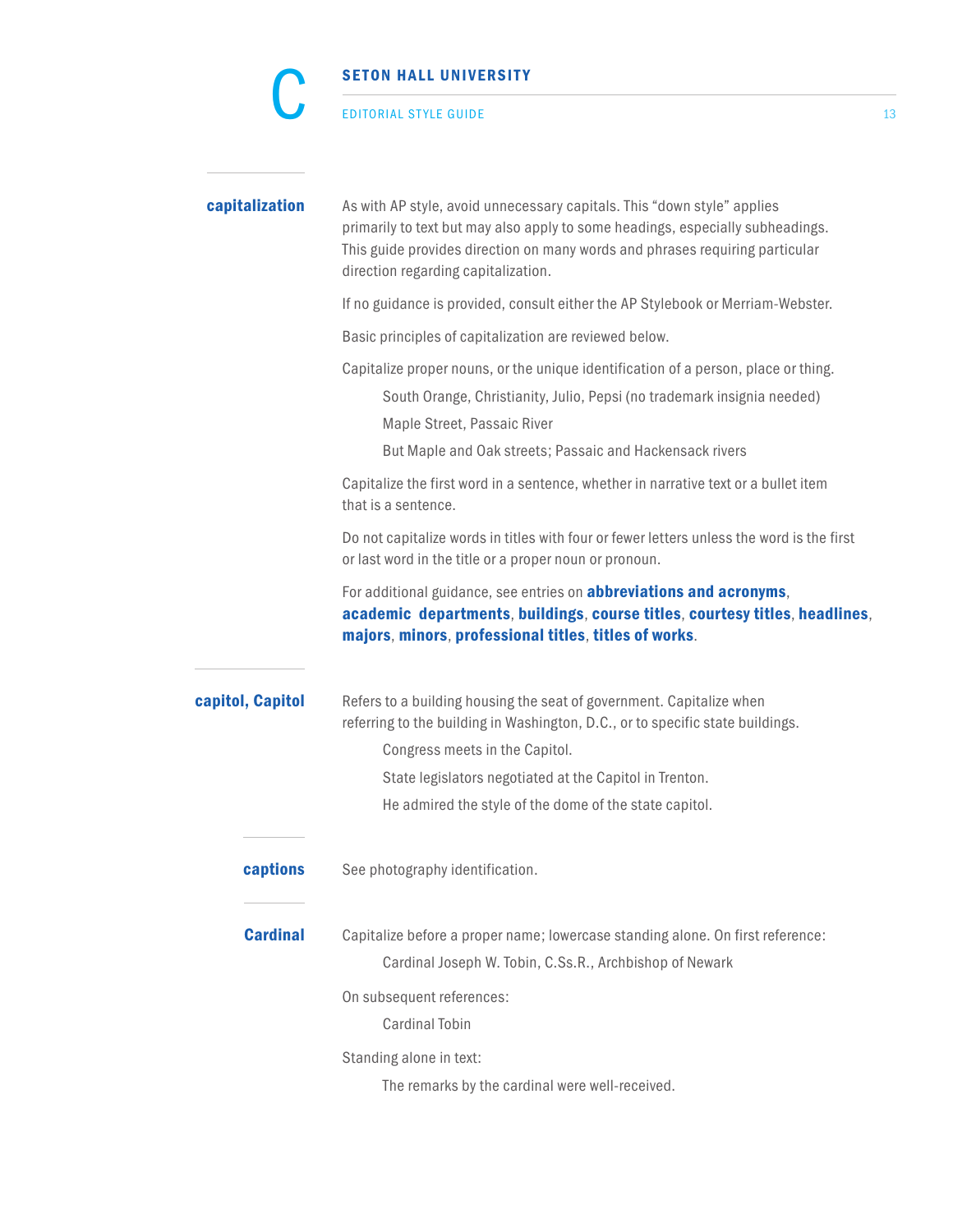|                                                                   | <b>SETON HALL UNIVERSITY</b>                                                                                                                                                                                         |    |
|-------------------------------------------------------------------|----------------------------------------------------------------------------------------------------------------------------------------------------------------------------------------------------------------------|----|
|                                                                   | EDITORIAL STYLE GUIDE                                                                                                                                                                                                | 14 |
| <b>Caroline D. Schwartz</b><br><b>College of Nursing Building</b> | Use Nursing Building as second reference. The college itself is referred to the<br>College of Nursing, not the Caroline D. Schwartz College of Nursing. It may<br>be referred to as the college on second reference. |    |
| catalogue                                                         | A departure from AP style.                                                                                                                                                                                           |    |
| <b>Catholic references</b>                                        | <b>Priest Community</b><br><b>Blessed Mother</b>                                                                                                                                                                     |    |
|                                                                   | Our Lady (acceptable first or second reference to the Blessed Mother)<br>Her Son (always capitalize when referring to Jesus, Son of the Blessed Mother)<br>Him (Always uppercase "H")                                |    |
|                                                                   | Our Lord<br>Our Savior<br>Pope Francis                                                                                                                                                                               |    |
|                                                                   | Holy Father (acceptable first or second reference to the pope)<br>the pope (acceptable second reference to the pope)<br>Holy See/Apostolic See                                                                       |    |
|                                                                   | Mass (Mass is celebrated; offered Mass [for funerals])<br>Liturgy of the Word<br>Liturgy of the Eucharist (or Eucharistic Liturgy)                                                                                   |    |
|                                                                   | the Church (uppercase when referring to the Universal Catholic Church)<br>Catholic Church                                                                                                                            |    |
|                                                                   | Roman Catholic Church<br>Saint (St.)<br><b>Blessed Sacrament</b>                                                                                                                                                     |    |
|                                                                   | Holy Communion (Communion or the Eucharist is distributed;<br>one receives Communion)                                                                                                                                |    |
|                                                                   | Eucharist/Eucharistic<br>Body and Blood of Christ                                                                                                                                                                    |    |
| <b>Center for</b><br><b>Sport Management</b>                      | (not Center for Sports Management),                                                                                                                                                                                  |    |
| century                                                           | Lowercase, spelling out the ordinal number if less than the 10th: the first century,<br>the 21st century                                                                                                             |    |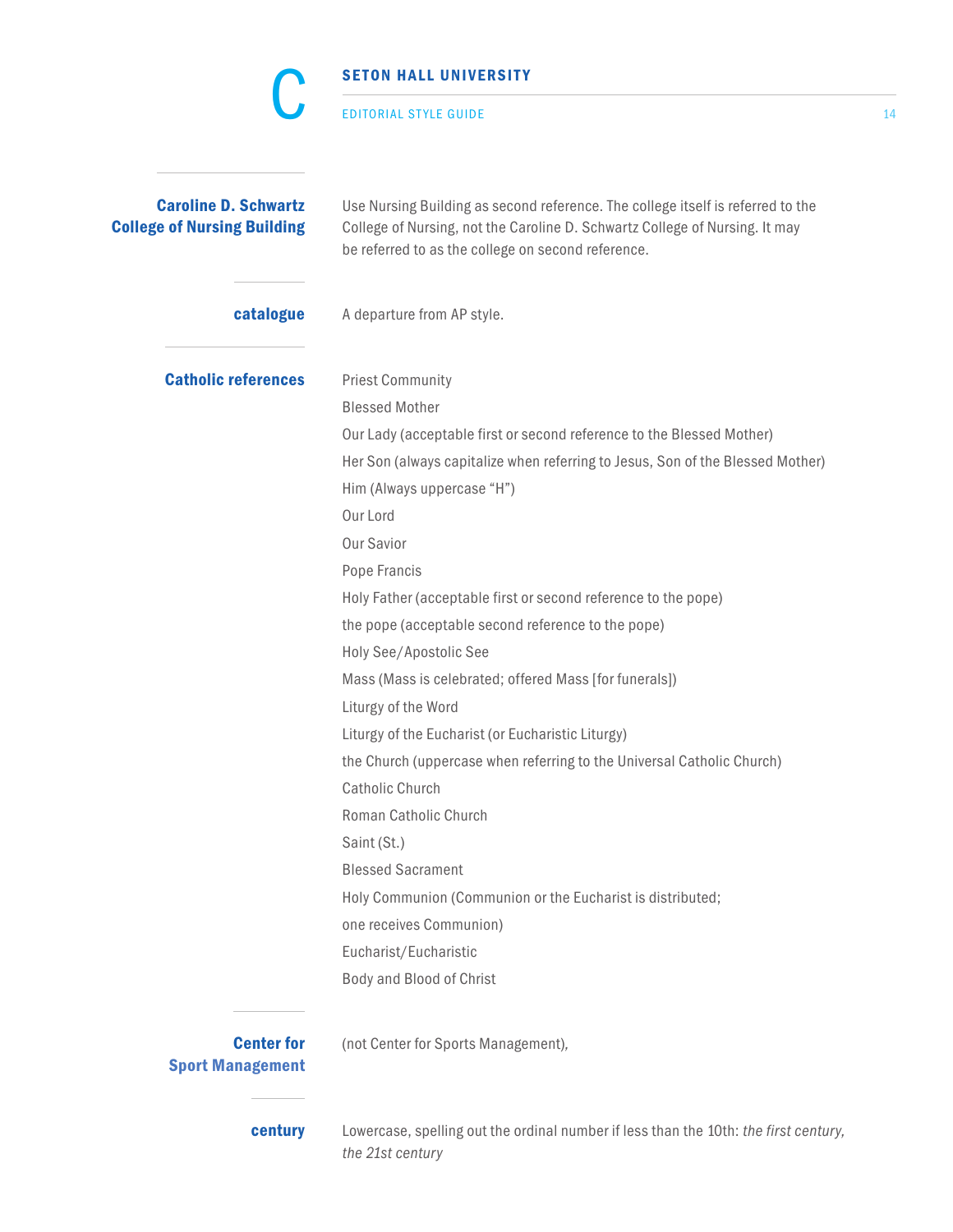|                                                                                                                                                                                                                                                                                                                                                                                                                                                                                                                                       | <b>SETON HALL UNIVERSITY</b>                      |                                                                                                                                                                                                                   |                                                                                                                                                                           |    |
|---------------------------------------------------------------------------------------------------------------------------------------------------------------------------------------------------------------------------------------------------------------------------------------------------------------------------------------------------------------------------------------------------------------------------------------------------------------------------------------------------------------------------------------|---------------------------------------------------|-------------------------------------------------------------------------------------------------------------------------------------------------------------------------------------------------------------------|---------------------------------------------------------------------------------------------------------------------------------------------------------------------------|----|
|                                                                                                                                                                                                                                                                                                                                                                                                                                                                                                                                       | <b>EDITORIAL STYLE GUIDE</b>                      |                                                                                                                                                                                                                   |                                                                                                                                                                           | 15 |
| <b>CEO, CFO, COO</b>                                                                                                                                                                                                                                                                                                                                                                                                                                                                                                                  | Bill Gates, the chief executive officer, retired. | Spell out chief executive officer, chief financial officer, chief operating officer                                                                                                                               | on first reference. Use CEO, CFO, COO on subsequent references. Capitalize the<br>full title only if it precedes a name, e.g. Chief Executive Officer Bill Gates retired. |    |
| chairperson/chair                                                                                                                                                                                                                                                                                                                                                                                                                                                                                                                     | bylaws. When in doubt use "chair."                |                                                                                                                                                                                                                   | Use "chairperson" when the organization states the designation as such in their                                                                                           |    |
| <b>Chapel of the</b><br><b>Immaculate Conception</b>                                                                                                                                                                                                                                                                                                                                                                                                                                                                                  | (not Immaculate Conception Chapel)                |                                                                                                                                                                                                                   |                                                                                                                                                                           |    |
| <b>Charter Day</b>                                                                                                                                                                                                                                                                                                                                                                                                                                                                                                                    |                                                   | The full, formal name is Saint Elizabeth Ann Seton Charter Day. It occurs<br>on or about April 3 and annually commemorates the granting of a charter to<br>Seton Hall College in 1861 by the state of New Jersey. |                                                                                                                                                                           |    |
| children                                                                                                                                                                                                                                                                                                                                                                                                                                                                                                                              |                                                   | Use the last name for those 18 and older. Avoid kids as a synonym.                                                                                                                                                | Typically refer to children 15 or younger by their first name on second reference.                                                                                        |    |
| cities and towns<br>See states. The name of a city should be followed by the completely<br>written out state name in publication text. In press releases use the two-letter<br>capitalized postal abbreviation for the state. A comma is used between city<br>and state, and after the state when the sentence continues. ( <i>Exception:</i> in<br>"News & Notes," in the alumni magazine, follow AP abbreviation style for states<br>in datelines. In other words, do not spell out the name of the state as is<br>done elsewhere.) |                                                   |                                                                                                                                                                                                                   |                                                                                                                                                                           |    |
|                                                                                                                                                                                                                                                                                                                                                                                                                                                                                                                                       |                                                   | The name of the state does not follow cities listed below:                                                                                                                                                        |                                                                                                                                                                           |    |
|                                                                                                                                                                                                                                                                                                                                                                                                                                                                                                                                       | Atlanta                                           | Houston                                                                                                                                                                                                           | Philadelphia                                                                                                                                                              |    |
|                                                                                                                                                                                                                                                                                                                                                                                                                                                                                                                                       | <b>Baltimore</b>                                  | Indianapolis                                                                                                                                                                                                      | Phoenix                                                                                                                                                                   |    |
|                                                                                                                                                                                                                                                                                                                                                                                                                                                                                                                                       | Boston                                            | Las Vegas                                                                                                                                                                                                         | Pittsburgh                                                                                                                                                                |    |
|                                                                                                                                                                                                                                                                                                                                                                                                                                                                                                                                       | Chicago                                           | Los Angeles                                                                                                                                                                                                       | St. Louis                                                                                                                                                                 |    |
|                                                                                                                                                                                                                                                                                                                                                                                                                                                                                                                                       | Cincinnati                                        | Miami                                                                                                                                                                                                             | Salt Lake City                                                                                                                                                            |    |
|                                                                                                                                                                                                                                                                                                                                                                                                                                                                                                                                       | Cleveland                                         | Milwaukee                                                                                                                                                                                                         | San Antonio                                                                                                                                                               |    |
|                                                                                                                                                                                                                                                                                                                                                                                                                                                                                                                                       | Dallas                                            | Minneapolis                                                                                                                                                                                                       | San Diego                                                                                                                                                                 |    |
|                                                                                                                                                                                                                                                                                                                                                                                                                                                                                                                                       | Denver                                            | New Orleans                                                                                                                                                                                                       | San Francisco                                                                                                                                                             |    |
|                                                                                                                                                                                                                                                                                                                                                                                                                                                                                                                                       | Detroit                                           | New York                                                                                                                                                                                                          | Seattle                                                                                                                                                                   |    |
|                                                                                                                                                                                                                                                                                                                                                                                                                                                                                                                                       | Honolulu                                          | Oklahoma City                                                                                                                                                                                                     | Washington                                                                                                                                                                |    |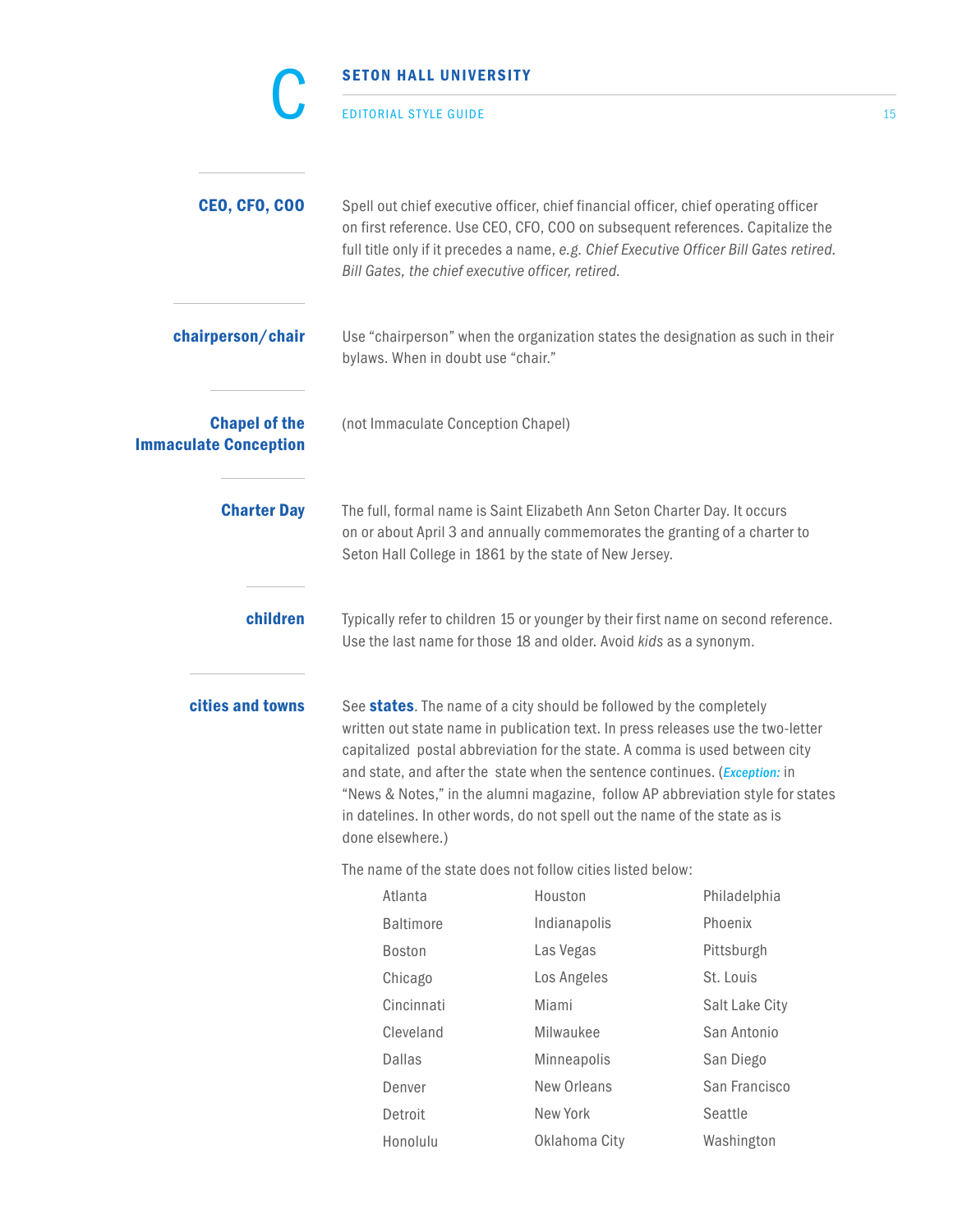| <b>SETON HALL UNIVERSITY</b> |
|------------------------------|
| <b>EDITORIAL STYLE GUIDE</b> |

EDITORIAL STYLE GUIDE 16

Use New York City and Washington, D.C., in text if these cities must be differentiated to avoid confusion. Similarly, use New York state, state of New York or Washington state if clarification is needed.

| classes and courses                                             | See course titles.                                                                                                                                                                                                                                                                                                                                                                      |
|-----------------------------------------------------------------|-----------------------------------------------------------------------------------------------------------------------------------------------------------------------------------------------------------------------------------------------------------------------------------------------------------------------------------------------------------------------------------------|
| Co.                                                             | See company and corporation names.                                                                                                                                                                                                                                                                                                                                                      |
| coast                                                           | Lowercase when referring to the physical shoreline (Atlantic coast). Capitalize<br>when referring to a major region (the West Coast).                                                                                                                                                                                                                                                   |
| collective nouns                                                | Nouns that represent a unit (class, committee, faculty, jury, team) take singular<br>verbs, adjectives and pronouns.                                                                                                                                                                                                                                                                    |
|                                                                 | The class of 1970 was recognized for its generosity. The team was on a<br>winning streak. The faculty is studying the proposal.                                                                                                                                                                                                                                                         |
| colleges and universities                                       | Refer to the institution's website for formal names of colleges<br>and universities. Follow the name of a college or university with the city and, if<br>outside New Jersey, the state when necessary.                                                                                                                                                                                  |
|                                                                 | In general, when referring to a college or university in a second reference use the<br>lowercase "c" in college or "u" in university. But in reference to Seton Hall, capitalize<br>University on second reference: the University celebrated its 150th anniversary.<br>Historical reference to Seton Hall College should be capitalized, as well, on second<br>reference: the College. |
| <b>College of Arts</b><br>and Sciences                          | The College of Arts and Sciences may be referred to as the college on second<br>reference. When using arts and sciences as a reference, the "a" is lowercase in arts<br>and the "s" is lowercase in sciences.                                                                                                                                                                           |
| <b>College of Communication</b><br>and the Arts                 | The College of Communication and the Arts may be referred to as the college on<br>second reference.                                                                                                                                                                                                                                                                                     |
| <b>College of Education and</b><br><b>Human Services (CEHS)</b> | The College of Education and Human Services may be referred to as the college or<br>CEHS on second reference.                                                                                                                                                                                                                                                                           |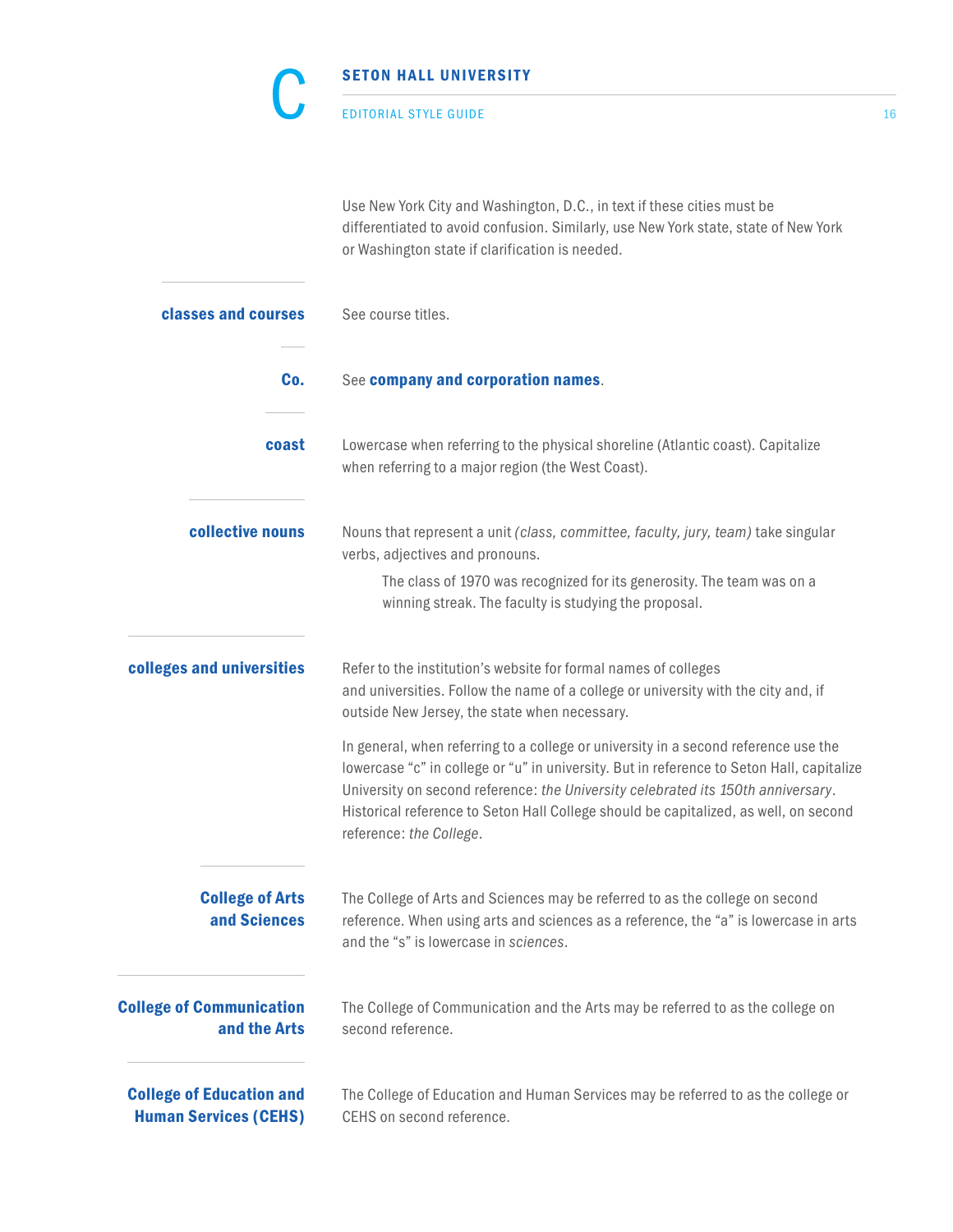|                           | SETON HALL UNIVERSITY                                                                                                                                                                                                                    |    |
|---------------------------|------------------------------------------------------------------------------------------------------------------------------------------------------------------------------------------------------------------------------------------|----|
|                           | <b>EDITORIAL STYLE GUIDE</b>                                                                                                                                                                                                             | 17 |
| <b>College of Nursing</b> | The College of Nursing may be referred to as the college on second reference. It is<br>not the Caroline D. Schwartz College of Nursing.                                                                                                  |    |
| colon                     | The colon indicates that what follows will complete or amplify what came before it.<br>Use a colon to introduce a list or series:                                                                                                        |    |
|                           | Three people were vying for the award: John Jones, Pamela Smith and<br>Jack Black.                                                                                                                                                       |    |
|                           | Do not use a colon between a verb and its complement or object:<br>The three people are Jones, Smith and Black.                                                                                                                          |    |
|                           | A colon also may be used to link two sentences when the second clause explains or<br>amplifies the first:                                                                                                                                |    |
|                           | Her achievement remains etched in memory: It has not been surpassed in<br>50 years.                                                                                                                                                      |    |
|                           | After a colon, capitalize the first letter of the next word if a complete sentence follows.<br>Otherwise, the next word after a colon should start with a lowercase letter.                                                              |    |
|                           | Use a colon to introduce clauses and phrases that begin with "for example":                                                                                                                                                              |    |
|                           | The campaign enabled the school to make important progress: for example,<br>to create two new professorships.                                                                                                                            |    |
|                           | Place colons outside quotation marks unless they are part of the material<br>being quoted.                                                                                                                                               |    |
| <b>commas</b>             | Use commas to separate elements in a series, but do not put a comma before<br>the conjunction in a simple series unless the word and follows closely after<br>the conjunction:                                                           |    |
|                           | John is taking biology, English, art and psychology this semester. He has<br>spent more than 17 years at the school as a physical education and driver's<br>education teacher, and director of health, physical education and athletics. |    |
|                           | If a sentence contains a complex series of words with other commas, use semicolons<br>to separate them:                                                                                                                                  |    |
|                           | The search committee includes Mike Jones, Ph.D., chief operations officer;<br>Marissa Grey, Ph.D., vice president of human resources; and Frank Costa,<br>digital communications manager.                                                |    |
|                           | When a conjunction, such as and, but or for, links two clauses that could stand alone<br>as separate sentences, use a comma before the conjunction.                                                                                      |    |
|                           | She entered the classroom, and the professor greeted her warmly.                                                                                                                                                                         |    |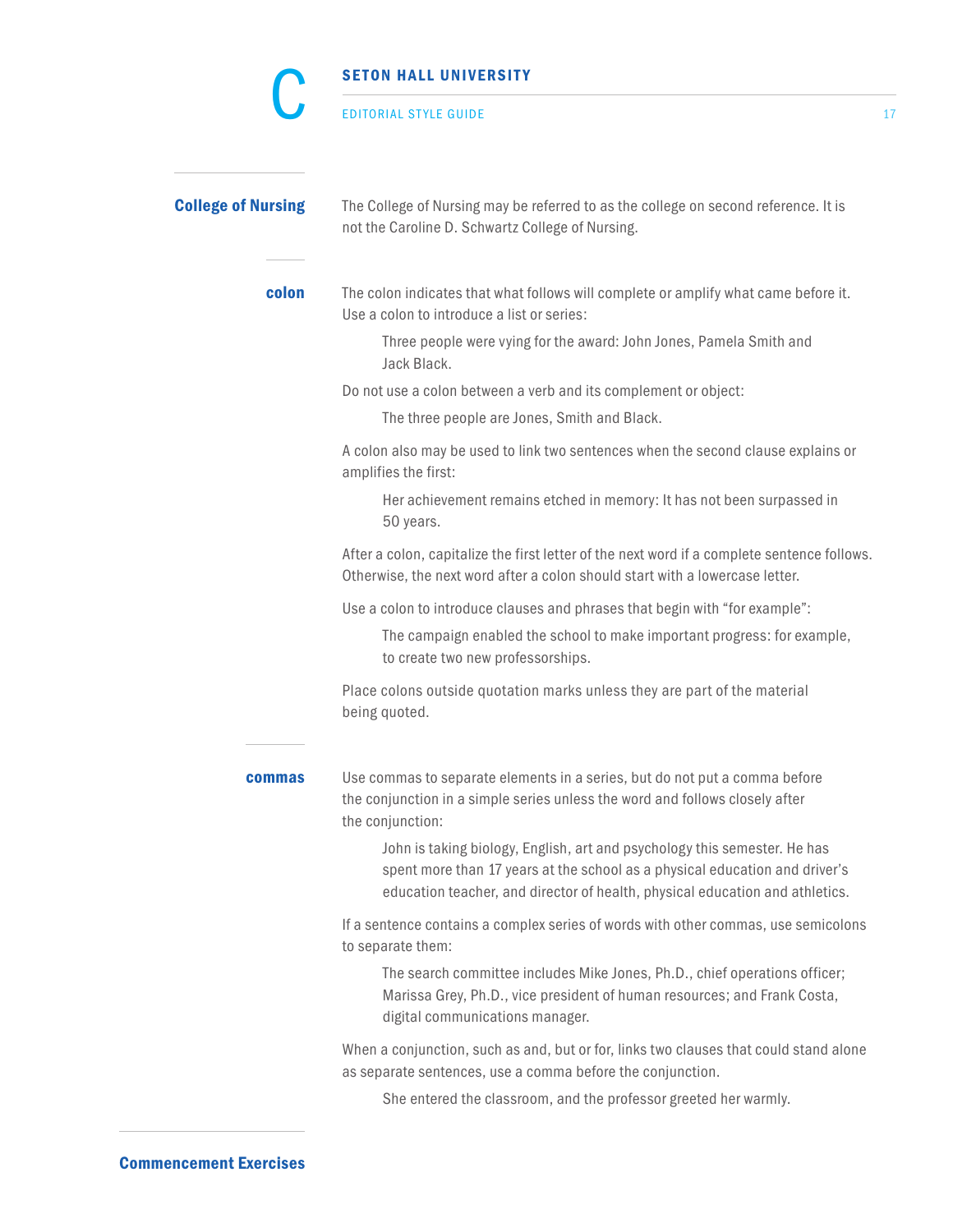|                                  | <b>EDITORIAL STYLE GUIDE</b>                                                                                                                                                                                                                                                                                                                                      | 18 |
|----------------------------------|-------------------------------------------------------------------------------------------------------------------------------------------------------------------------------------------------------------------------------------------------------------------------------------------------------------------------------------------------------------------|----|
| committee                        | Do not abbreviate. Capitalize when part of a formal name. Do not capitalize in<br>shortened or casual versions of a name.                                                                                                                                                                                                                                         |    |
| company and<br>corporation names | On first reference, use a company's formal name but typically avoid LLC, LLP and<br>PC, which are legal designations that describe limited-liability corporation, limited-<br>liability partnership and professional corporation, respectively. Abbreviate the<br>words corporation, incorporated, company and limited after the name of a firm.                  |    |
|                                  | If known, use a company's preference, but follow the guidelines described in,<br>this entry especially if variations in text resulting from company preferences would<br>cause inconsistencies.                                                                                                                                                                   |    |
|                                  | Do not use a comma before Inc. and Ltd.                                                                                                                                                                                                                                                                                                                           |    |
|                                  | General Foods Corp. (but the Corporation for Public Broadcasting)                                                                                                                                                                                                                                                                                                 |    |
|                                  | Ford Motor Co.                                                                                                                                                                                                                                                                                                                                                    |    |
|                                  | Time Warner Inc.                                                                                                                                                                                                                                                                                                                                                  |    |
|                                  | Sax Smithson Allenby Ltd.                                                                                                                                                                                                                                                                                                                                         |    |
|                                  | eBay (but capitalize the first letter if it begins a sentence)                                                                                                                                                                                                                                                                                                    |    |
|                                  | <b>BMW</b>                                                                                                                                                                                                                                                                                                                                                        |    |
|                                  | AT&T                                                                                                                                                                                                                                                                                                                                                              |    |
|                                  | Lowercase the or and in a company name unless it is an exception the company<br>prefers. (State locations of companies should be listed in Seton Hall magazine's<br>"News & Notes" section. In "News & Notes," follow AP abbreviations for cities<br>and states as in datelines. In other words, do not spell out the name of the state<br>as is done elsewhere.) |    |
|                                  | Spell out and lowercase company, corporation, association, etc., when they<br>stand alone.                                                                                                                                                                                                                                                                        |    |
|                                  | Consult the Standard & Poor's Register of Corporations as a reference source<br>for company names, but yield to these guidelines when in doubt. Exceptions to these<br>guidelines may occur on donor lists, where firms often provide strict guidance on<br>how to reference their name. See <b>donor lists.</b>                                                  |    |
| compared to<br>compared with     | Use the preposition to when describing the resemblances of unlike things.<br>The preposition with is used to evaluate two like things in order to discern<br>their differences or similarities.                                                                                                                                                                   |    |
|                                  | He compared her to a spring day.                                                                                                                                                                                                                                                                                                                                  |    |
|                                  | They often compare the brain to a computer.                                                                                                                                                                                                                                                                                                                       |    |
|                                  | She compared her translation with the original.                                                                                                                                                                                                                                                                                                                   |    |
|                                  | Her time was 2:11, compared with the record of 2:10.                                                                                                                                                                                                                                                                                                              |    |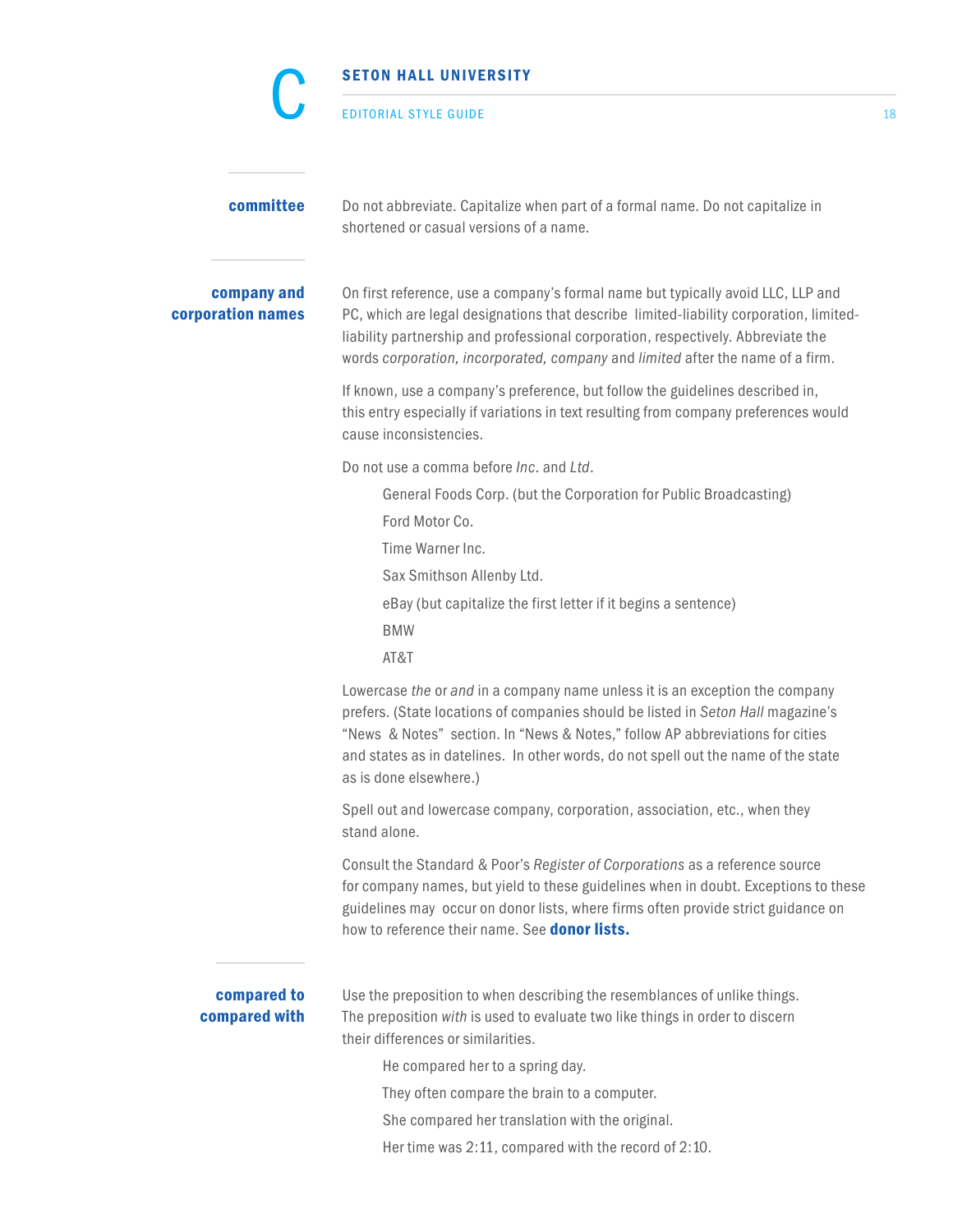#### EDITORIAL STYLE GUIDE 19

r<br>I

| complement/compliment           | Complement means to complete or supplement:                                                                 |
|---------------------------------|-------------------------------------------------------------------------------------------------------------|
|                                 | His tie complements his suit.                                                                               |
|                                 | Compliment means to praise:                                                                                 |
|                                 | She complimented him on his wardrobe.                                                                       |
| complimentary/<br>complementary | Complimentary means that something is flattering,<br>or it means to be free.                                |
|                                 | "That blue is such a complimentary color on you," Paul remarked.                                            |
|                                 | Lisa received a complimentary toaster when she opened an account at the<br>local bank.                      |
|                                 | Complementary means to complete.                                                                            |
|                                 | The sisters exhibited complementary qualities; the thoughtfulness of<br>Jane balanced the boldness of Gwen. |
| compose/comprise                | Composed of means made up of. Comprises means includes.                                                     |
|                                 | The U.S. is composed of 50 states.                                                                          |
|                                 | The U.S. comprises 50 states.                                                                               |
|                                 | Do not use comprised of.                                                                                    |
| concelebrant                    | (not con-celebrant)                                                                                         |
| conclave                        | The private meeting of cardinals that elects a pope.                                                        |
| conferences                     | Capitalize conference titles (except words of three or fewer letters).                                      |
|                                 | Put titles of conference presentations within quotation marks.                                              |
|                                 | "The Pursuit of Happiness" was the theme of the TED conference in 2004.                                     |
|                                 | See titles of works.                                                                                        |
| confirmation                    | See sacraments.                                                                                             |
|                                 |                                                                                                             |

continual/continuous *Continual* means steady repetition. *Continuous* means uninterrupted, unbroken.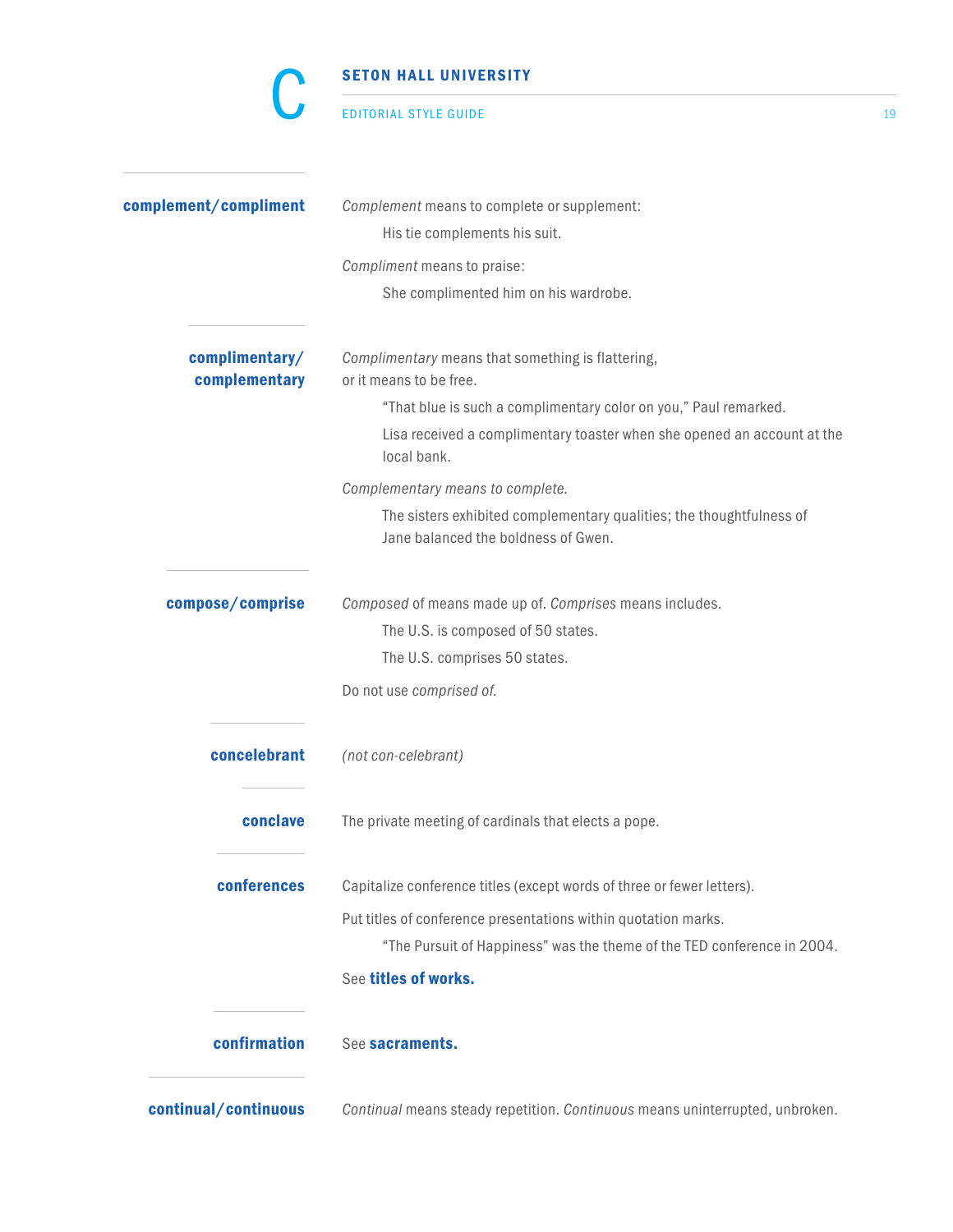|                                                                             | <b>SETON HALL UNIVERSITY</b>                                                                                                                                                                                                                                                                                                                                                                                                                           |    |
|-----------------------------------------------------------------------------|--------------------------------------------------------------------------------------------------------------------------------------------------------------------------------------------------------------------------------------------------------------------------------------------------------------------------------------------------------------------------------------------------------------------------------------------------------|----|
|                                                                             | <b>EDITORIAL STYLE GUIDE</b>                                                                                                                                                                                                                                                                                                                                                                                                                           | 20 |
| contractions                                                                | Avoid contractions (don't, isn't, won't, etc.) unless in a direct quotation or as<br>part of an informal piece of writing.                                                                                                                                                                                                                                                                                                                             |    |
| co-op, cooperative,<br>cooperate                                            |                                                                                                                                                                                                                                                                                                                                                                                                                                                        |    |
| <b>Cooperman-Ross</b><br><b>Chair in</b><br><b>Jewish-Christian Studies</b> | A faculty position created through the Sister Rose Thering Fund for Education<br>in Jewish-Christian Studies.                                                                                                                                                                                                                                                                                                                                          |    |
| Corp.                                                                       | See company and corporation names. The possessive is Corp.'s.                                                                                                                                                                                                                                                                                                                                                                                          |    |
| corps                                                                       | Refers to a body or group of individuals. Capitalize as part of a formal name.<br>The possessive is the same for both singular and plural.<br>a corps of dedicated volunteers<br><b>Signal Corps</b><br>one corps' location, two corps' assignments                                                                                                                                                                                                    |    |
| couple of                                                                   | The preposition of is necessary. The phrase takes a plural verb.<br>A couple of diamonds were missing.                                                                                                                                                                                                                                                                                                                                                 |    |
| course titles                                                               | Use initial capitals (no italics, no quotation marks) for the proper name of a<br>course. (Refer to the current undergraduate and graduate catalogues for course<br>listings, or online at the Academics portion of www.shu.edu.)<br>She signed up for COPA 2515 Promotional Writing.<br>(Note: There is no punctuation between the course number and title,<br>if both are cited.)<br>Everyone was discussing the last class in the Theology of Work. |    |
|                                                                             | Lowercase informal, less specific usage:<br>He passed his chemistry class but got an incomplete in biology.                                                                                                                                                                                                                                                                                                                                            |    |
| coursework                                                                  | (not course work)                                                                                                                                                                                                                                                                                                                                                                                                                                      |    |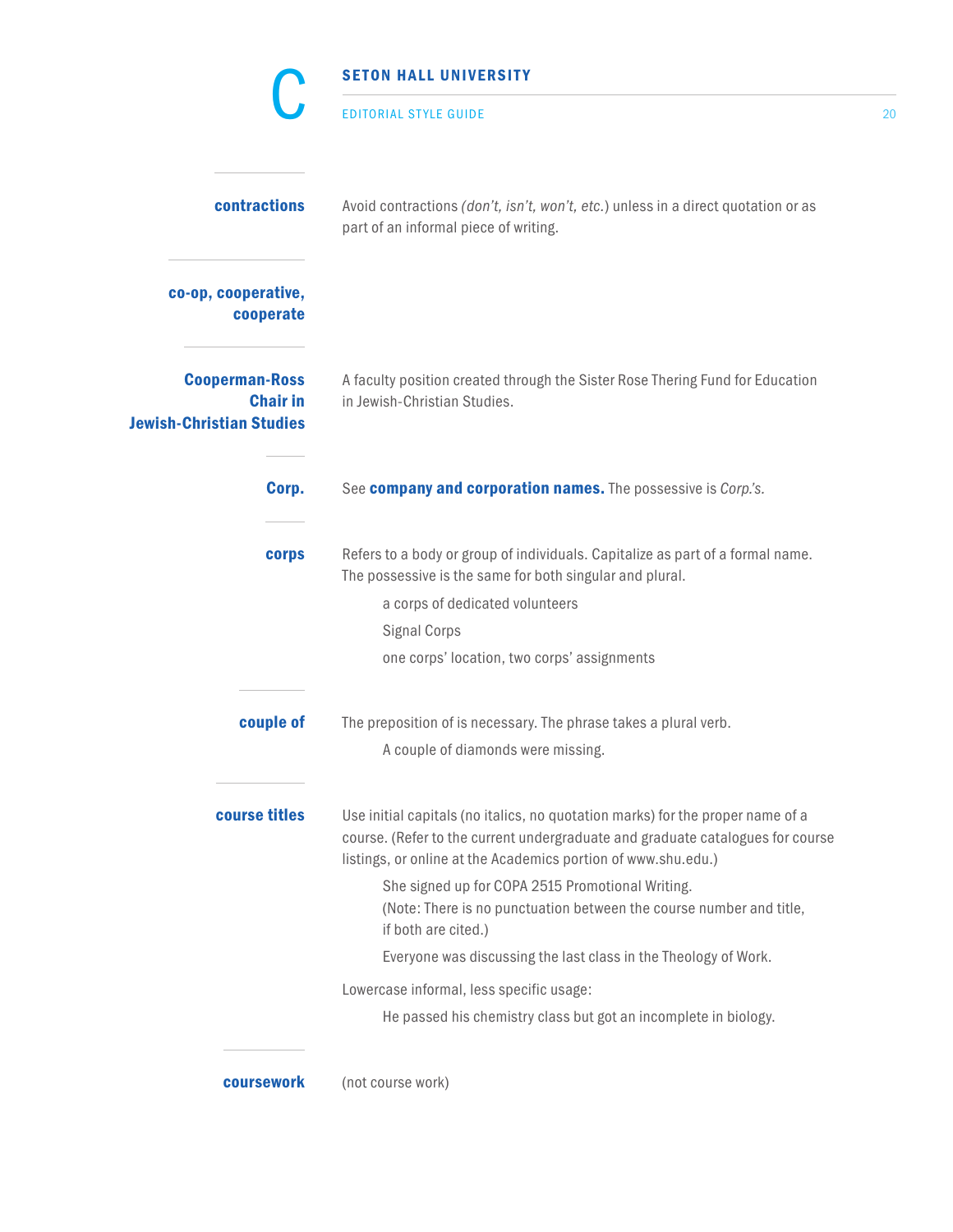|                   | <b>SETON HALL UNIVERSITY</b>                                                                                                                                                                                                                                                                                                                                                                                                       |    |
|-------------------|------------------------------------------------------------------------------------------------------------------------------------------------------------------------------------------------------------------------------------------------------------------------------------------------------------------------------------------------------------------------------------------------------------------------------------|----|
| C / D             | <b>EDITORIAL STYLE GUIDE</b>                                                                                                                                                                                                                                                                                                                                                                                                       | 21 |
| courtesy titles   | Refer to both men and women by first and last names in first reference.<br>Use Mr., Miss, Mrs. or Ms. only in direct quotations or in special situations. On<br>second and subsequent references, use only the last name. An exception would<br>be the subsequent use of both first name and last name for clarity or to differentiate<br>individuals with the same last name, such as married persons or brothers<br>and sisters. |    |
|                   | Also, see Dr., religious titles, professional titles.                                                                                                                                                                                                                                                                                                                                                                              |    |
| current/currently | Often used unnecessarily. Limit use to situations where there is a need to action<br>contrast present with past action or future action.                                                                                                                                                                                                                                                                                           |    |
| database          |                                                                                                                                                                                                                                                                                                                                                                                                                                    |    |
| dates             | See <b>th</b> . When describing an event, use this sequence: time, day, date and location.<br>Always spell out the names of days and months, except as required in charts or<br>graphs, or when space is limited. (This differs from AP style.)                                                                                                                                                                                    |    |
|                   | When a date consists of only a month and a year, do not use a comma:                                                                                                                                                                                                                                                                                                                                                               |    |

May 1997

When a phrase refers to a month, day and year, set off the year with commas:

Jan. 14, 1967, is my parents' wedding date.

Occasionally, such as for Commencement Exercises and president's office materials, the European-style is used. Note the order of date elements and the lack of intervening punctuation.

14 January 2009

When indicating a multiyear span, use 2007- 09, not 2007-2009. If this span is introduced with *from*, join with to (from 2007 to 2009).

In general do not use *between* to join years, as in between *2007* and *2009*. But *between* can be used when referring to specific dates or points in time, such as between *March 2007* and *June 2008*.

When dates span parts of two centuries, write out the full year for each date: For the 1999-2000 academic year. . .

day care Use day care as a noun; daycare as an adjective. This differs from AP style.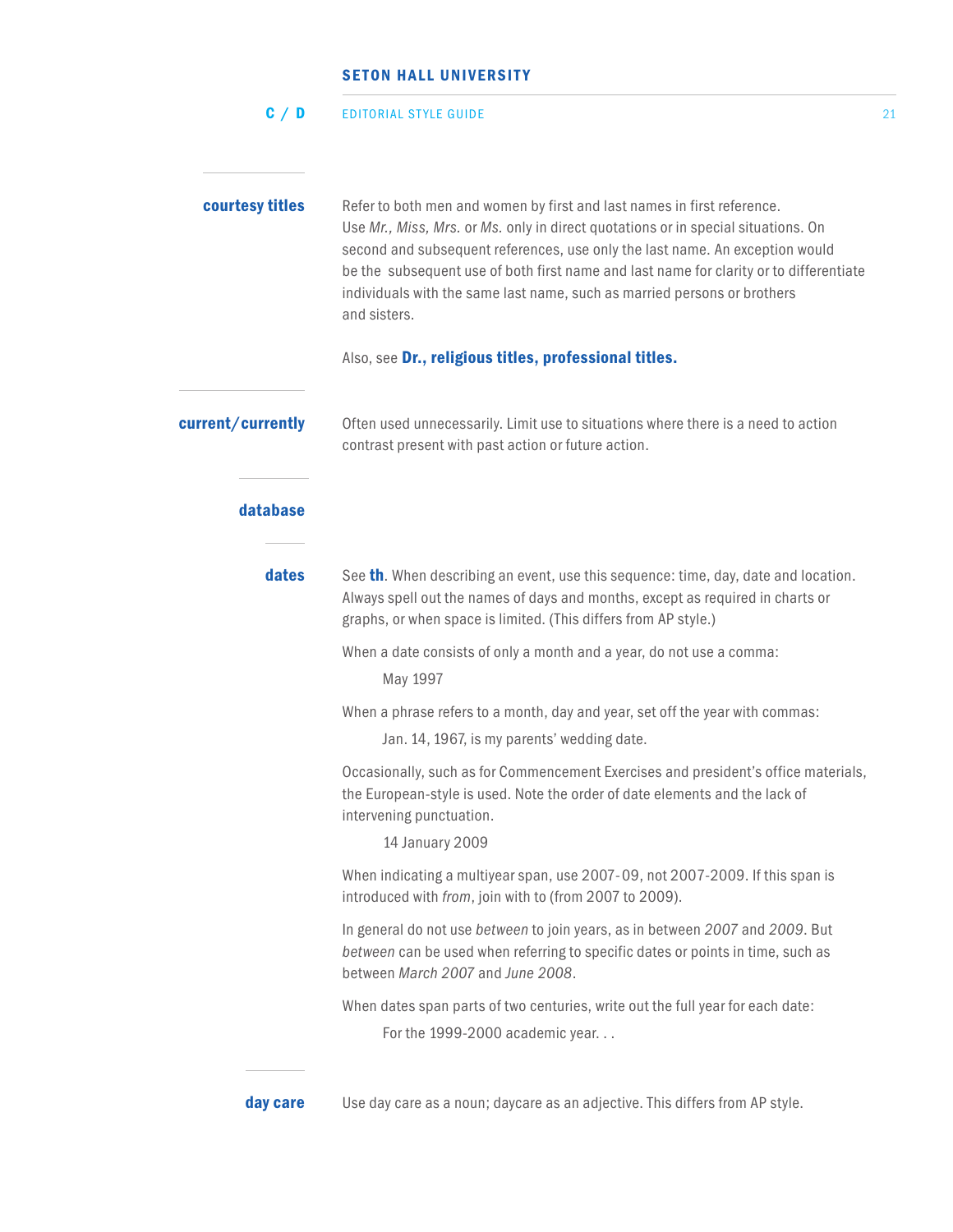|                                           | <b>EDITORIAL STYLE GUIDE</b>                                                                                                                                                                                                                                        | 22 |
|-------------------------------------------|---------------------------------------------------------------------------------------------------------------------------------------------------------------------------------------------------------------------------------------------------------------------|----|
| daylong, weeklong,<br>monthlong, yearlong |                                                                                                                                                                                                                                                                     |    |
| days of the week                          | When standing alone in text, spell out. We will meet on Friday. Use a comma after<br>successive date elements. We will decide on Tuesday, May 13. Abbreviate in<br>calendar listings except in formal invitations.                                                  |    |
| dean's list                               |                                                                                                                                                                                                                                                                     |    |
| decades                                   | Use numbers to signify decades. Do not use an apostrophe to indicate a plural.<br>She was married in the 1970s and had her first child in the '80s.                                                                                                                 |    |
| decision making                           | (noun), <b>decision-making</b> (adjective)                                                                                                                                                                                                                          |    |
| degrees                                   | See academic degrees and degree abbreviations.                                                                                                                                                                                                                      |    |
| degree abbreviations                      | See <b>academic degrees.</b> Use the abbreviations found online after an<br>individual's last name to indicate terminal degree. For a listing of all undergraduate<br>and graduate degrees and their abbreviations, see www.shu.edu/academics/<br>all-academic.cfm. |    |
|                                           | For publications, the graduate degrees conferred include:                                                                                                                                                                                                           |    |
|                                           | College of Arts and Sciences: M.A., M.S., M.H.A., M.P.A., Ph.D.                                                                                                                                                                                                     |    |
|                                           | College of Communication and the Arts: M.A.                                                                                                                                                                                                                         |    |
|                                           | Hackensack Meridian School of Medicine at Seton Hall University: M.D.                                                                                                                                                                                               |    |
|                                           | Stillman School of Business: M.B.A., M.S.                                                                                                                                                                                                                           |    |
|                                           | School of Diplomacy and International Relations: M.A.                                                                                                                                                                                                               |    |
|                                           | College of Education and Human Services: M.A., M.S., Ed.S., Ed.D., Psy.D., Ph.D.                                                                                                                                                                                    |    |
|                                           | of Nursing: M.S.N., M.A., Ph.D.                                                                                                                                                                                                                                     |    |
|                                           | Immaculate Conception Seminary School of Theology: M.A., M.A.P.M., M.Div.                                                                                                                                                                                           |    |
|                                           | School of Health and Medical Sciences: M.S., D.P.T., Ph.D.                                                                                                                                                                                                          |    |
|                                           | School of Law: M.S.J., J.D.                                                                                                                                                                                                                                         |    |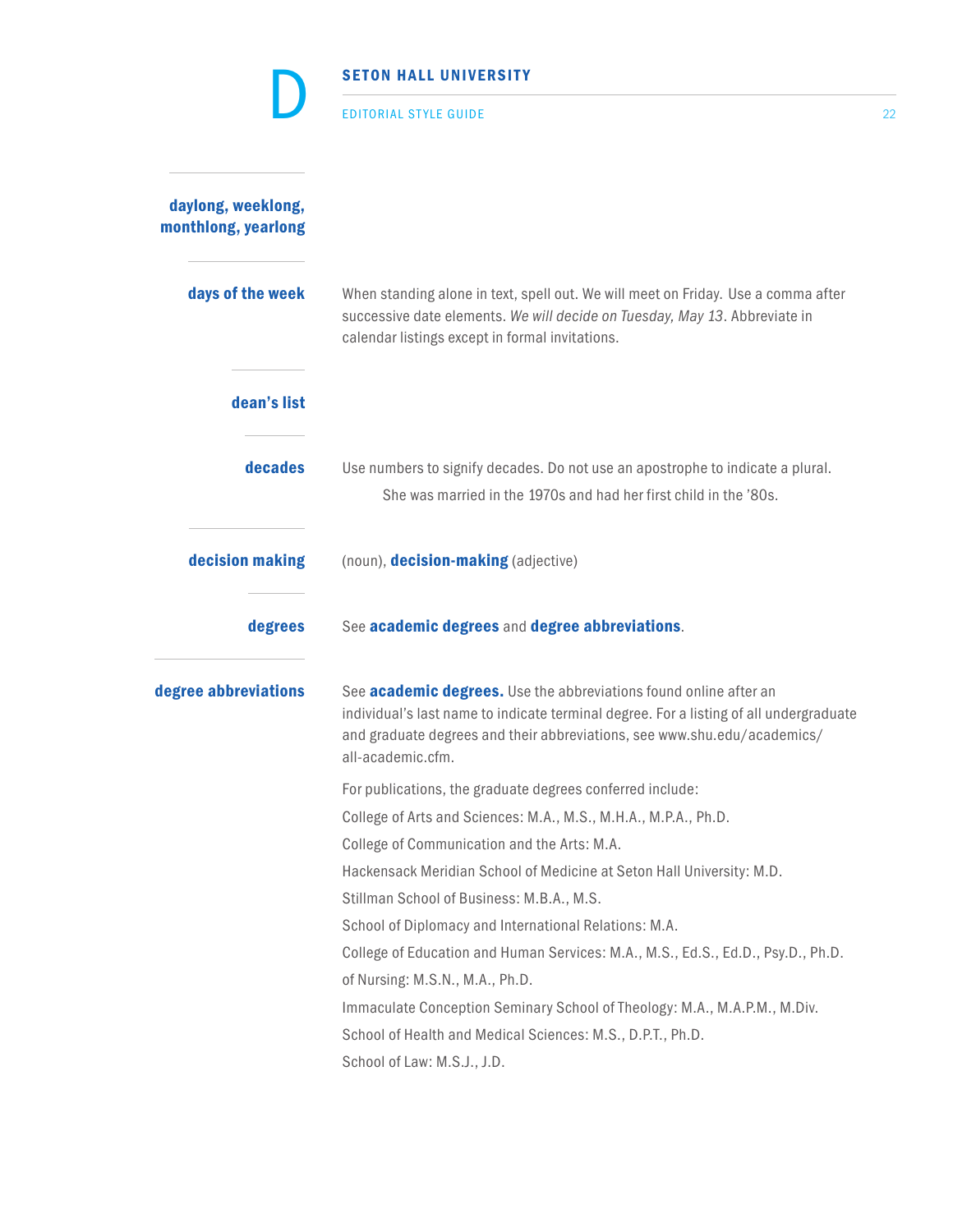EDITORIAL STYLE GUIDE 23

D

departments, divisions, See academic departments, academic degrees. Capitalize the formal schools, colleges name of a department, division, school or college within Seton Hall University. Refer to the current undergraduate and graduate catalogues for formal names of departments, divisions, schools and colleges within the University. Formal names are capitalized.

- Office of the President
- Department of Public Safety and Security
- Stillman School of Business
- Department of Public Relations and Marketing
- Department of Housing and Residence Life
- Division of Finance and Technology
- Division of Academic Affairs
- Department of Accounting and Taxation
- Department of Educational Studies

Informal names are lowercase: psychology department economics department

Do not abbreviate the word *department.*

When referring to a department, division or school generically, capitalization is not necessary:

- president's office
- business school
- public safety and security
- chemistry department
- housing and residence life
- community development

The proper noun parts of divisions are capitalized only when used as part of the formal name:

Division of Student Services

Tracy Gottlieb, Ph.D., served as vice president of student services

dependent (not *dependant)*

different from (not *different than*)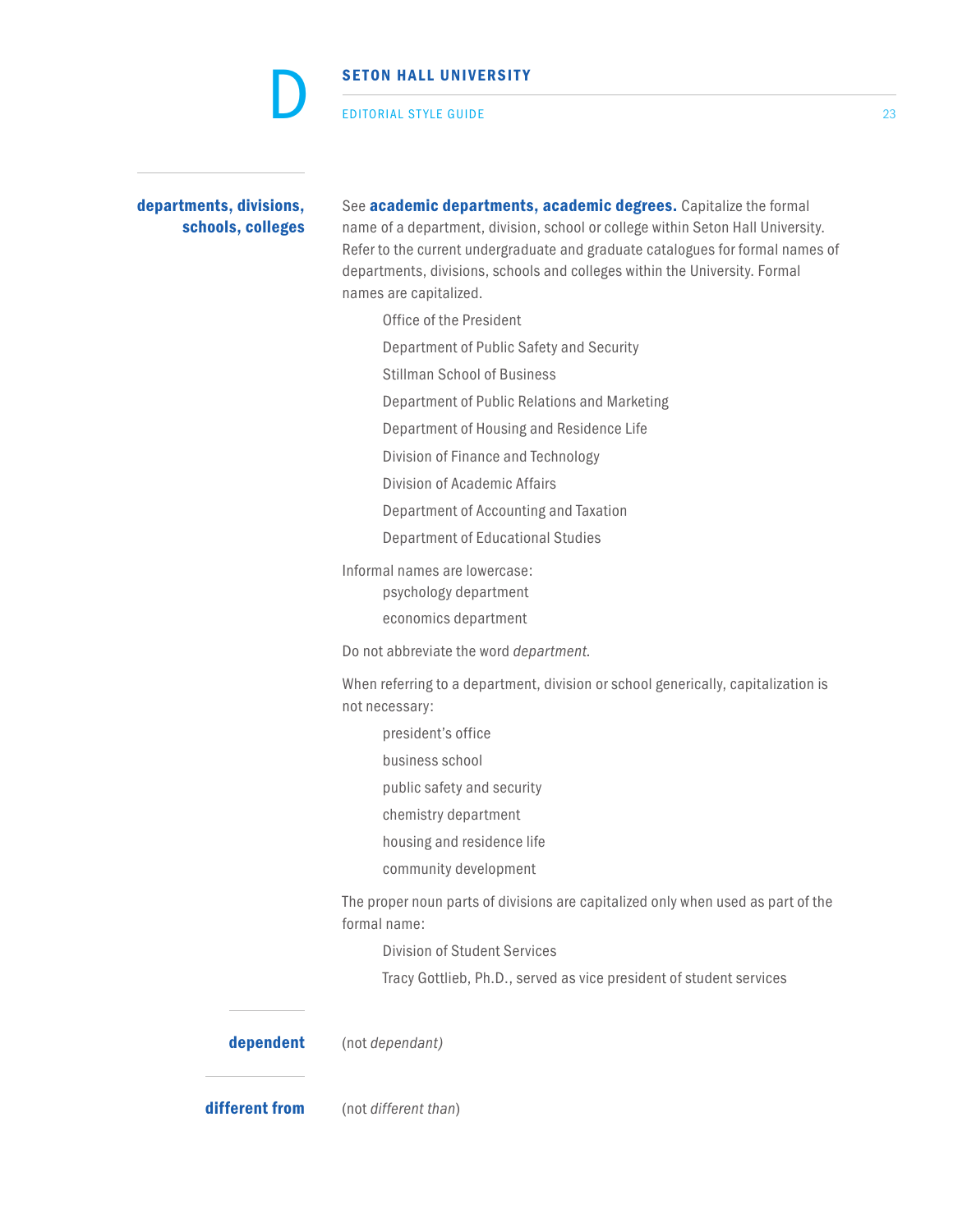#### EDITORIAL STYLE GUIDE 24

D

| dimensions          | Use figures and spell out inches, feet, etc. Hyphenate when using dimensions<br>as an adjective:                                                                                                |
|---------------------|-------------------------------------------------------------------------------------------------------------------------------------------------------------------------------------------------|
|                     | He is 5 feet 6 inches tall. (Not 5-6)                                                                                                                                                           |
|                     | He is a 5-foot-6-inch man.                                                                                                                                                                      |
|                     | Use apostrophes and quotation marks for charts and graphs: (5'6").                                                                                                                              |
| diocese             | Capitalize before a proper name; lowercase standing alone.                                                                                                                                      |
| directions, regions | Lowercase when indicating compass direction. Capitalize when<br>indicating region:                                                                                                              |
|                     | He drove west.                                                                                                                                                                                  |
|                     | The storm brought heavy snowfall to the Northeast.                                                                                                                                              |
| disc/disk           | Use disc except for computer-related references or for disks in a person's spine.                                                                                                               |
| dispose of          |                                                                                                                                                                                                 |
| doctoral degree     | (not doctor's degree or doctorate degree) See <b>academic degrees</b> .                                                                                                                         |
| donor lists         | Donors are listed using a standard format that reflects name preferences defined<br>in the donor database, unless a donation requires specific donor's preferences.                             |
|                     | Anonymous donors are listed first. If there are more than one in a category, they<br>are listed collectively, e.g. "Anonymous (17)"                                                             |
|                     | When two donors donate together, do not use an ampersand to list them, e.g.<br>"Donny and Marie Osmond"                                                                                         |
|                     | Do not use salutations for donors. <i>Exception:</i> Use salutations for members of the<br>religious community only.                                                                            |
|                     | Follow standard style guidelines for listing class years of Seton Hall graduates.<br>See academic degrees.                                                                                      |
|                     | Do not use a comma before Jr., Sr. or III, etc.                                                                                                                                                 |
|                     | When a person donates on behalf of an organization, the person's name is listed,<br>then the organization, separated by a slash. e.g. Michael Jaharis Jr./The Jaharis<br>Family Foundation Inc. |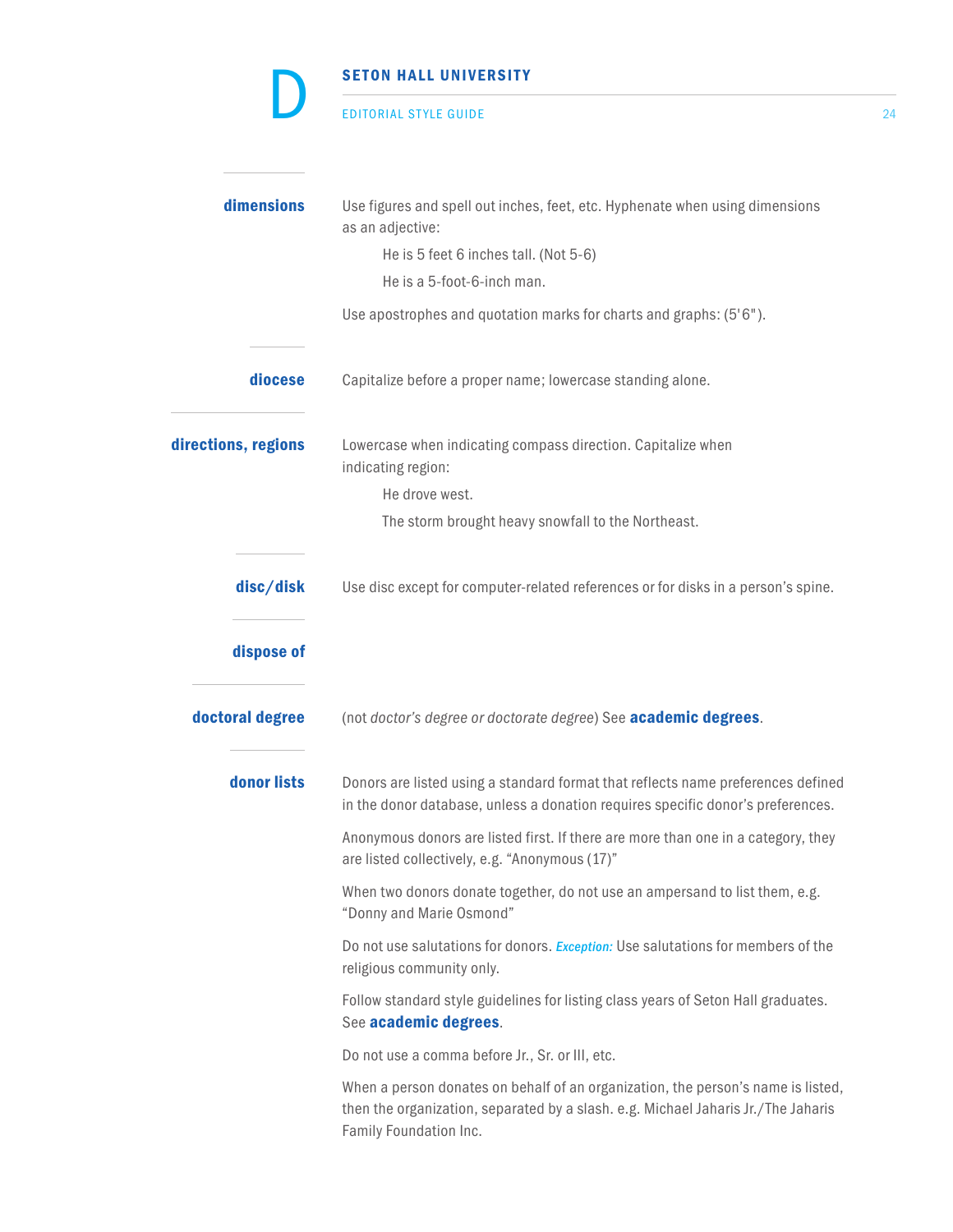#### EDITORIAL STYLE GUIDE 25 D / E

People who have passed away are recognized with an asterisk.

When listing company names, follow standard style guidelines found in company and corporation names.

- **dormitory** Use *residence hall* except within a direct quotation.
	- **Dr.** Reserve the abbreviation *Dr.* for those who hold medical degrees, not for people who hold a Ph.D., Ed.D., D.S.W., etc. However, special circumstances, such as donor lists, may occasionally call for this abbreviation to be used for those with doctoral degrees that are not medical degrees. In any event, do not use the courtesy title and the degree suffix together.

Dr. Jonas Salk (not Dr. Jonas Salk, M.D.)

Dr. Melinda Suozzi (not Dr. Melinda Suozzi, Ed.D.)

e.g., i.e. The abbreviation "e.g." stands for the Latin words meaning "for example." The abbreviation "i.e." stands for the Latin words meaning "that is." A comma follows e.g., and i.e.

 She gave several reasons for opposing the project: e.g., its high cost and limited appeal.

She gave two reasons: i.e., its cost and limited appeal.

- **each other/** Each other is used when referring to two people. One another is used when referring one another to three or more.
	- **either** Use it to mean one or the other, not both.

either/or, neither/nor Should be paired as indicated, and should be used only to connect similar grammatical elements in parallel form. With respect to subject-verb agreement, the element closest to the verb determines whether it is singular or plural in constructions involving *either/or* or *neither/nor*. Since some constructions that are technically correct may appear awkward, it is advisable to recast the sentence so that plural subjects are closest to plural verbs.

Either my sister or my cousins are coming to visit.

Neither my cousins nor my sister is coming to visit.

Are either my brothers or my father staying?

Is either my father or my brothers staying?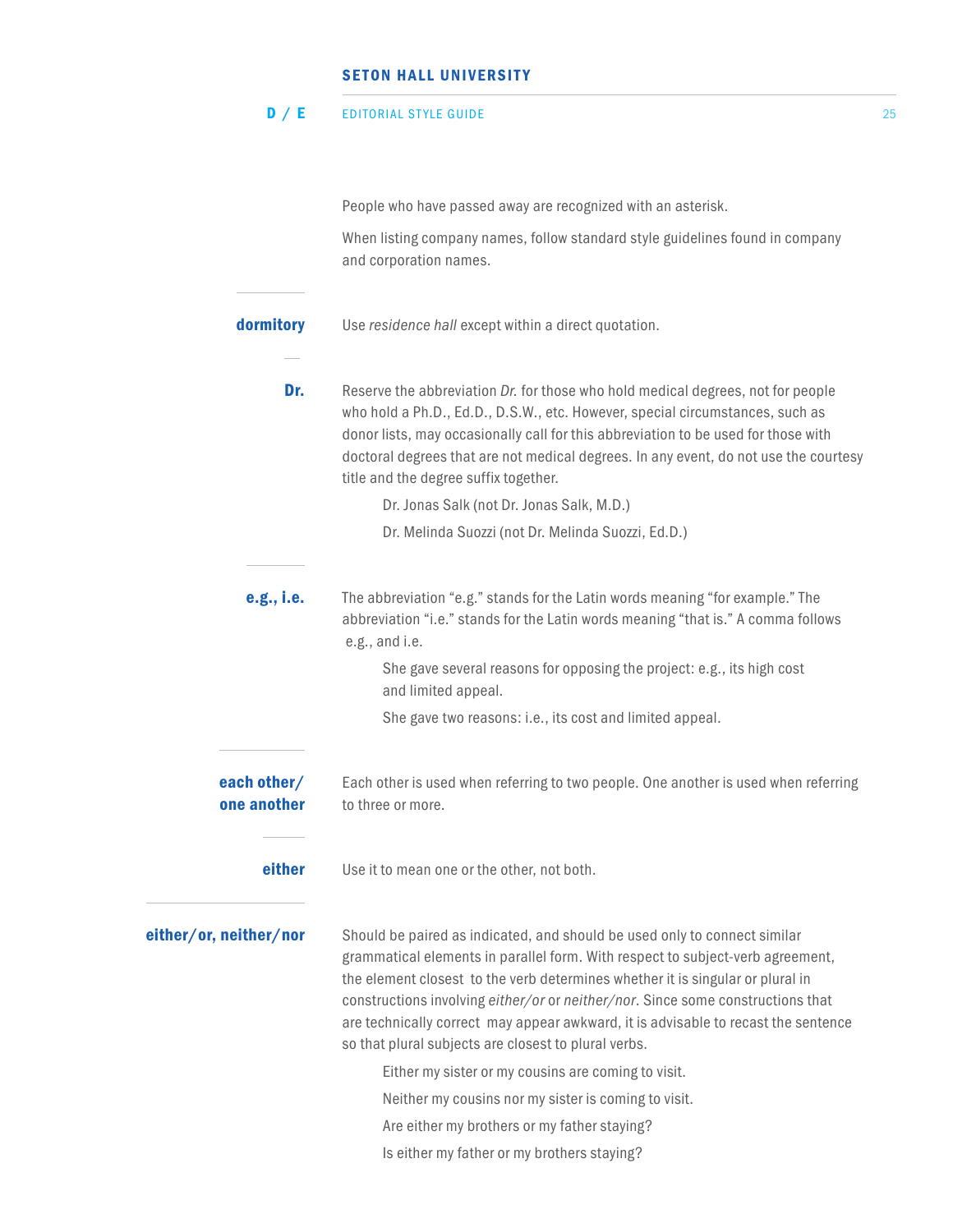|                               | <b>SETON HALL UNIVERSITY</b>                                                                                                                                                                                                                                                                                                                                                                                                                                                                                                                                                               |    |
|-------------------------------|--------------------------------------------------------------------------------------------------------------------------------------------------------------------------------------------------------------------------------------------------------------------------------------------------------------------------------------------------------------------------------------------------------------------------------------------------------------------------------------------------------------------------------------------------------------------------------------------|----|
|                               | <b>EDITORIAL STYLE GUIDE</b>                                                                                                                                                                                                                                                                                                                                                                                                                                                                                                                                                               | 26 |
| ellipsis                      | An ellipsis indicates the deletion of one or more words in a quote or other text.<br>It also can convey a dramatic pause or hesitation, much like an em dash. Treat an<br>ellipsis as a three-letter word, constructed with three periods and single spaces<br>on both sides. When using an ellipsis after a complete sentence, use the final<br>punctuation before the ellipsis.<br>"Friends,  countrymen, lend me your ears  "<br>My car keys  where on earth did I put them?<br>But  but  I just knew it.<br>Configure sentences so you do not use ellipses at the beginning and end of |    |
|                               | direct quotes.<br>On a PC, create an ellipsis in Word by placing the cursor where the dash will go;<br>then go to Insert in the program menu and open up Symbol. Highlight the<br>appropriate dash located there; hit insert.<br>On a Mac, hit the option key and the semicolon key simultaneously.                                                                                                                                                                                                                                                                                        |    |
| email                         | Email addresses should be placed in italics in text. The word email is lowercase<br>unless it begins a sentence. Structure sentences so they do not end with an email<br>address; however, if such a structure cannot be avoided, put a period at the end<br>of the sentence ending with an email address.                                                                                                                                                                                                                                                                                 |    |
|                               | She can be reached at paula. kozaki@shu.edu if further assistance is needed.                                                                                                                                                                                                                                                                                                                                                                                                                                                                                                               |    |
| em dash                       | The em dash $(-)$ g ets its name from the amount of space a capital M occupied in<br>the days of before and after the em dash. (The em dash is shown as a<br>double hyphen on the web.)                                                                                                                                                                                                                                                                                                                                                                                                    |    |
|                               | The goal of the project $-$ to increase the focus on academics $-$ is simple, but<br>challenging.<br>The campaign demonstrated something many doubted - that Seton Hall                                                                                                                                                                                                                                                                                                                                                                                                                    |    |
|                               | meant enough in the lives of alumni to warrant extraordinary commitments.<br>On a PC, create an em dash in Word by placing the cursor where the dash will go;<br>then go to Insert in the program menu and open up Symbol. Highlight the<br>appropriate dash located there; hit insert.                                                                                                                                                                                                                                                                                                    |    |
|                               | On a Mac, create dashes in Word the same way, or simultaneously hit option/shift/<br>hyphen for the em dash and the option and hyphen keys to make an en dash.                                                                                                                                                                                                                                                                                                                                                                                                                             |    |
| emeritus, emerita,<br>emeriti | Emeritus (for a man) or emerita (for a woman) is an honorary title bestowed on<br>many but not all retired faculty members. The plural is emeriti. The honorary<br>title customarily follows the individual's formal title. Dr. Elizabeth Gorman, dean                                                                                                                                                                                                                                                                                                                                     |    |

*emerita of the College of Nursing … ; professor emeritus of theology*.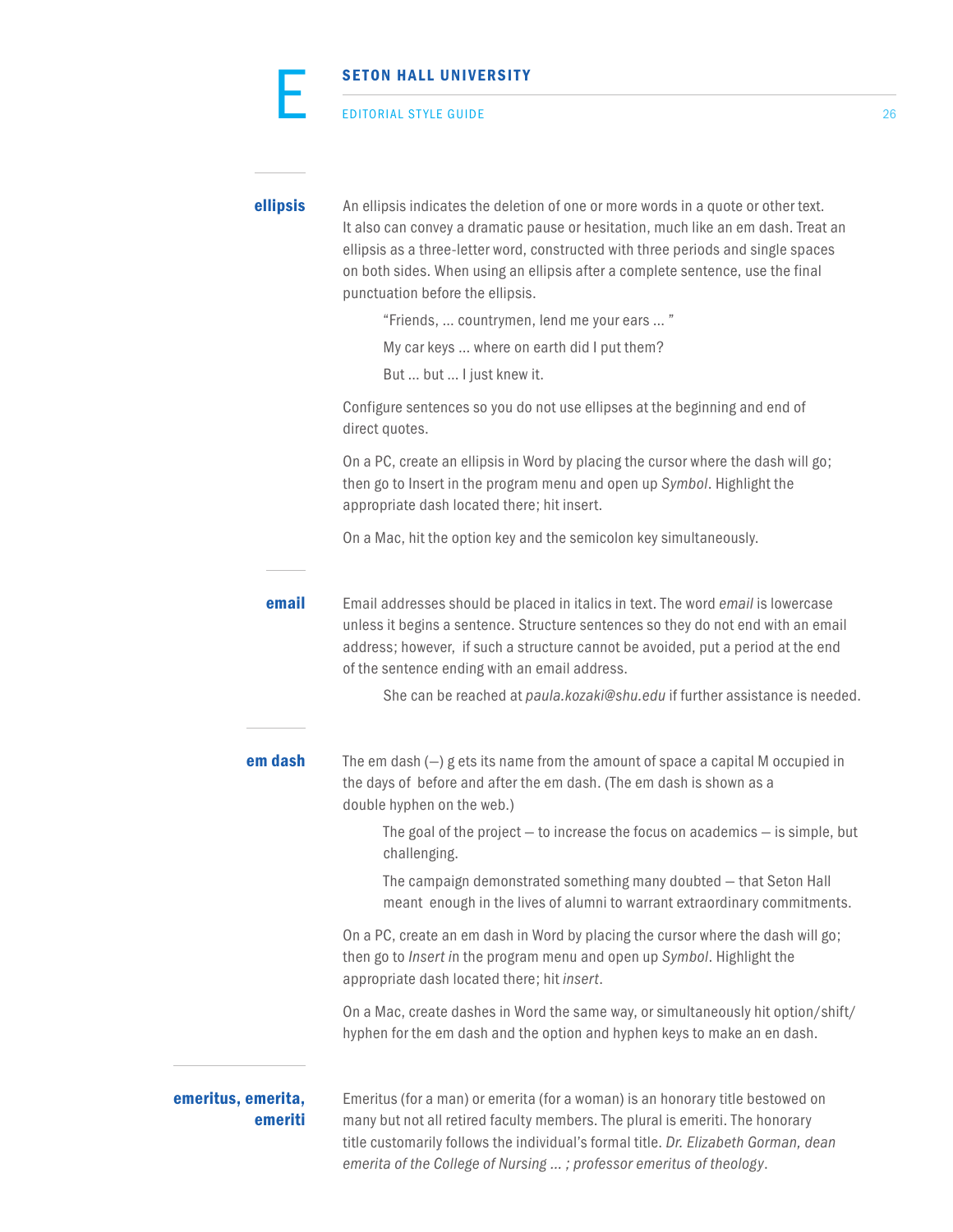| E / F                                | <b>EDITORIAL STYLE GUIDE</b>                                                                                                                                                                               | 27 |
|--------------------------------------|------------------------------------------------------------------------------------------------------------------------------------------------------------------------------------------------------------|----|
|                                      |                                                                                                                                                                                                            |    |
| en dash                              | The en dash (-) is shorter than an em dash but longer than a hyphen. Use it for<br>continuing sets of words or numbers. Do not place spaces around en dashes.<br>(This is shown as a hyphen on the web.)   |    |
|                                      | pages 9-12<br>Tuesday-Thursday                                                                                                                                                                             |    |
|                                      | On a PC, create an en dash in Word by placing the cursor where the dash will go;<br>then go to Insert in the program menu and open up Symbol. Highlight the appropriate<br>dash located there; hit insert. |    |
|                                      | On a Mac, create dashes in Word the same way, or simultaneously hit option/<br>shift/hyphen.                                                                                                               |    |
| endowed chairs and<br>professorships | Capitalize formal names.<br>Joseph M. and Geraldine G. LaMotta Chair in Italian Studies                                                                                                                    |    |
|                                      | Cooperman-Ross Endowed Chair for Jewish-Christian Studies                                                                                                                                                  |    |
|                                      | The person who holds the chair is "professor of" not "the chair of."                                                                                                                                       |    |
| ensure/insure/assure                 | Ensure means to make sure. Insure means to provide or obtain insurance.<br>Assure means to give confidence to someone.                                                                                     |    |
| entitled                             | Entitled means deserving or having the right. A book, lecture, song, etc., is titled,<br>not entitled.                                                                                                     |    |
| et al.                               | A Latin abbreviation meaning "and others." No period after the first word.                                                                                                                                 |    |
| events                               | Events take place, are hosted or are sponsored. They are not held. Capitalize<br>formal names of campus events, such as Many Are One, University Day, Charter Day.                                         |    |
| exaggerate                           |                                                                                                                                                                                                            |    |
| <b>Executive Cabinet</b>             |                                                                                                                                                                                                            |    |
| faculty                              | Faculty is singular. Faculty members is plural.                                                                                                                                                            |    |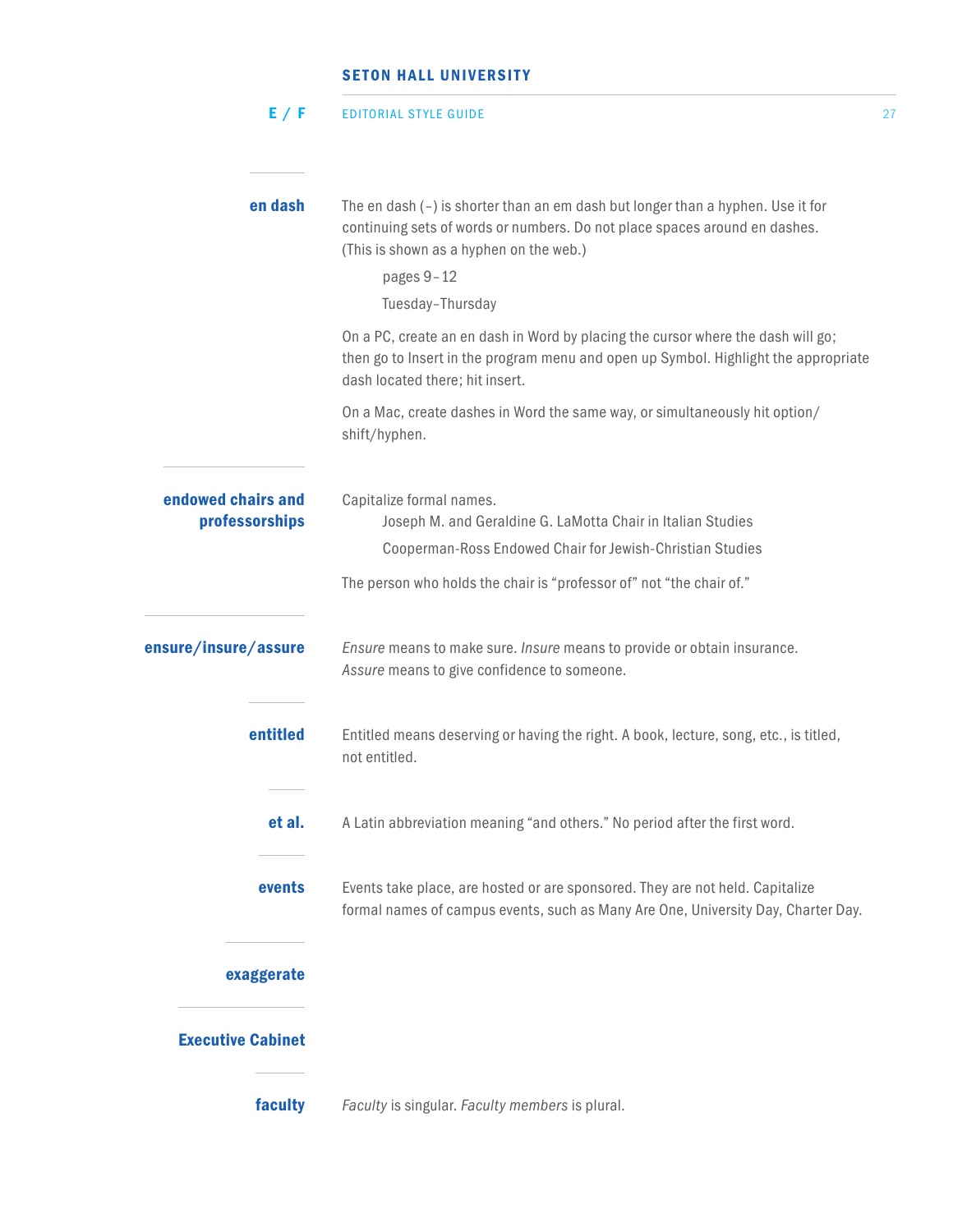# SETON HALL UNIVERSITY EDITORIAL STYLE GUIDE 28 farther/further *Farther* refers to physical distance. *Further* refers to an extension of time or degree. Father Use on first and subsequent references to Catholic priests. Do not abbreviate. This is an exception to AP style. See religious titles. fax Short version of facsimile. **federal** Lowercase, except when referring to the architectural style or a formal name or title. fewer/less Use *fewer f*or things you can count: At Seton Hall University, fewer than 4 percent of our classes are taught by teaching assistants. Use *less* for things you can't count: The staff is less gloomy since profits went up. *Exception:* Use *less than* with plural nouns that refer to time periods, amounts of money, but not people: less than a dozen years ago less than a dollar field house flyer Use for a circular or a handbill or for someone flying in an aircraft. **follow up** (verb)/**follow-up** (noun and adjective) forego/forgo To *forego* means to go before. To *forgo* means to abstain from. foreign words Italicize unless the term is now common in English, such as et cetera, versus, bon voyage and the names of honor societies. F

forward (not *forwards*)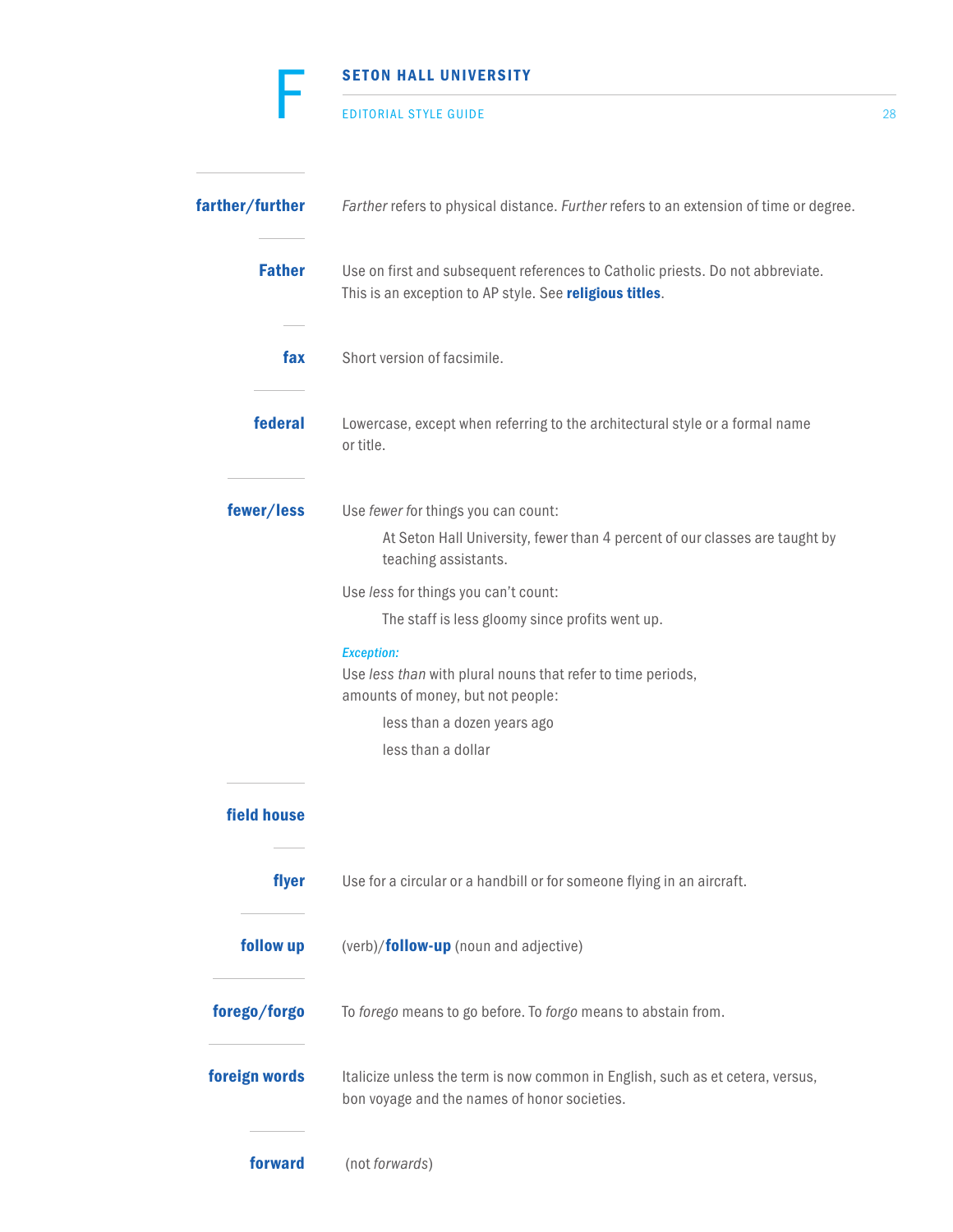| F / G                    | <b>EDITORIAL STYLE GUIDE</b>                                                                                                                                                                                                                                                                                                                                                   | 29 |
|--------------------------|--------------------------------------------------------------------------------------------------------------------------------------------------------------------------------------------------------------------------------------------------------------------------------------------------------------------------------------------------------------------------------|----|
| freelance,<br>freelancer |                                                                                                                                                                                                                                                                                                                                                                                |    |
| freshman/freshmen        | Freshman refers to one person; freshmen refers to more than one. Use freshman<br>as an adjective when referring to courses of study or titles using the word:<br>Freshman Studies Program                                                                                                                                                                                      |    |
|                          | advisor to the freshman class                                                                                                                                                                                                                                                                                                                                                  |    |
| full time/full-time      | Hyphenate only when used as a compound modifier:<br>He works full time. She has a full-time job.                                                                                                                                                                                                                                                                               |    |
| fundraising, fundraiser  |                                                                                                                                                                                                                                                                                                                                                                                |    |
| getaway                  |                                                                                                                                                                                                                                                                                                                                                                                |    |
| get-together             |                                                                                                                                                                                                                                                                                                                                                                                |    |
| God/god                  | Capitalize God in references to the deity of all monotheistic religions. Capitalize<br>all noun references to the deity (God the Father, Holy Spirit, Jehovah). Capitalize<br>personal pronouns (He, Him, Thee, Thou) that refer to God the Father. Lowercase<br>gods and goddesses in references to the deities of polytheistic religions and in<br>references to false gods. |    |
| <b>Good Friday</b>       |                                                                                                                                                                                                                                                                                                                                                                                |    |
| Gospel(s), gospel        | Capitalize when referring to the first four books of the New Testament. Lowercase in<br>all other references (gospel music, gospel singer, etc.).                                                                                                                                                                                                                              |    |
| <b>GPA</b>               | GPA is acceptable on first reference; it stands for grade point average, which is<br>calculated by numerical grades, not letter grades.                                                                                                                                                                                                                                        |    |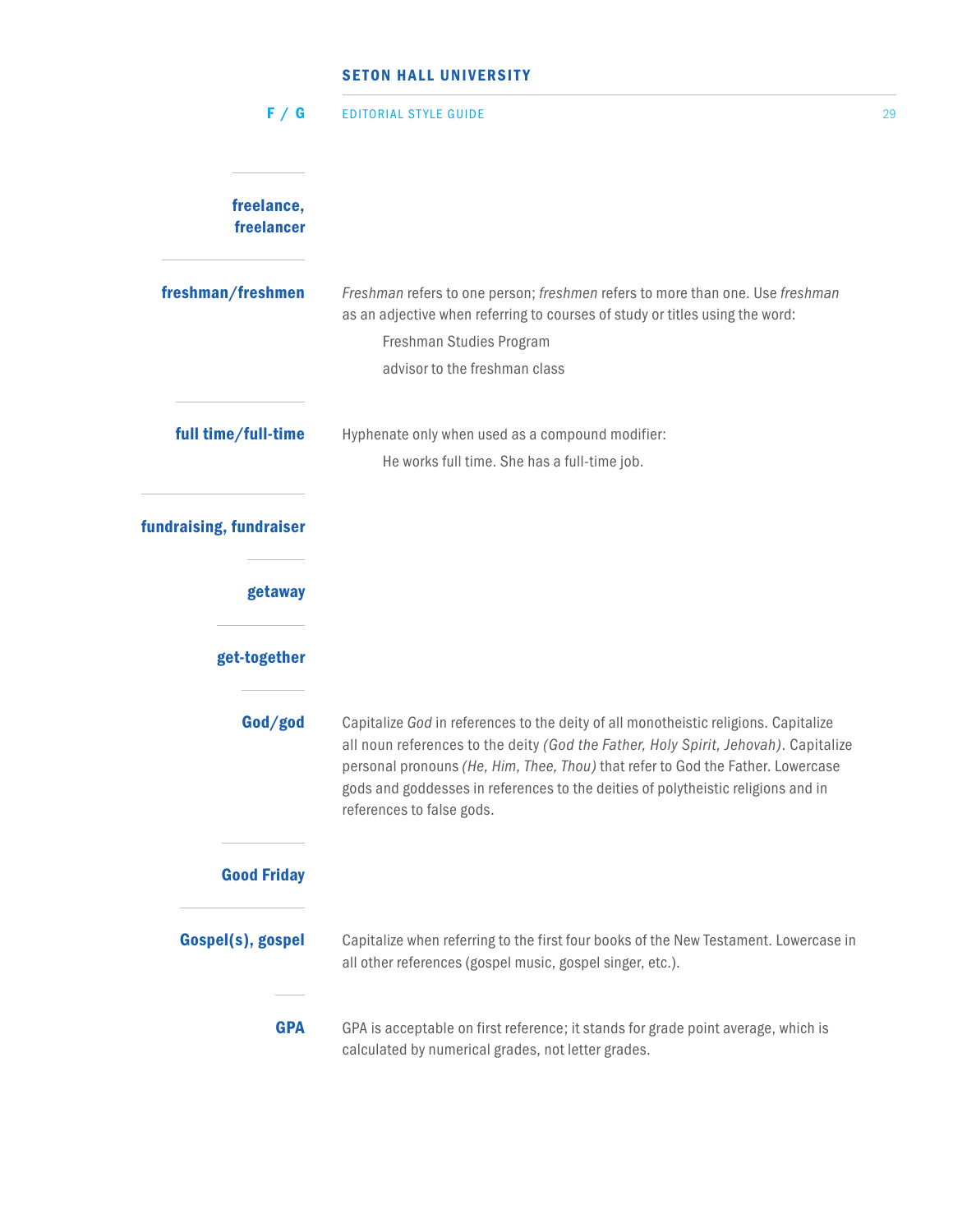| G / H                      | <b>EDITORIAL STYLE GUIDE</b>                                                                                                                                                                                                                                                                                                                                                                              | 30 |
|----------------------------|-----------------------------------------------------------------------------------------------------------------------------------------------------------------------------------------------------------------------------------------------------------------------------------------------------------------------------------------------------------------------------------------------------------|----|
| graduate                   | It is correct to use the verb graduate in the active voice: She graduated from<br>Seton Hall University. This is the preferred usage.                                                                                                                                                                                                                                                                     |    |
|                            | It is unnecessary to use the passive voice: He was graduated from the University.                                                                                                                                                                                                                                                                                                                         |    |
|                            | Do not drop the preposition from, as in He graduated college.                                                                                                                                                                                                                                                                                                                                             |    |
| Green:                     | Capitalize when referring to the location on campus.<br>Let's meet on the Green.                                                                                                                                                                                                                                                                                                                          |    |
| handmade                   |                                                                                                                                                                                                                                                                                                                                                                                                           |    |
| hand-picked                |                                                                                                                                                                                                                                                                                                                                                                                                           |    |
| hands off/hands-off        | Hyphenate only when used as a compound modifier:<br>a hands-off policy                                                                                                                                                                                                                                                                                                                                    |    |
| <b>Hazard Zet Forward</b>  | Seton Hall's motto, which is also the motto found on the Seton family crest,<br>is a combination of Norman French and archaic English. Loosely translated as:<br>"No matter the risk, move forward."                                                                                                                                                                                                      |    |
| headlines                  | Headlines in press releases and media advisories need not contain Seton Hall<br>University since it is made clear through the use of Seton Hall University letterhead.<br>Press releases and media advisories related to a specific school or college of the<br>University should contain the name of that particular school or college.                                                                  |    |
| headline<br>capitalization | Generally lowercase: a, an, and, as, at, but, by, for, if, in, of, on, or, out, the, to,<br>up and yet (as a conjunction), except when they start a line or are in integral part of<br>the verb: Hold Out, Take Up. The infinitive use of to is lowercase, as well as the<br>preposition.                                                                                                                 |    |
|                            | Do not capitalize words in titles with three or fewer letters unless the word is the<br>first or last word in the title or a proper noun or pronoun. By extension, capitalize<br>words that are four letters or more.                                                                                                                                                                                     |    |
|                            | Generally capitalize after hyphens in headlines: Ex-Chairman, Cease-Fire. But it's<br>not necessary if the second word is an article, preposition, coordinating conjunction:<br>Co-op. Side-by-Side. Or if the word has a prefix: Eco-friendly, Non-reunion Class.<br>Another exception is President-elect. In headlines, capitalize A.M. and P.M., though<br>ordinarily these terms are not capitalized. |    |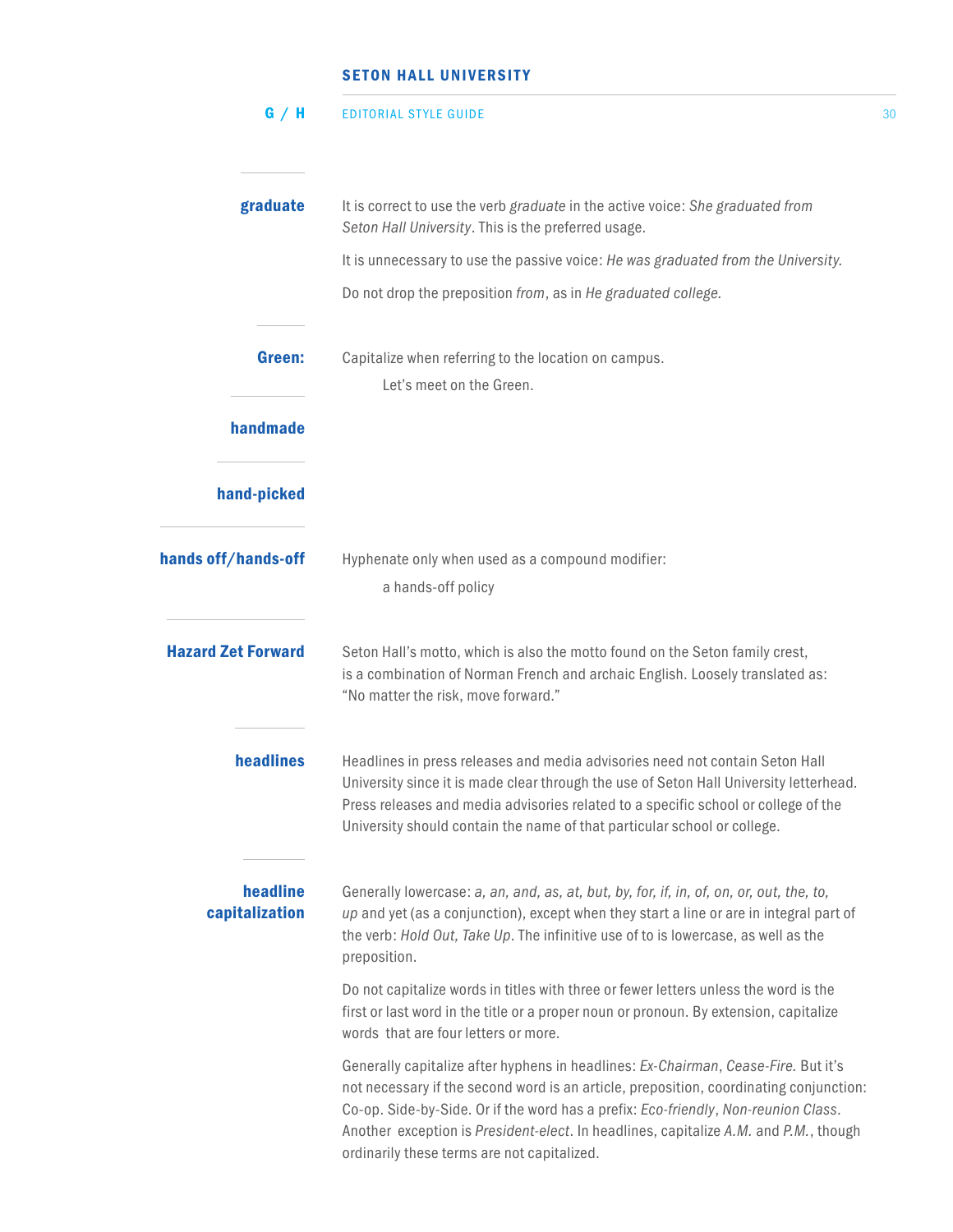|                                  | <b>SETON HALL UNIVERSITY</b><br><b>EDITORIAL STYLE GUIDE</b>                                                                                                                                                                                               | 31 |
|----------------------------------|------------------------------------------------------------------------------------------------------------------------------------------------------------------------------------------------------------------------------------------------------------|----|
| headline guidelines              | Do not start any section of a headline, subheading or deck with a numeral or a<br>dollar figure. Numerals may be used, even for one through nine, elsewhere in the<br>headline if the numerals aren't mixed with spelled-out numbers in the same headline. |    |
|                                  | Use single quotes rather than double quotes in headlines and subheadings.                                                                                                                                                                                  |    |
| health care                      | (noun, two words)/healthcare (adjective, one word) Note: This is different<br>from AP style.                                                                                                                                                               |    |
| hearsay                          |                                                                                                                                                                                                                                                            |    |
| heaven                           |                                                                                                                                                                                                                                                            |    |
| high school                      | No hyphen in high school student.                                                                                                                                                                                                                          |    |
| historical periods<br>and events | Capitalize the names of widely known periods, epochs, ages or events.<br>the Bronze Age, the Dark Ages, the Pliocene Epoch                                                                                                                                 |    |
|                                  | the Age of Discovery, the Exodus, Prohibition                                                                                                                                                                                                              |    |
| historic/historical              | A historic event is an important occurrence, one that stands out in history.                                                                                                                                                                               |    |

- Any occurrence in the past is a historical event.
- **hold up** (verb)/**holdup** (noun and adjective)

Holy Communion, See sacraments. Holy Eucharist

Holy Father

Holy See

Holy Spirit

Homecoming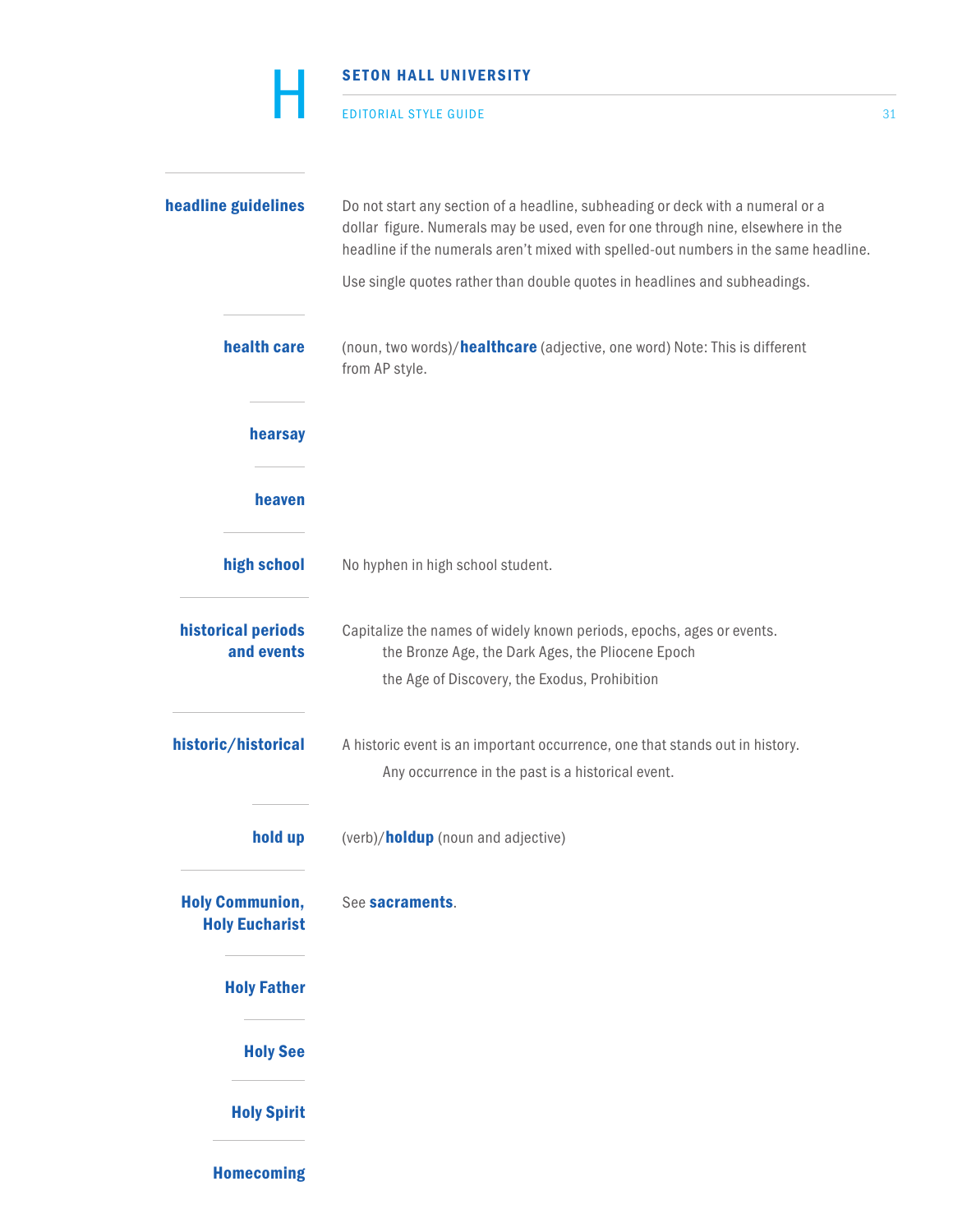|                  | <b>SETON HALL UNIVERSITY</b>                                                                           |                                                                                                                                                                     |    |  |
|------------------|--------------------------------------------------------------------------------------------------------|---------------------------------------------------------------------------------------------------------------------------------------------------------------------|----|--|
|                  | <b>EDITORIAL STYLE GUIDE</b>                                                                           |                                                                                                                                                                     | 32 |  |
| home page        |                                                                                                        |                                                                                                                                                                     |    |  |
| homemade         |                                                                                                        |                                                                                                                                                                     |    |  |
| hometown         |                                                                                                        |                                                                                                                                                                     |    |  |
| honorary degrees | degree as an as an honorary degree.                                                                    | All references to honorary degrees should specify that the degree was honorary.<br>The terminal degree of a person is not listed if he or she received the terminal |    |  |
| hopefully        | Hopefully means in a hopeful manner:                                                                   |                                                                                                                                                                     |    |  |
|                  | Hopefully, we awaited the doctor's diagnosis.                                                          |                                                                                                                                                                     |    |  |
|                  | Do not use it to mean it is hoped.                                                                     |                                                                                                                                                                     |    |  |
| host             | Host can be used as a verb when describing an event:                                                   | Seton Hall University hosted a parents' reception last fall.                                                                                                        |    |  |
| hyphen           | a full-time professor<br>a full-time job<br>a well-known person                                        | Use a hyphen to form a single idea from two or more words and to avoid ambiguity:                                                                                   |    |  |
|                  | a state-of-the-art home                                                                                |                                                                                                                                                                     |    |  |
|                  |                                                                                                        | Use a hyphen if the word that follows is capitalized (mid-Atlantic).                                                                                                |    |  |
|                  | Use a hyphen to join doubled prefixes (sub-subparagraph).<br>Hyphens should not be used after adverbs: |                                                                                                                                                                     |    |  |
|                  | highly educated                                                                                        |                                                                                                                                                                     |    |  |
|                  | nationally known                                                                                       |                                                                                                                                                                     |    |  |
|                  | include:                                                                                               | When a prefix ends and a root word begins with the same vowel, words tend to<br>be written solid. Note: Consult Merriam-Webster for all spelling issues). Examples  |    |  |
|                  | cooperate                                                                                              | preeminent                                                                                                                                                          |    |  |
|                  | cooperative (but co-op)                                                                                | reelect                                                                                                                                                             |    |  |
|                  | preelection                                                                                            | reevaluate                                                                                                                                                          |    |  |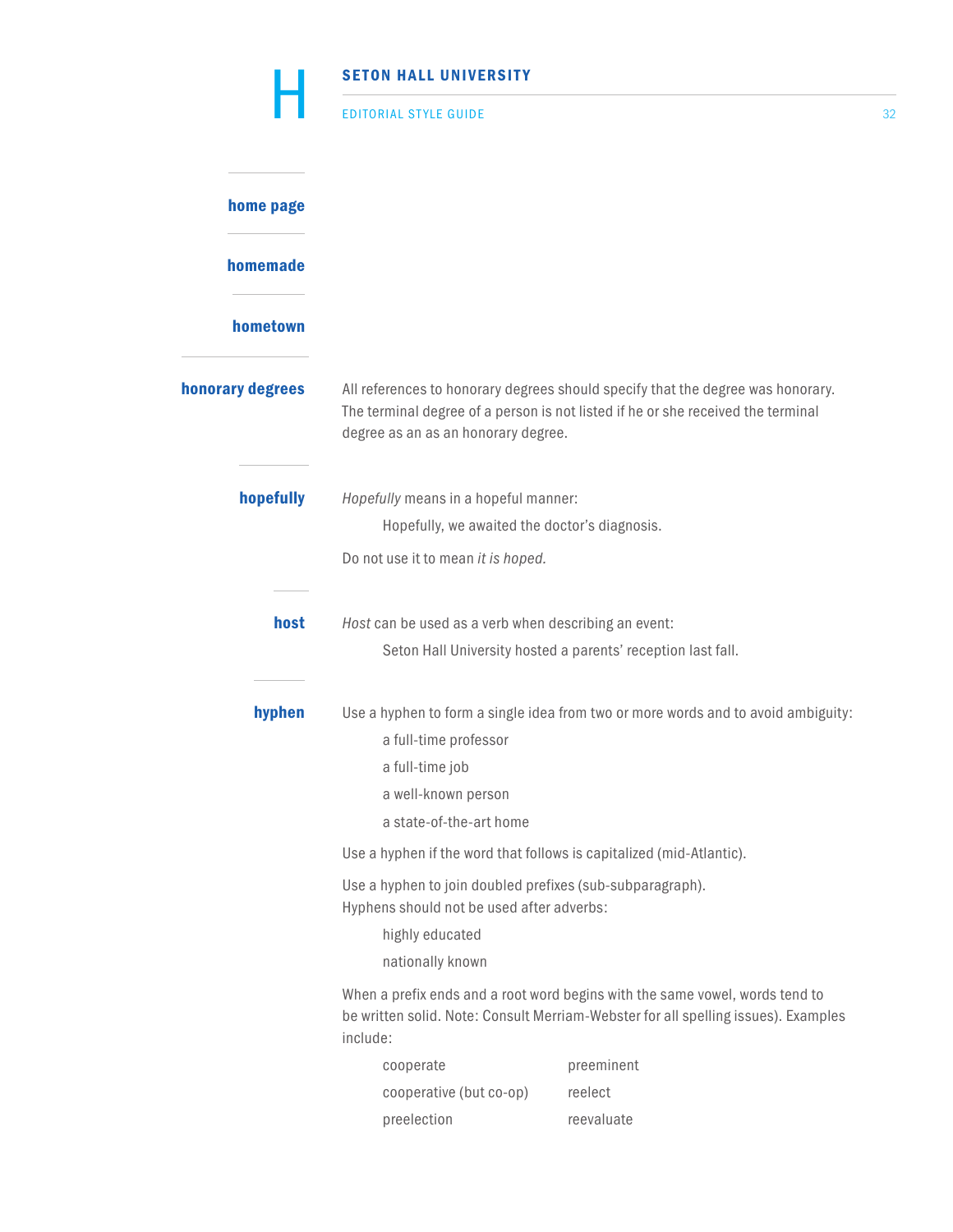#### EDITORIAL STYLE GUIDE 33 H / I

 COMPOUND NOUNS: Many noun compounds are hyphenated, including the following (Note: Consult Merriam-Webster's 11th for all spelling issues.):

| brother-in-law | one-half    |
|----------------|-------------|
| ex-president   | well-being  |
| follow-up      | 18-year-old |

Many noun compounds are not hyphenated, including the following (Note: Consult Merriam-Webster's 11th for all spelling issues.):

| copy editor     | lowest common denominator |
|-----------------|---------------------------|
| day care        | problem solving           |
| decision making | vice president            |

Many noun compounds are written as one word, including the following (Note: Consult Merriam-Webster's 11th for all spelling issues.):

| copyedit  | workforce   |
|-----------|-------------|
| database  | workplace   |
| freelance | workstation |
| statewide | worldwide   |

*Exception:* World Wide Web

WORDS WITH PREFIXES: Use this form for suspensive hyphenation:

|  | over- and underused       |  |  |
|--|---------------------------|--|--|
|  | macro- and microeconomics |  |  |
|  | 5- and 6-year-olds        |  |  |
|  |                           |  |  |

first- and second-year students

Words using the prefix "co-" usually are spelled *without* a hyphen, but note these exceptions:

| co-author | $CO-OD$   |
|-----------|-----------|
| co-chair  | co-opt    |
| co-edit   | co-worker |
| co-host   | co-wrote  |

(Note: Consult Merriam-Webster's 11th for all spelling issues.)

**if/whether** If means "in the event that"/ "on the condition that" and is used to introduce clauses expressing nonexistent, hypothetical or improbable conditions:

If Jamie studies hard, she may improve her grade.

If Jamie were to study with Alice, she might even earn an A.

*Whether* means "if it is so that"/ "if it happens that"/ "in case" and is used to introduce the first of a set of possibilities: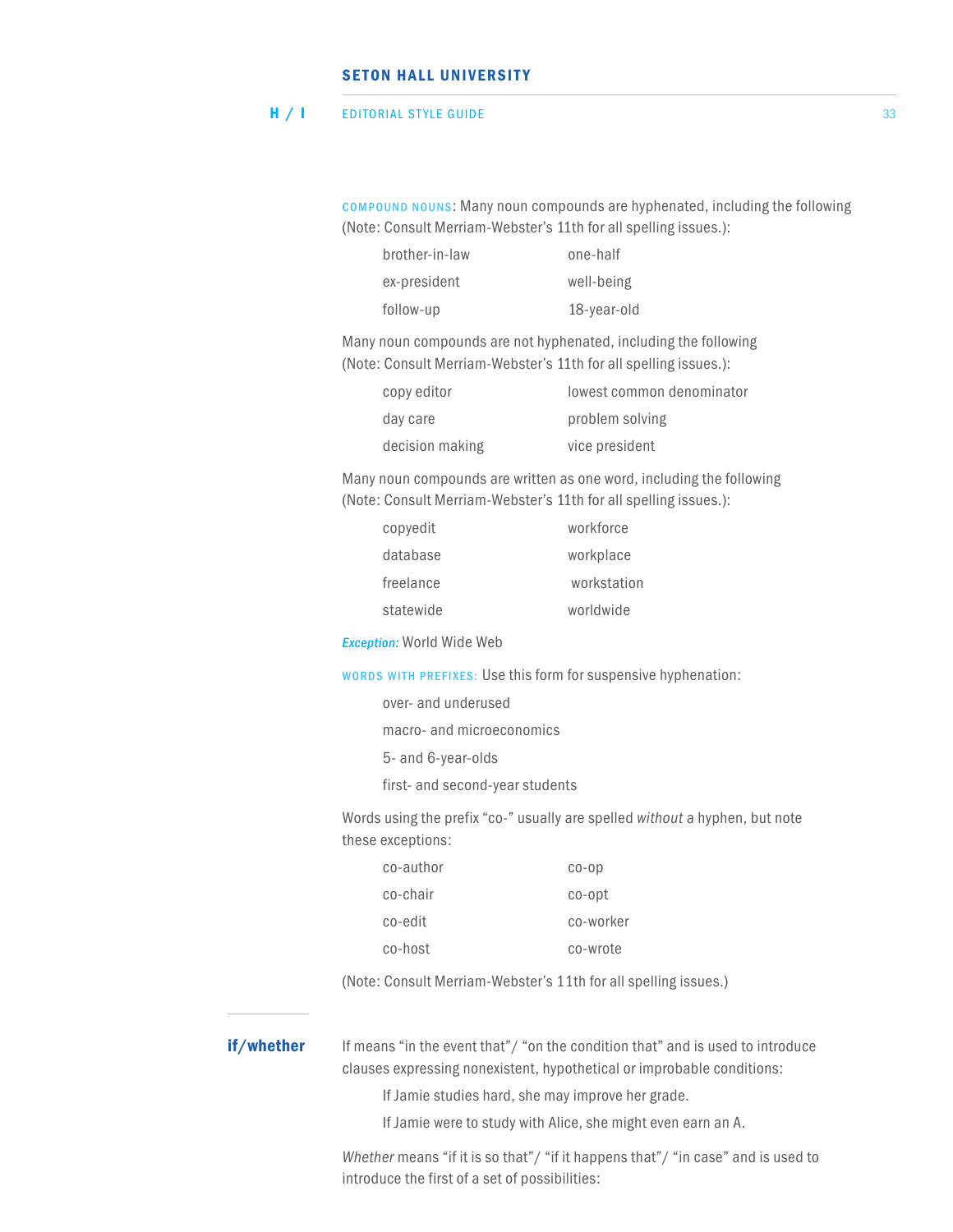#### EDITORIAL STYLE GUIDE 34

I

|                                                                    | She asked whether her paper was typed properly.                                                                                                                                                           |
|--------------------------------------------------------------------|-----------------------------------------------------------------------------------------------------------------------------------------------------------------------------------------------------------|
|                                                                    | Whether her paper earns an A or not, she has given it her best effort.                                                                                                                                    |
| <b>Immaculate Conception Seminary</b><br><b>School of Theology</b> | Seminary School of Theology may be referred to as the seminary, the school of<br>theology or the school on second reference, as needed.                                                                   |
|                                                                    | If a line break must occur in the middle of the school's name, place the break<br>between Seminary and School.                                                                                            |
| impact                                                             | Avoid using as a verb; use influence or affect.                                                                                                                                                           |
| imply/infer                                                        | Writers or speakers "imply" in the words they use. Listeners or readers "infer"<br>something from the words.                                                                                              |
| in/into                                                            | In indicates location. Into indicates motion.                                                                                                                                                             |
| Inc.                                                               | See company and corporation names.                                                                                                                                                                        |
| include/comprise                                                   | Use include to introduce a series when the items that follow are only part of the<br>total. Do not use a colon after the word include to introduce a series. Use comprise<br>when the full list is given. |
| <b>Incorporated</b>                                                | See company and corporation names.                                                                                                                                                                        |
| -in-law                                                            | brother-in-law, father-in-law, mother-in-law, sister-in-law; use brothers-in-law,<br>fathers-in-law, mothers-in-law and sisters-in-law in the plural form                                                 |
| in memoriam                                                        |                                                                                                                                                                                                           |
| input                                                              | Avoid using <i>input</i> as a verb.                                                                                                                                                                       |
| instructor                                                         | Do not abbreviate. Capitalize when used as a formal title before a name; lowercase<br>if it follows the name or stands alone as a descriptor. See professor.                                              |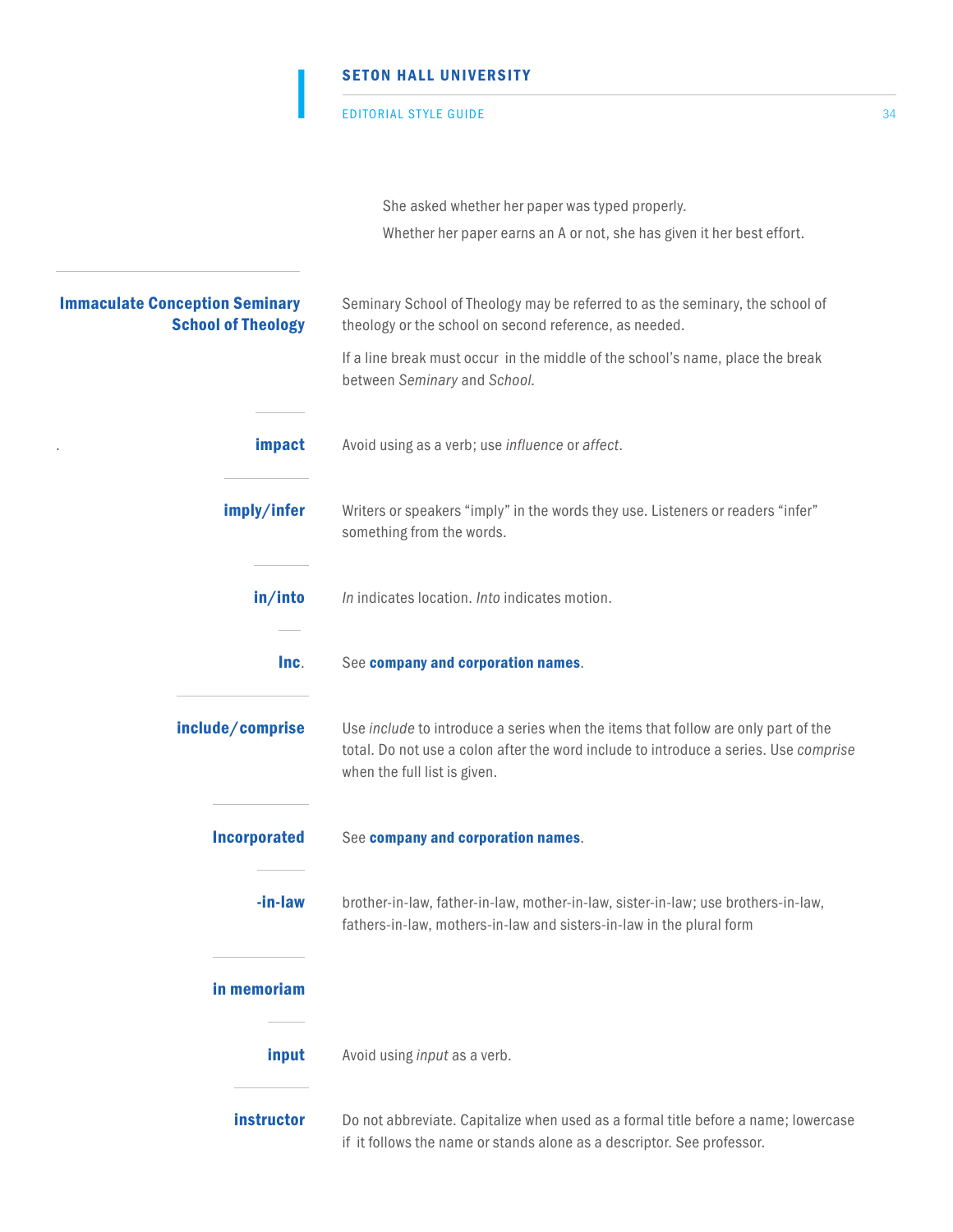| 1/J/K                                                     | <b>EDITORIAL STYLE GUIDE</b>                                                                                                                                                                                                                                                                                     | 35 |
|-----------------------------------------------------------|------------------------------------------------------------------------------------------------------------------------------------------------------------------------------------------------------------------------------------------------------------------------------------------------------------------|----|
| internet                                                  |                                                                                                                                                                                                                                                                                                                  |    |
| <b>Interprofessional Health</b><br><b>Sciences campus</b> | Campus where the College of Nursing, the School of Health and Medical Sciences,<br>and the Hackensack Meridian School of Medicine at Seton Hall University are<br>housed. It is not referred to as the Nutley campus. IHS campus may be used on<br>second reference. Note: campus is not capitalized.            |    |
| invocation                                                | The blessing a priest gives at the start of various events such as Charter Day,<br>Commencement Exercises, conferences, receptions, etc.                                                                                                                                                                         |    |
| <b>italics</b>                                            | See foreign words, titles of works, and words as words.                                                                                                                                                                                                                                                          |    |
| it's/its                                                  | It's means "it is" or "it has." Its is possessive.                                                                                                                                                                                                                                                               |    |
| <b>Jewish-Christian</b>                                   | Both Jewish-Christian and Judaeo-Christian (or Judeo-Christian) are acceptable<br>terms.                                                                                                                                                                                                                         |    |
|                                                           | At Seton Hall, Jewish-Christian Studies is the master's program at the College<br>of Arts and Sciences. Also the Sister Rose Thering Fund for Education in Jewish-<br>Christian Studies uses the term Jewish-Christian; but, the Institute of Judaeo-<br>Christian Studies uses the other form. (Note the "ae.") |    |
| Jr.                                                       | There is no comma between the last name and Jr.<br>John Jones Jr.                                                                                                                                                                                                                                                |    |
| judgment                                                  | (not judgement)                                                                                                                                                                                                                                                                                                  |    |
| $K-12$                                                    | stands for kindergarten through 12th grade. Do not spell out in text.                                                                                                                                                                                                                                            |    |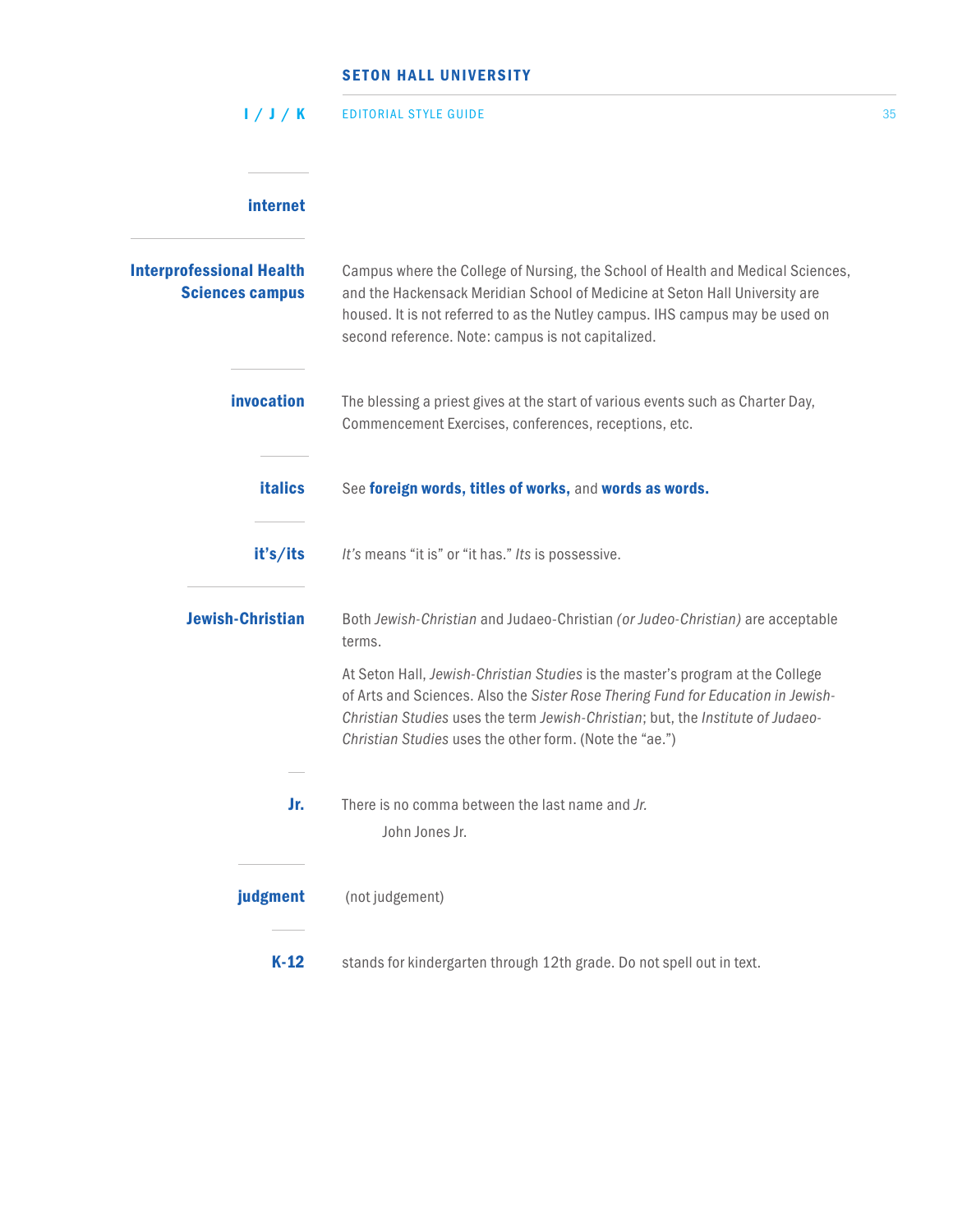#### EDITORIAL STYLE GUIDE 36  $K / L$

**keystroke shortcuts** Tools are available to save keystrokes or create special characters.

#### FOR PC COMPUTERS:

For special characters, place the cursor where the special character (such as an em dash or ellipsis) will go; then go to Insert in the program menu and open up Symbol. Highlight the appropriate symbol located there; hit insert. Other helpful shortcuts:

é Control + shift + '(apostrophe) key, release, then tap the desired letter

è Control + shift + ` (accept grave) key, release, then tap the desired letter

 $\hat{a}$  Control + shift +  $\wedge$  key, release, then tap the desired letter

 $ñ$  Control + shift +  $\sim$  key, release, then tap the desired letter

ü Control + :, release, then tap the desired letter

 $\infty$  Control + &, release, then tap the Akey

 $ce$  Control + &, release, then tap the O key

å Control + shift +  $@.$  release, then tap the Akey

ç Control + , (comma) key, release, then tap the C key

 $\lambda$  Alt + control + shift + ? key

 $i$  Alt + control + shift + ! key

#### FOR MAC COMPUTERS:

- Option + shift, then -
- Option + -
- …Option + ;
- é Option + e, release, then tap the desired letter
- ˆ Option + I, release, then tap the desired letter
- ñ Option + n, release, then tap the desired letter

ü Option + u, release, then tap the desired letter

æ Option + '

œ Option + q

- ç Option + c
- © Option + g
- ® Option + r
- ™ Option + 2

### kick off (verb), kickoff (noun)

Latin honors Lowercase and italicize these rankings: *cum laude, magna cum laude and summa cum laude*.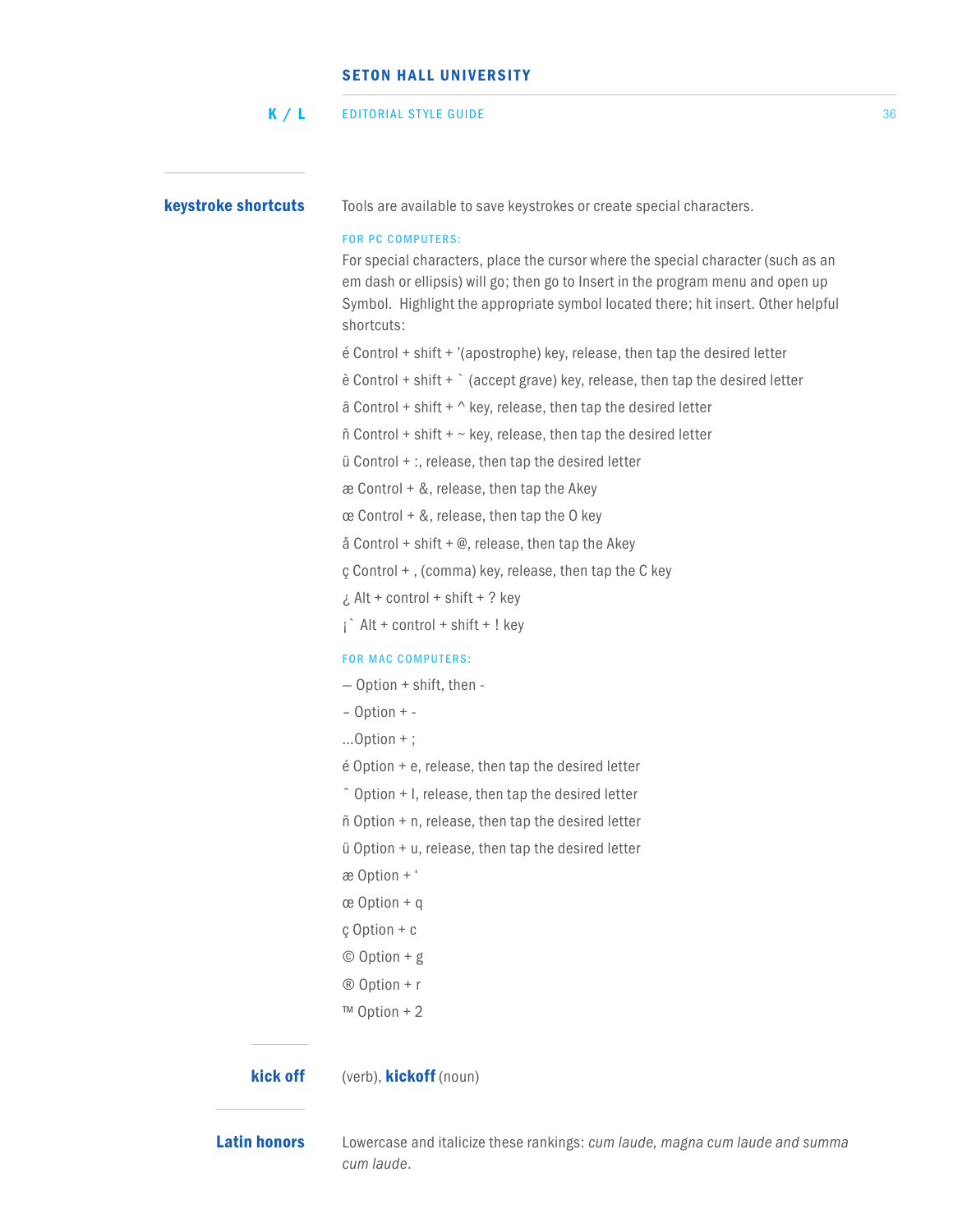|                   | <b>SETON HALL UNIVERSITY</b>                                                                                                                                                                                                                                                                                                              |    |
|-------------------|-------------------------------------------------------------------------------------------------------------------------------------------------------------------------------------------------------------------------------------------------------------------------------------------------------------------------------------------|----|
|                   | <b>EDITORIAL STYLE GUIDE</b>                                                                                                                                                                                                                                                                                                              | 37 |
| Latino/Latina     | Spell out Latino/Latina when writing about Latin American males and females.                                                                                                                                                                                                                                                              |    |
| <b>Law School</b> | Use Seton Hall University School of Law on first reference. Use Seton Hall Law,<br>the law school or the school on second reference.                                                                                                                                                                                                      |    |
| lay/lie           | The action word is lay (lay, laid, laying) and takes a direct object. Lie indicates a<br>state of reclining along a horizontal plane and does not take a direct object (lie, lay,<br>lain, lying).<br>He is going to lie on the beach this afternoon.<br>He lay on the beach all day yesterday.<br>I will lay my beach towel next to his. |    |
| Lent              |                                                                                                                                                                                                                                                                                                                                           |    |
| less/fewer        | Use less for things you can't count:<br>The staff is less gloomy since profits went up.                                                                                                                                                                                                                                                   |    |
|                   | Use fewer for things you can count:<br>At Seton Hall University, fewer than 4 percent of our classes are taught by<br>teaching assistants.                                                                                                                                                                                                |    |
|                   | Exception: Use less than with plural nouns that refer to time periods, amounts of<br>money, but not people:<br>less than a dozen years ago<br>less than a dollar                                                                                                                                                                          |    |
| <b>lifelong</b>   |                                                                                                                                                                                                                                                                                                                                           |    |
| life-size         |                                                                                                                                                                                                                                                                                                                                           |    |
| <b>lifetime</b>   |                                                                                                                                                                                                                                                                                                                                           |    |
| <b>likable</b>    | (not likeable)                                                                                                                                                                                                                                                                                                                            |    |
| -like             | Do not use a hyphen before this suffix unless the letter "I" would be tripled or the<br>main element is a proper noun.<br>businesslike; shell-like; Manhattan-like                                                                                                                                                                        |    |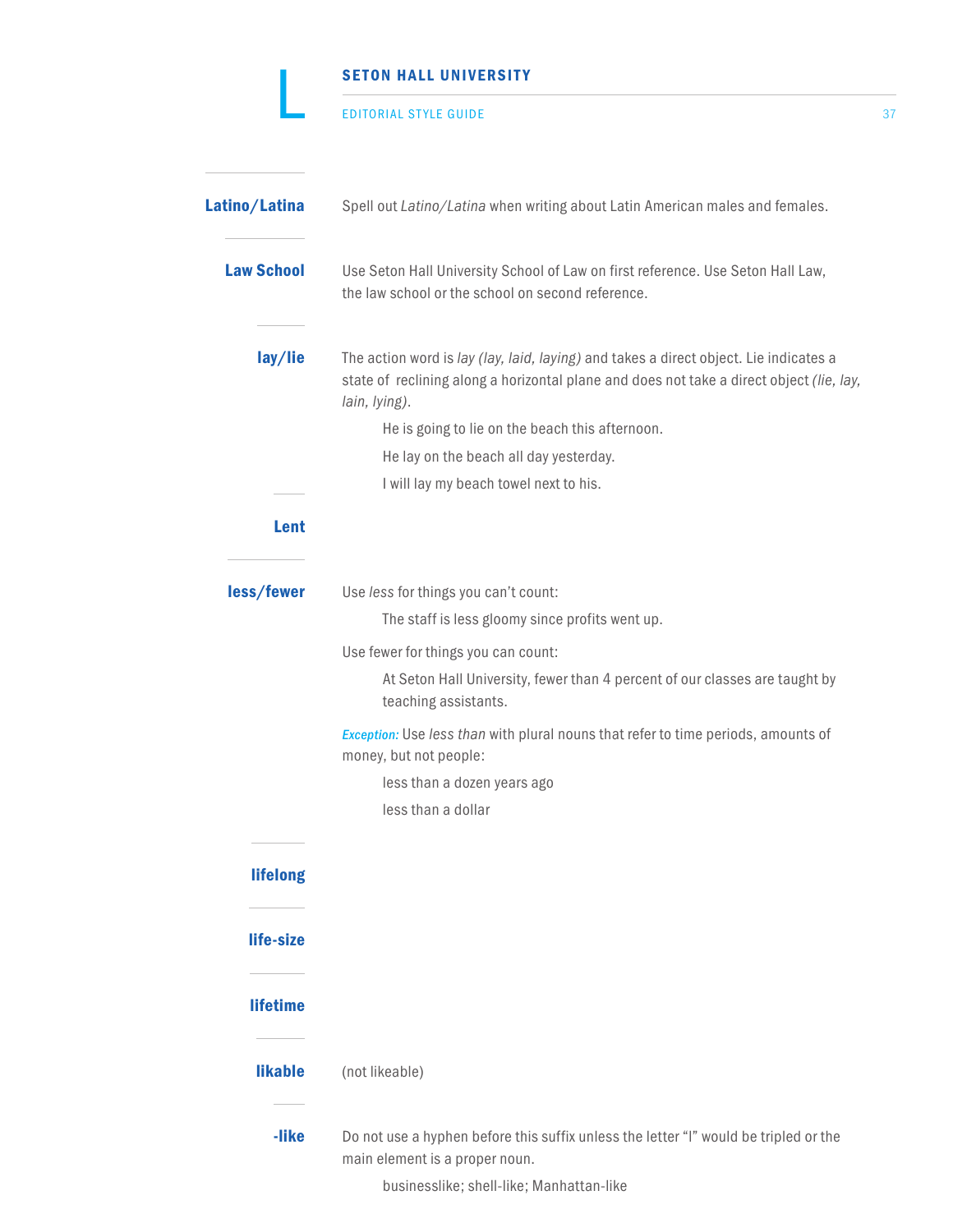| L/M                             | <b>EDITORIAL STYLE GUIDE</b>                                                                                                    | 38 |
|---------------------------------|---------------------------------------------------------------------------------------------------------------------------------|----|
|                                 |                                                                                                                                 |    |
| like/as                         | Use like to compare nouns and pronouns.                                                                                         |    |
|                                 | Karen sings like a bird.                                                                                                        |    |
|                                 | Use as to introduce clauses:                                                                                                    |    |
|                                 | Karen sings as a way to share her feelings.                                                                                     |    |
| <b>livable</b>                  | (not liveable)                                                                                                                  |    |
| long distance/<br>long-distance | Always use a hyphen when referring to telephone calls:<br>He called long-distance.                                              |    |
|                                 | She took the long-distance call.                                                                                                |    |
|                                 | Otherwise, hyphenate only when used as a compound modifier:                                                                     |    |
|                                 | He traveled a long distance.                                                                                                    |    |
|                                 | She made a long-distance trip.                                                                                                  |    |
| long term/long-term             | Hyphenate when used as a compound modifier:                                                                                     |    |
|                                 | a long-term contract                                                                                                            |    |
| long time                       | (noun)/longtime (adjective)                                                                                                     |    |
|                                 | I lived there for a long time.                                                                                                  |    |
|                                 | He is a longtime advocate of reform.                                                                                            |    |
| majors, minors                  | Lowercase academic majors and minors except when a proper noun is part of<br>the title. See course titles.                      |    |
|                                 | a philosophy minor, an English major                                                                                            |    |
| make up                         | (verb), <b>makeup</b> (noun, adjective)                                                                                         |    |
| manageable                      |                                                                                                                                 |    |
| <b>Many Are One</b>             | Many Are One is the formal name for the Alumni Association's annual awards gala.<br>Always use this name to refer to the event. |    |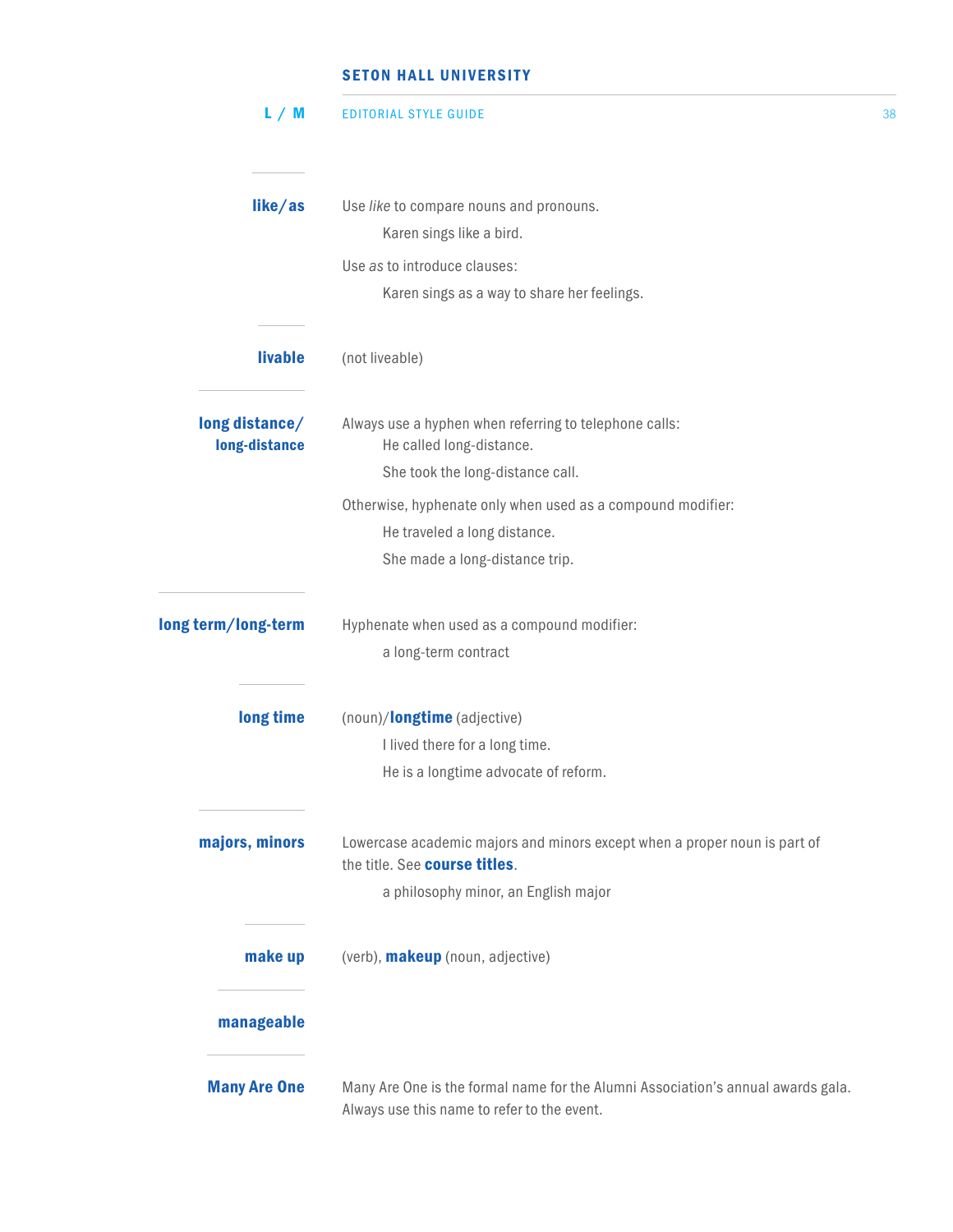|                    | <b>SETON HALL UNIVERSITY</b>                                                                                                                                                                                                                                          |    |
|--------------------|-----------------------------------------------------------------------------------------------------------------------------------------------------------------------------------------------------------------------------------------------------------------------|----|
|                    | <b>EDITORIAL STYLE GUIDE</b>                                                                                                                                                                                                                                          | 39 |
| <b>Mass</b>        | Capitalize when referring to the ceremony, but lowercase any preceding adjectives<br>(high Mass, requiem Mass). Mass is celebrated, not said. (A Mass is offered<br>when the name of the person for whom the Mass is being offered is mentioned, as<br>in a funeral.) |    |
| master's degree    | Use an apostrophe. See academic degrees.                                                                                                                                                                                                                              |    |
| <b>May Session</b> | Replaces the University's winter session.                                                                                                                                                                                                                             |    |
| medieval           |                                                                                                                                                                                                                                                                       |    |
| memento, mementos  |                                                                                                                                                                                                                                                                       |    |
| mid-               | Do not use a hyphen unless a capitalized word or figure follows:<br>midsemester<br>mid-Atlantic<br>mid-30s<br>mid-August                                                                                                                                              |    |
| millions/billions  | Use figures in all except casual uses:<br>\$7 million, a billion dollars, 2 million people<br>Do not go beyond two decimals:<br>\$7.25 million, 2.75 million people<br>Do not hyphenate:<br>\$300 billion budget                                                      |    |
| mini-              | In general, no hyphen (minibus, miniseries). Note: Consult Merriam-Webster's<br>11th for all spelling issues.                                                                                                                                                         |    |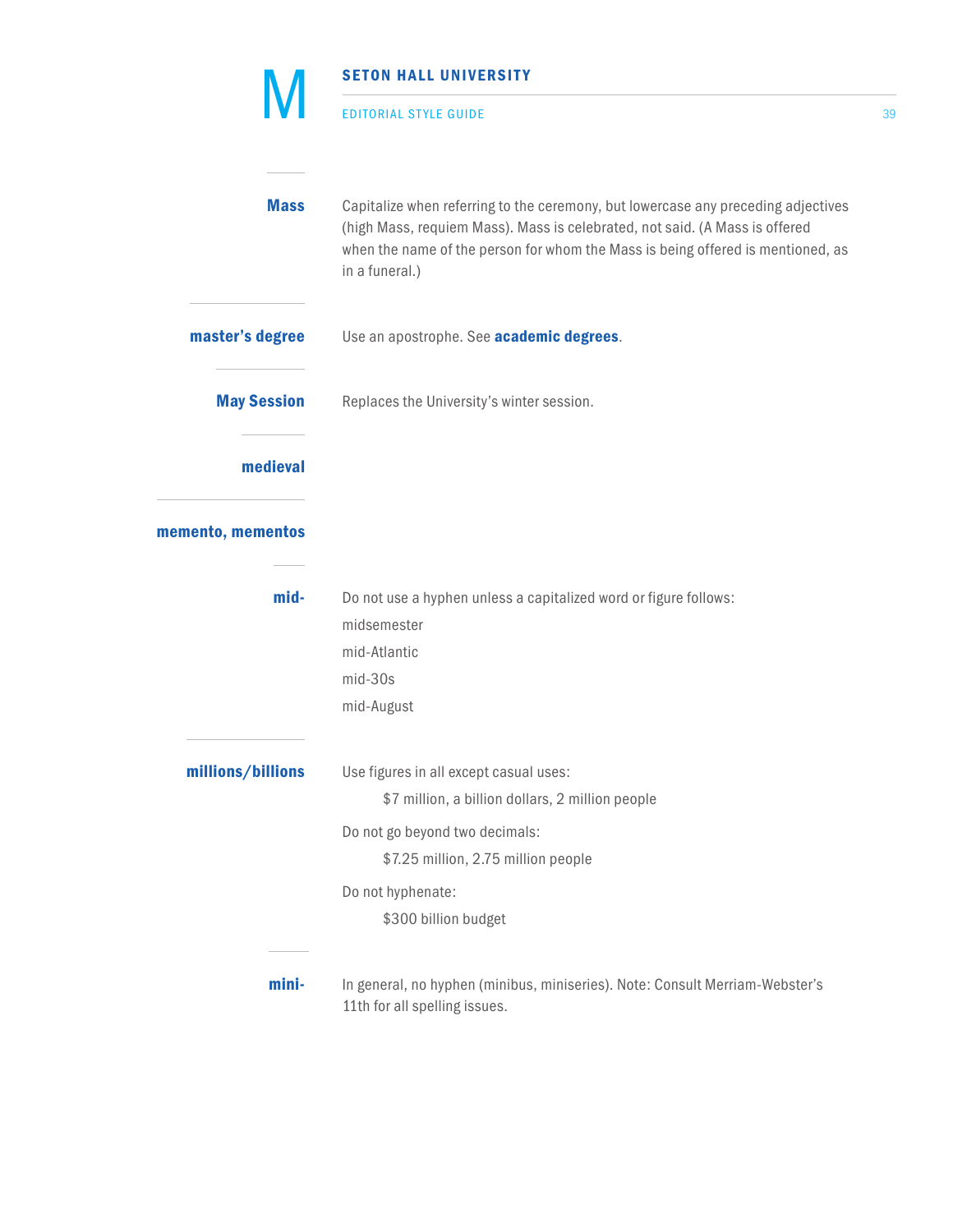| M / N                                                  | <b>EDITORIAL STYLE GUIDE</b>                                                                                                                                                                                              | 40 |
|--------------------------------------------------------|---------------------------------------------------------------------------------------------------------------------------------------------------------------------------------------------------------------------------|----|
| money                                                  | Use commas in amounts above 999 (\$1,234). For even dollar amounts, do not<br>add .00 (\$30 not \$30.00). Spell out cents for amounts less than a dollar (5 cents).<br>Use figures with million/billion (\$2.25 million). |    |
| <b>Monsignor</b>                                       | See religious titles. Do not abbreviate.                                                                                                                                                                                  |    |
| more than/over                                         | More than expresses quantity:<br>More than 500 people attended the event.<br>Over expresses spatial relationships:<br>The plane flew over the Mississippi River.<br>This differs from AP style.                           |    |
| multi-                                                 | In general, no hyphen (multicultural, multimillion). NOTE: Consult Merriam-<br>Webster's 11th for all spelling issues.                                                                                                    |    |
| multimedia<br>newspaper titles                         | See titles of works, periodical titles.                                                                                                                                                                                   |    |
| <b>Neocatechumenal Way,</b><br><b>Neocatechumenate</b> | A Catholic movement dedicated to adult faith formation.<br>Do not capitalize C.                                                                                                                                           |    |
| No.                                                    | Use as the abbreviation for number in conjunction with a figure to indicate position<br>or rank (No. 1 man, No. 3 choice; not the pound [#] sign). Do not use in addresses.                                               |    |
| non                                                    | Typically do not add a hyphen after this prefix.                                                                                                                                                                          |    |
| nonprofit                                              | Do not hyphenate unless it is hyphenated as part of a formal title.                                                                                                                                                       |    |
| not only                                               | This phrase should be followed with but also.<br>She is not only the fastest runner in the world, but also the oldest.                                                                                                    |    |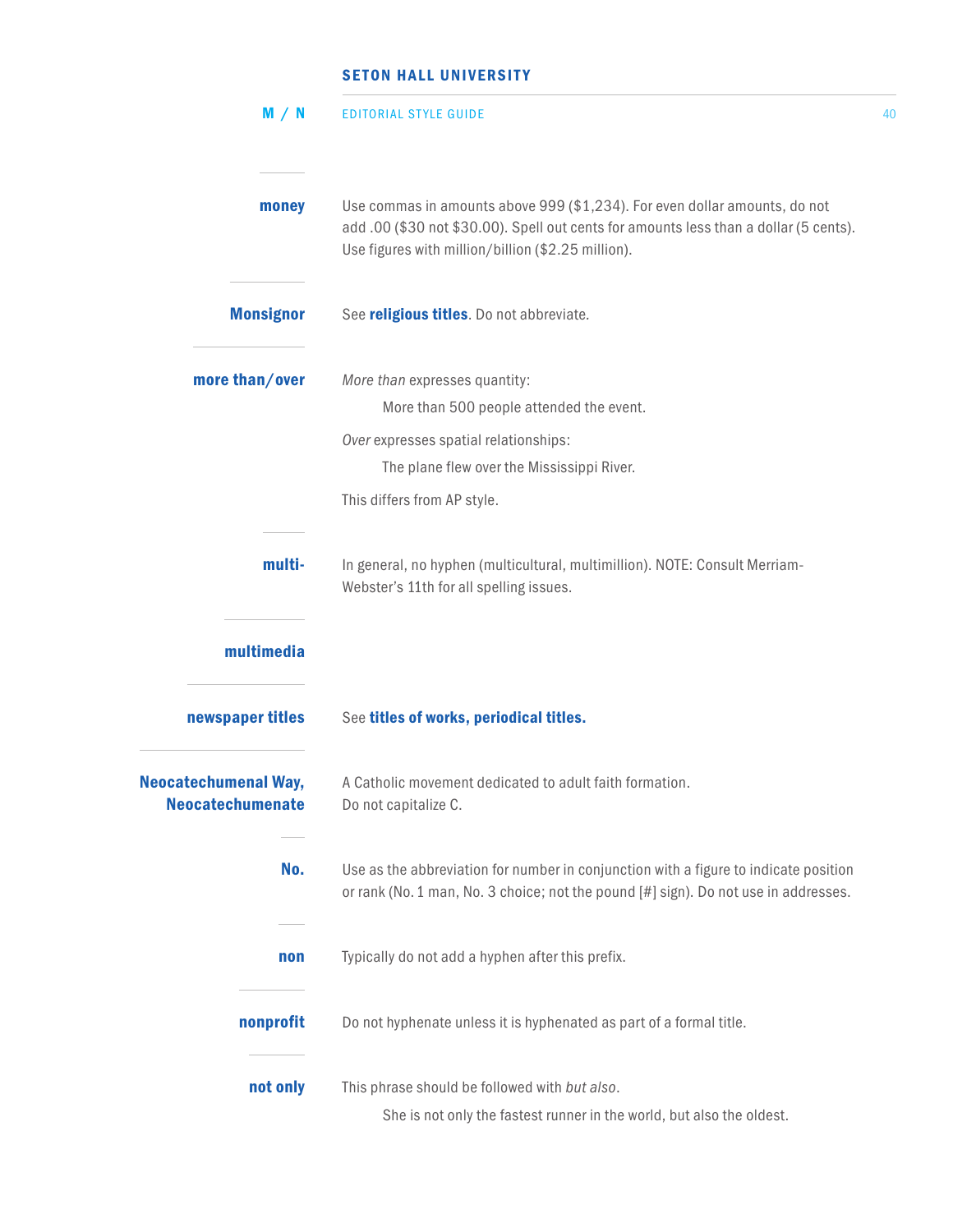#### EDITORIAL STYLE GUIDE 41 N / O

**numbers** The use of words vs. numerals to represent numbers is one of the editor's most vexing challenges. The key is to adhere to a specific set of guidelines and to aim for consistency, especially within a particular article or document. The guidelines here are intended to shepherd writers and editors through difficult editorial and stylistic decisions. Spell out numbers zero through nine; use Arabic numerals for numbers 10 and above. (For ages, see **ages** entry.) Spell out numbers at the start of a sentence. Use Arabic numerals for percents, credit hours, dates, ages, parts of a book, scores, decimals, dimensions, measurements, temperatures, ratios, votes. Use commas in numbers above 999 (1,234). Use Roman numerals for wars and to show sequence for persons and animals. nine classrooms, 12 attendees, 3 credit hours, 2 percent [use % in tables] 2 years old, 59 years old, 1987 1980s, the '80s, 5 feet 2, 5-foot-6-inch player, 3 feet high, 5 inches of snow 5-4 game, an election tally of 1,001- 567 Pope Benedict XVI, Queen Elizabeth II, John Smith III For ordinals, spell out first through ninth when they convey sequence in time or location; otherwise, use figures. Use *1st, 2nd, 3rd, 4th,* etc. when the sequence has been used to form a name. Do not use superscript. 20th century (not  $20^{th}$ ) 52nd anniversary (not  $52^{nd}$ ) 4th edition fourth in line In tables and graphs, use all numerals. In a series, apply the guidelines cited here. They had 11 horses, four dogs and 12 birds. To avoid confusion, use words and numerals as alternating constructions when abutting consecutive numbers occur. (This is an exception to AP style.) They had 4 four-room houses, ten 12-room houses and 3 three-room houses. For further detailed guidance, the AP Stylebook offers lengthy descriptions, examples and cross-referenced categories.

### occasional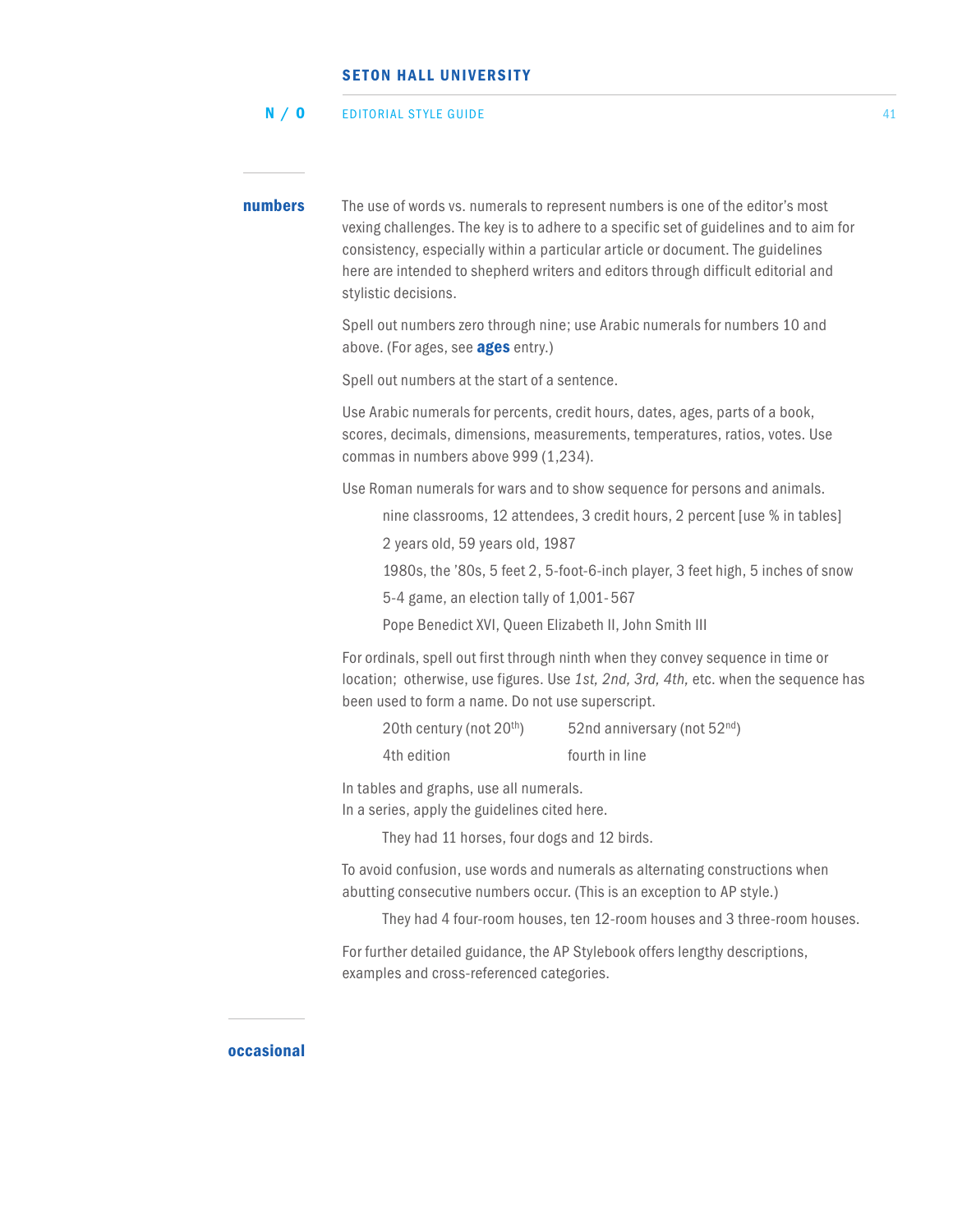|                                           | <b>SETON HALL UNIVERSITY</b>                                                                                                                                                                                                                                                                                                                |    |
|-------------------------------------------|---------------------------------------------------------------------------------------------------------------------------------------------------------------------------------------------------------------------------------------------------------------------------------------------------------------------------------------------|----|
|                                           | <b>EDITORIAL STYLE GUIDE</b>                                                                                                                                                                                                                                                                                                                | 42 |
| occur, occurred,<br>occurring, occurrence |                                                                                                                                                                                                                                                                                                                                             |    |
| occur/take place                          | Occur refers to an accidental or unscheduled event. Take place refers to a<br>planned event.                                                                                                                                                                                                                                                |    |
| off campus/off-campus                     | (adjective) They live off campus. It is an off-campus facility.                                                                                                                                                                                                                                                                             |    |
| off of                                    | The of is unnecessary.<br>The vase fell off the table.                                                                                                                                                                                                                                                                                      |    |
| OK, OK'd, OK'ing, OKs                     | Reserve for informal writing. Do not use okay.                                                                                                                                                                                                                                                                                              |    |
| on campus                                 | (location)/ <b>on-campus</b> (adjective) The event is on campus. It is an on-campus policy.                                                                                                                                                                                                                                                 |    |
| ongoing                                   | This term is often used unnecessarily.                                                                                                                                                                                                                                                                                                      |    |
| online                                    | (not on-line)                                                                                                                                                                                                                                                                                                                               |    |
| on to/onto                                | When on is used to introduce a subsequent phrase, the to is separate. In these<br>cases, the sense is often other than physical location.<br>We are on to your methods.<br>We traveled on to Philadelphia.<br>They passed the wisdom on to their children.<br>The preposition onto conveys a specific meaning of location that is different |    |
|                                           | from simply using on or in.<br>The ball rolled onto the street.                                                                                                                                                                                                                                                                             |    |
| order of events                           | When describing an event, use the following sequence of information:<br>event, time, day, date, place.<br>The reunion will take place from 10 a.m. to 5 p.m., Saturday, August 12,<br>in the recreation center.                                                                                                                             |    |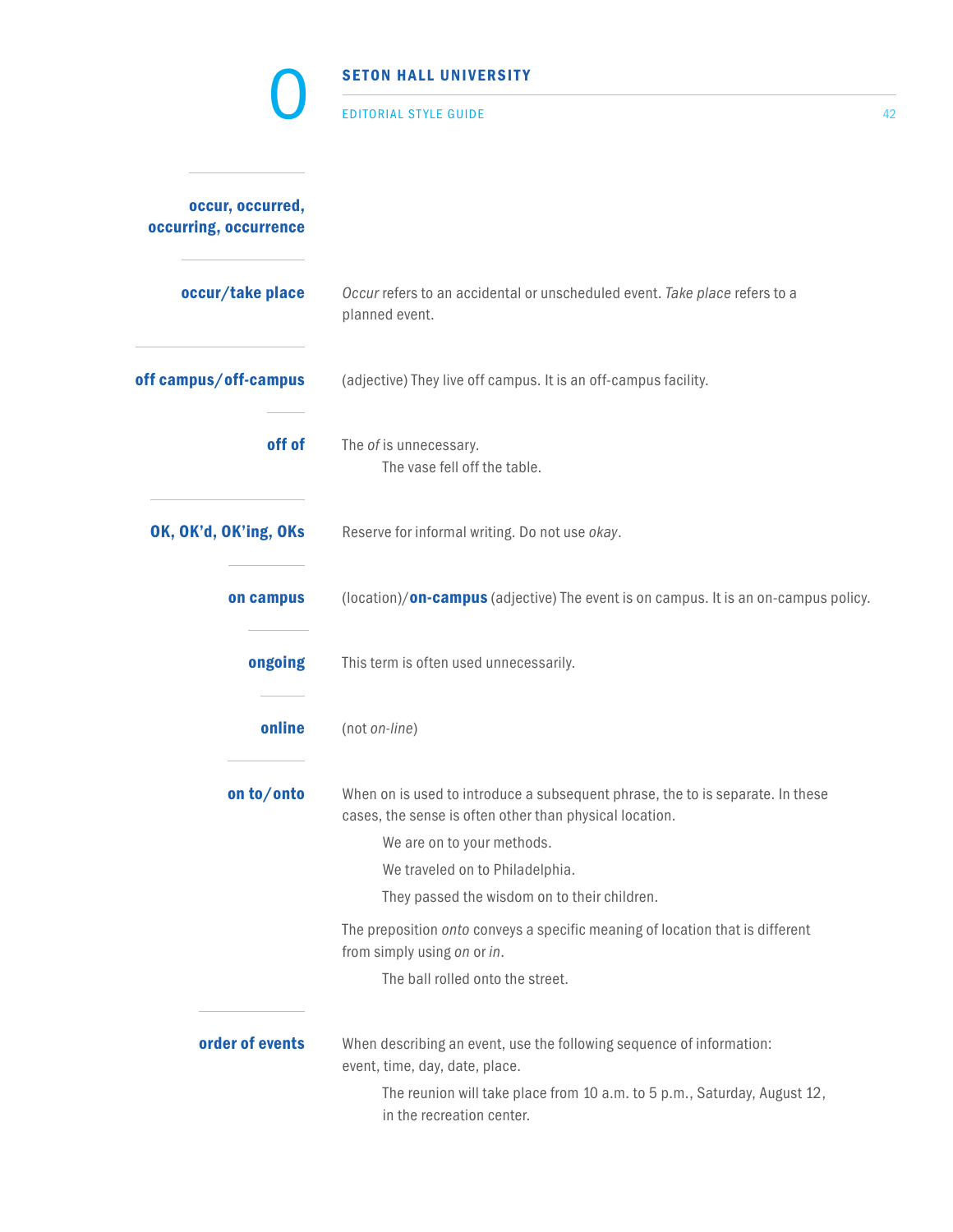| 0 / P               | <b>EDITORIAL STYLE GUIDE</b>                                                                                                                                                                                           | 43 |
|---------------------|------------------------------------------------------------------------------------------------------------------------------------------------------------------------------------------------------------------------|----|
| over-               | Consult Merriam-Webster regarding this prefix that is seldom hyphenated.                                                                                                                                               |    |
| overall             | Use one word for both the adjective and the adverb.<br>Overall, I would say it was a very successful campaign.<br>We endorsed their overall approach.<br>They looked healthy overall.                                  |    |
| overalls            | Note the "s" to describe the article of clothing.                                                                                                                                                                      |    |
| palm(s)             | Distributed, on Palm Sunday. The plural form (palms) is rarely used; palm is used<br>for both singular and plural.                                                                                                     |    |
| parentheses         | If the material inside the parentheses is not a complete sentence, put the period<br>outside the parentheses. If the material inside the parenthesis is a complete<br>sentence, put the period inside the parentheses. |    |
| part time/part-time | Hyphenate only when used as a compound modifier.<br>She works part time.<br>He has a part-time job.                                                                                                                    |    |
| percentages         | Always use numerals with percentages and spell out the word percent in text.<br>50 percent<br>2.5 percent                                                                                                              |    |
|                     | Use the percent sign (%) in tables and graphs and when text is extremely limited.                                                                                                                                      |    |
|                     | This differs from AP style.                                                                                                                                                                                            |    |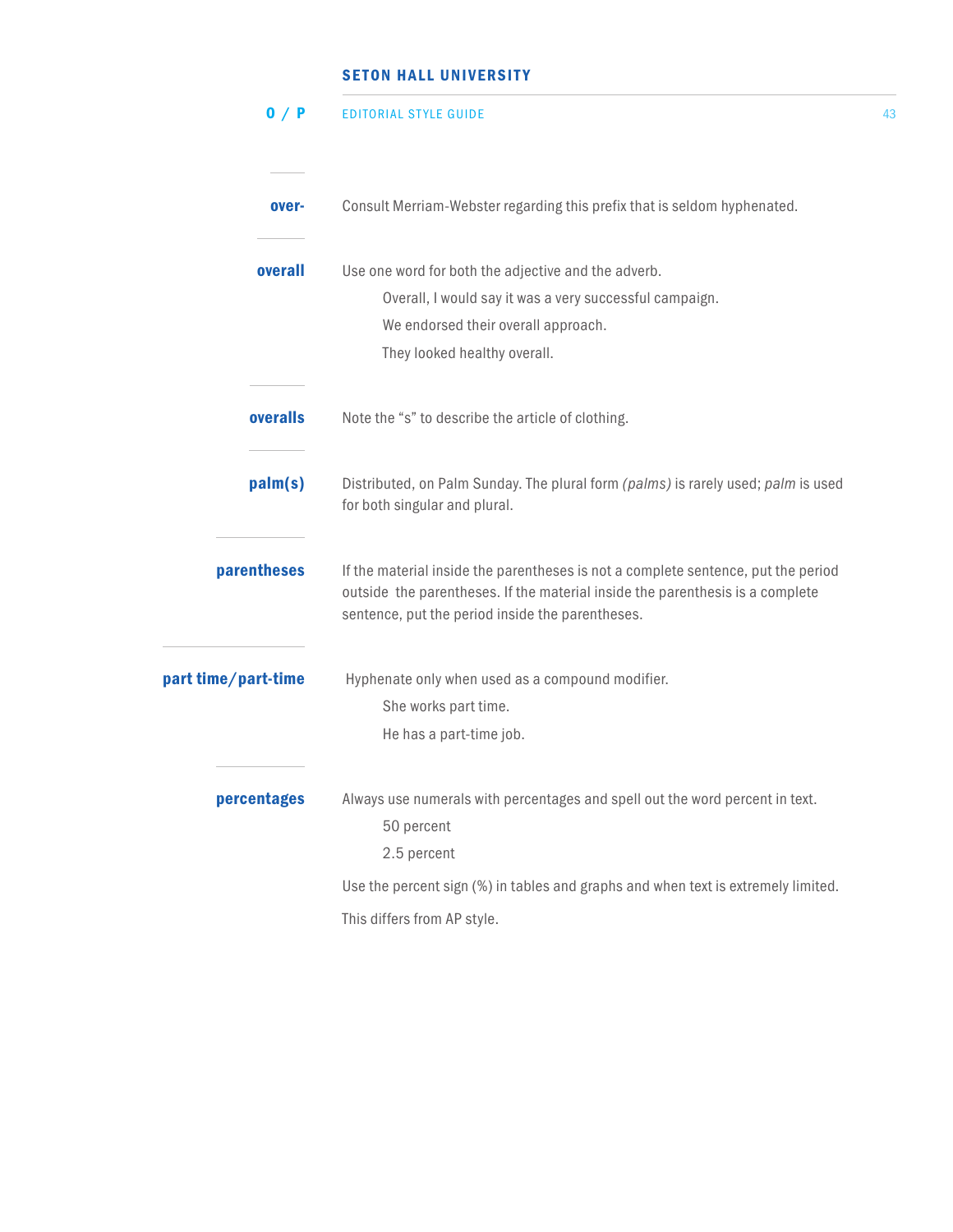|                            | <b>SETON HALL UNIVERSITY</b>                                                                                                                                                                                                                                                                                                                                                                                                                                                                                            |    |
|----------------------------|-------------------------------------------------------------------------------------------------------------------------------------------------------------------------------------------------------------------------------------------------------------------------------------------------------------------------------------------------------------------------------------------------------------------------------------------------------------------------------------------------------------------------|----|
|                            | <b>EDITORIAL STYLE GUIDE</b>                                                                                                                                                                                                                                                                                                                                                                                                                                                                                            | 44 |
| periodical titles          | See <b>titles of works</b> . Capitalize the if it is part of the formal name of a newspaper<br>or periodical and that is how the publication prefers to be known. Lowercase the<br>if the same sentence has examples of periodicals both with and without the as<br>part of their names. Visiting the website of a newspaper or periodical likely will prove<br>helpful in determining the formal name of the entity. Indicate in parentheses the<br>location of the periodical if it is not part of the official name. |    |
|                            | Our journalism class studied an online edition of The New York Times.                                                                                                                                                                                                                                                                                                                                                                                                                                                   |    |
|                            | We subscribe to the Daily News.                                                                                                                                                                                                                                                                                                                                                                                                                                                                                         |    |
|                            | We evaluated the New York Post, The (Newark) Star-Ledger, and the<br>Gloucester County Times.                                                                                                                                                                                                                                                                                                                                                                                                                           |    |
| photo credit               | Photographers' names should appear alongside each photo contributed. A single<br>entry at the beginning or the end of the article may be used, if all the photos for an<br>article are provided by the same photographer,                                                                                                                                                                                                                                                                                               |    |
|                            | Photo(s) by S.R. Smith                                                                                                                                                                                                                                                                                                                                                                                                                                                                                                  |    |
|                            | Photo credits should not be listed in all capital letters.                                                                                                                                                                                                                                                                                                                                                                                                                                                              |    |
| photography identification | Use the words from left-separated by commas-to identify people in photographs<br>when needed. When appropriate, Seton Hall class years, terminal degrees and titles<br>should be included in photo captions.                                                                                                                                                                                                                                                                                                            |    |
|                            | Seated, from left, are Edward Gouda '67, Jane Potenza and Stanley<br>Wroczik '68.                                                                                                                                                                                                                                                                                                                                                                                                                                       |    |
| <b>Pirates, Pirate</b>     | She is a new Pirate.                                                                                                                                                                                                                                                                                                                                                                                                                                                                                                    |    |
|                            | They are longtime Pirates boosters                                                                                                                                                                                                                                                                                                                                                                                                                                                                                      |    |
|                            | a Pirates victory                                                                                                                                                                                                                                                                                                                                                                                                                                                                                                       |    |
|                            | the Pirates shortstop, Pirates center                                                                                                                                                                                                                                                                                                                                                                                                                                                                                   |    |
| <b>Pirates Cove</b>        |                                                                                                                                                                                                                                                                                                                                                                                                                                                                                                                         |    |
| <b>plurals</b>             | Do not use an apostrophe with plural numbers (temperature in the low 20s, size<br>7s, styles of the 1920s, 747s); multiple letters (ABCs, IOUs, VIPs); or words<br>(ifs, ands and buts), though an exception is the expression do's and don'ts. Use<br>an apostrophe for single letters (the three R's, mind your p's and q's, report card<br>with A's and B's).                                                                                                                                                        |    |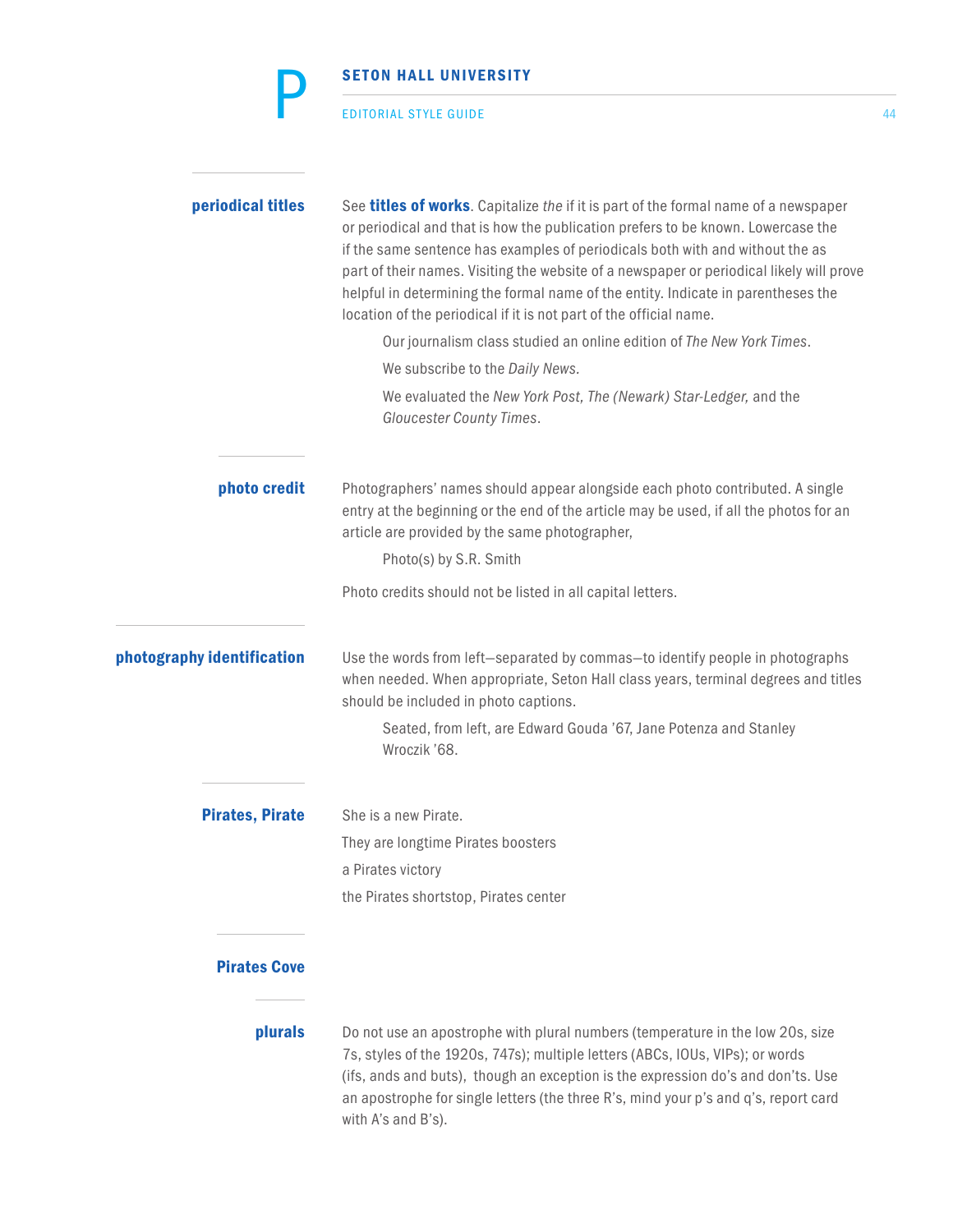#### EDITORIAL STYLE GUIDE 45

P

| <b>Pope</b>        | Capitalize when used in front of a name; lowercase in all other usages:<br>Pope Francis spoke to the crowd.<br>The pope blessed the crowd.                                                                                                                                                  |
|--------------------|---------------------------------------------------------------------------------------------------------------------------------------------------------------------------------------------------------------------------------------------------------------------------------------------|
| <b>possessives</b> | For nouns ending in s, add 's unless the next word begins with s:<br>the hostess's invitation<br>the hostess' seat                                                                                                                                                                          |
|                    | For proper names ending in "s," use only an apostrophe:<br>Achilles' heel<br>Dickens' novels<br>Jesus' life                                                                                                                                                                                 |
|                    | For special expressions ending in "s" or an "s" sound, followed by a word that begins<br>with "s," use only an apostrophe:<br>for appearance' sake<br>for goodness' sake                                                                                                                    |
|                    | For plural possessives, add an apostrophe to the plural word.<br>men's basketball, women's lacrosse<br>girls' and boys' differences and similarities<br>girls' soccer team                                                                                                                  |
|                    | Note that certain possessives used in an adjectival sense can omit the apostrophe.<br>However, if the construction shows possession in the traditional sense, use the<br>possessive form.<br>Yankees shortstop Derek Jeter made a charity appearance.<br>Jose Reyes is the Mets' shortstop. |
|                    | For joint ownership, use the possessive form after the last word only:<br>Lucy and Ethel's antics<br>Batman and Robin's adventures                                                                                                                                                          |
|                    | If the objects are individually owned, however, use the possessive form for both:<br>Timmy's and Lassie's toys                                                                                                                                                                              |
|                    | For compound words, use the possessive form for the word closest to the<br>object possessed:<br>the attorney general's request<br>John F. Kennedy Jr.'s career                                                                                                                              |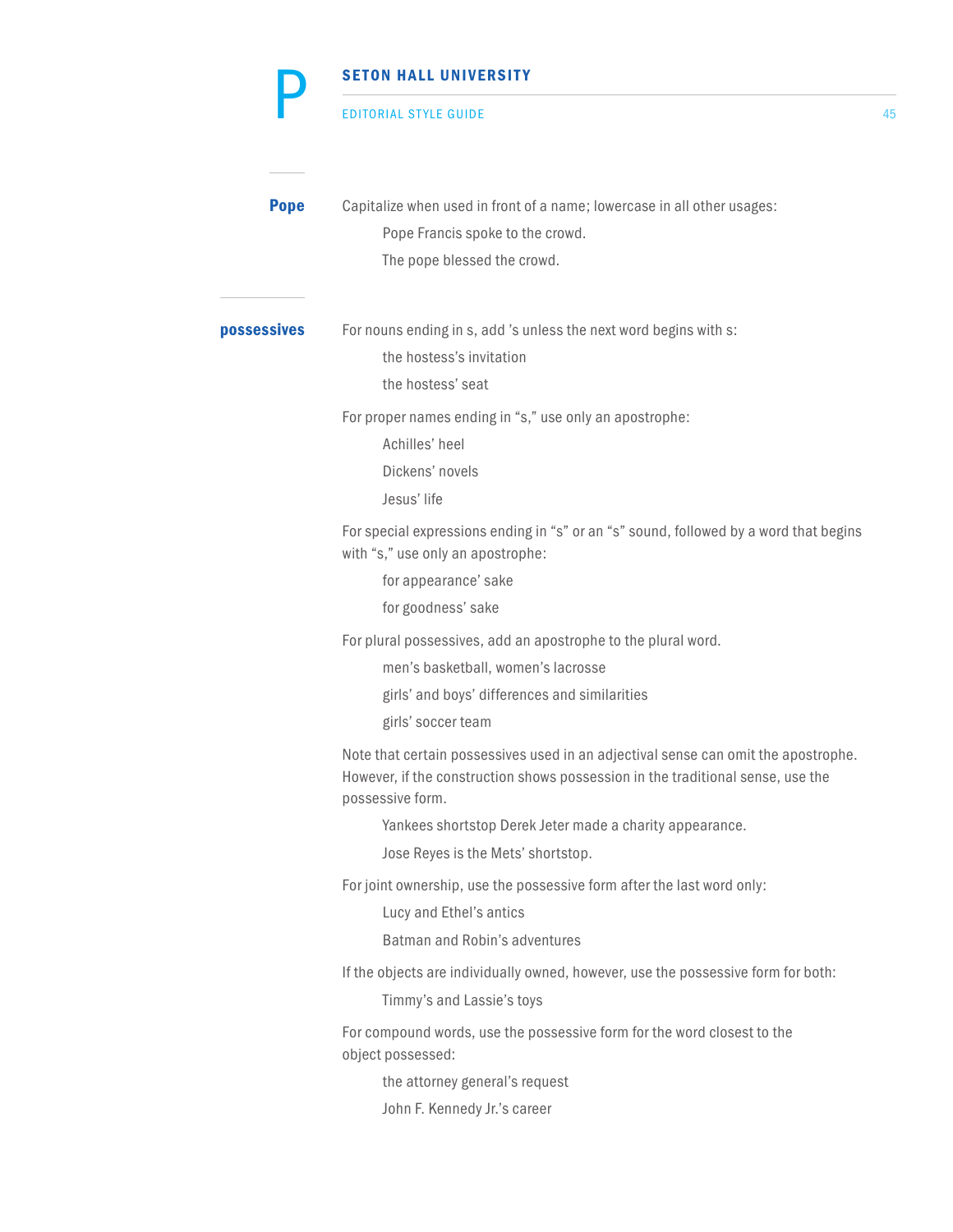|                                             | <b>SETON HALL UNIVERSITY</b>                                                                                                                                                                                                                                                                                                                                                                                                                                                                                 |    |
|---------------------------------------------|--------------------------------------------------------------------------------------------------------------------------------------------------------------------------------------------------------------------------------------------------------------------------------------------------------------------------------------------------------------------------------------------------------------------------------------------------------------------------------------------------------------|----|
|                                             | <b>EDITORIAL STYLE GUIDE</b>                                                                                                                                                                                                                                                                                                                                                                                                                                                                                 | 46 |
|                                             | For phrases with the possessive form, use an apostrophe:                                                                                                                                                                                                                                                                                                                                                                                                                                                     |    |
|                                             | a day's pay                                                                                                                                                                                                                                                                                                                                                                                                                                                                                                  |    |
|                                             | two weeks' vacation                                                                                                                                                                                                                                                                                                                                                                                                                                                                                          |    |
|                                             | 16 weeks' pregnant                                                                                                                                                                                                                                                                                                                                                                                                                                                                                           |    |
|                                             | your money's worth                                                                                                                                                                                                                                                                                                                                                                                                                                                                                           |    |
| post-                                       | Typically do not hyphenate this prefix.                                                                                                                                                                                                                                                                                                                                                                                                                                                                      |    |
|                                             | postpartum, postgame, postdoctoral, postgraduate                                                                                                                                                                                                                                                                                                                                                                                                                                                             |    |
| pregame, preseason,<br>postgame, postseason |                                                                                                                                                                                                                                                                                                                                                                                                                                                                                                              |    |
| president                                   | Capitalize president only as a formal title before a name and in stand-alone text.<br>Lowercase in all other uses.                                                                                                                                                                                                                                                                                                                                                                                           |    |
| president-elect                             | Capitalize only the first letter in a formal title before a name.<br>Ex: President-elect John Wilson.                                                                                                                                                                                                                                                                                                                                                                                                        |    |
| <b>Presidents Hall</b>                      | (no apostrophe)                                                                                                                                                                                                                                                                                                                                                                                                                                                                                              |    |
| press releases/<br>media advisories         | When writing press releases, use the approved press release/media advisory.<br>template Headlines in press releases and media advisories need not necessarily<br>contain Seton Hall University since it is made clear through the use of Seton Hall<br>University letterhead. Press releases and media advisories related to a specific<br>school/college at the University should contain the name of that particular school/<br>college. See italics, quotation marks, periodical titles, titles of works. |    |
| preventative                                | (noun)<br>He took the pill as a preventative.                                                                                                                                                                                                                                                                                                                                                                                                                                                                |    |
| preventive                                  | (adjective)                                                                                                                                                                                                                                                                                                                                                                                                                                                                                                  |    |
|                                             | The action was a preventive measure.                                                                                                                                                                                                                                                                                                                                                                                                                                                                         |    |
| priest                                      | A vocational description, not a formal title. Do not capitalize.                                                                                                                                                                                                                                                                                                                                                                                                                                             |    |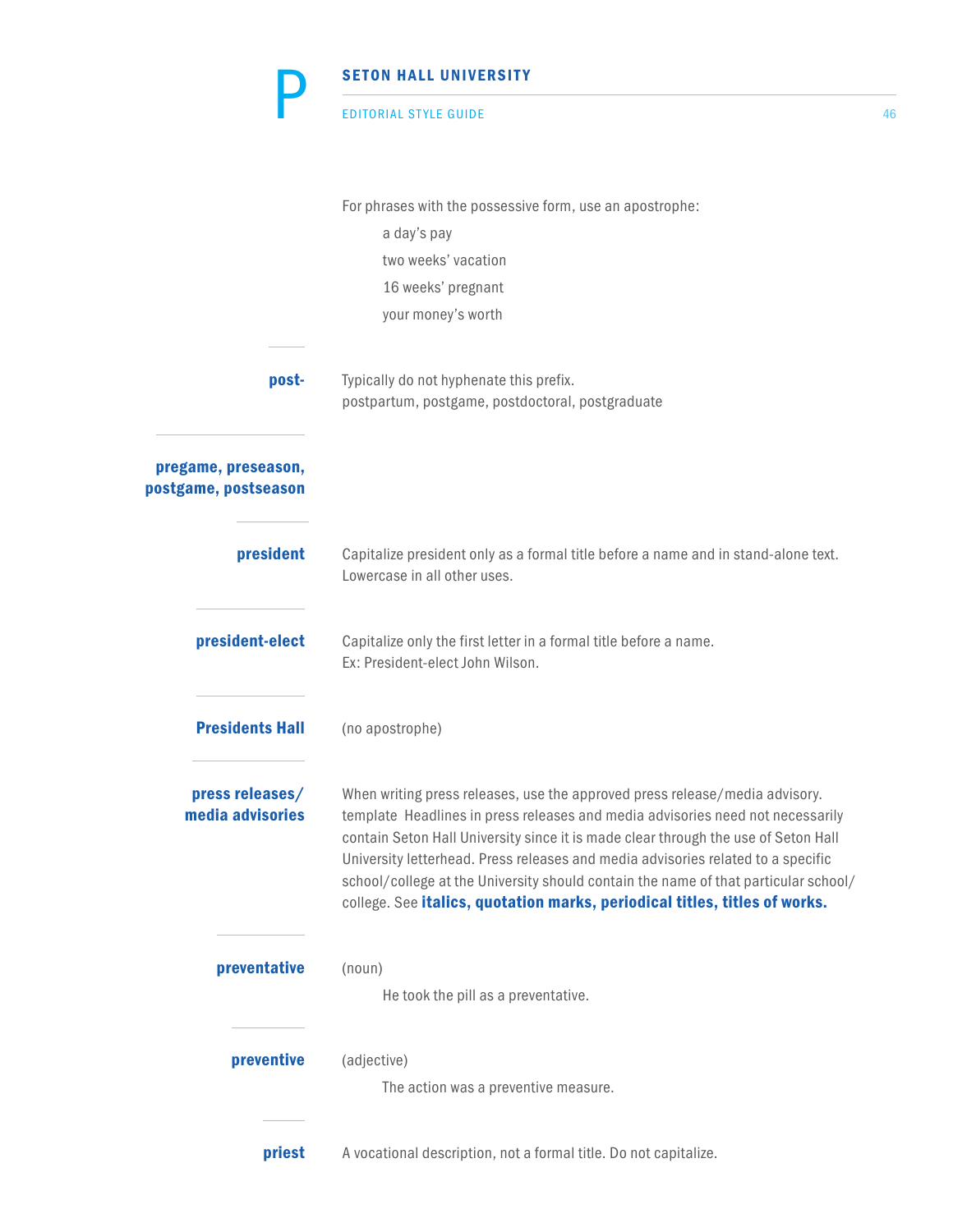|                          | <b>SETON HALL UNIVERSITY</b>                                                                                                                                                               |    |
|--------------------------|--------------------------------------------------------------------------------------------------------------------------------------------------------------------------------------------|----|
|                          | <b>EDITORIAL STYLE GUIDE</b>                                                                                                                                                               | 47 |
| <b>Priest Community.</b> | Capitalize.                                                                                                                                                                                |    |
| principal/principle      | Principal means someone or something first in rank, authority or importance.<br>Principle means a fundamental truth, law, doctrine or motivating force.                                    |    |
| prior to                 | In most cases before is simpler, less stilted and preferred.                                                                                                                               |    |
| pro-                     | Use a hyphen to create a word denoting support for something (pro-business,<br>pro-labor).                                                                                                 |    |
| professional titles      | Capitalize formal titles when they appear as "stand-alone" text.<br>"Everyone had a great time at Many Are One."<br>- Monsignor Robert Sheeran, President Emeritus                         |    |
|                          | Capitalize the entire title when the title precedes the name. Do not capitalize the<br>name of the department when it follows the name.                                                    |    |
|                          | <b>Vice President Matthew Borowick</b>                                                                                                                                                     |    |
|                          | <b>Professor Sulie Chang</b>                                                                                                                                                               |    |
|                          | Joe Guasconi, senior director of major gifts and gift planning<br>President Emeritus Monsignor Robert Sheeran                                                                              |    |
|                          | In publications text, titles are lowercase when following a name, with the exception<br>of presidential appointed University professorships, chairs, etc., and religious titles:           |    |
|                          | Monsignor Richard Liddy, Ph.D., University Professor of Catholic Thought<br>and Culture                                                                                                    |    |
|                          | Cardinal Joseph W. Tobin, C.Ss.R., Archbishop of Newark                                                                                                                                    |    |
|                          | Always spell out titles such as Monsignor, Reverend, Father, Professor, etc.                                                                                                               |    |
|                          | Use Father on first and subsequent references for priests. (This practice deviates<br>from AP style.)                                                                                      |    |
|                          | <b>Father Kevin Hanbury</b>                                                                                                                                                                |    |
|                          | See courtesy titles, Dr., religious titles.                                                                                                                                                |    |
| professor                | Do not abbreviate. Capitalize when used as a formal title before a name;<br>lowercase if it follows the name or stands alone as a descriptor. See courtesy<br>titles, professional titles. |    |
|                          | Professor Anna-Marie McDonnell, Ph.D., spoke at the conference.                                                                                                                            |    |
|                          | He is a tenured professor.                                                                                                                                                                 |    |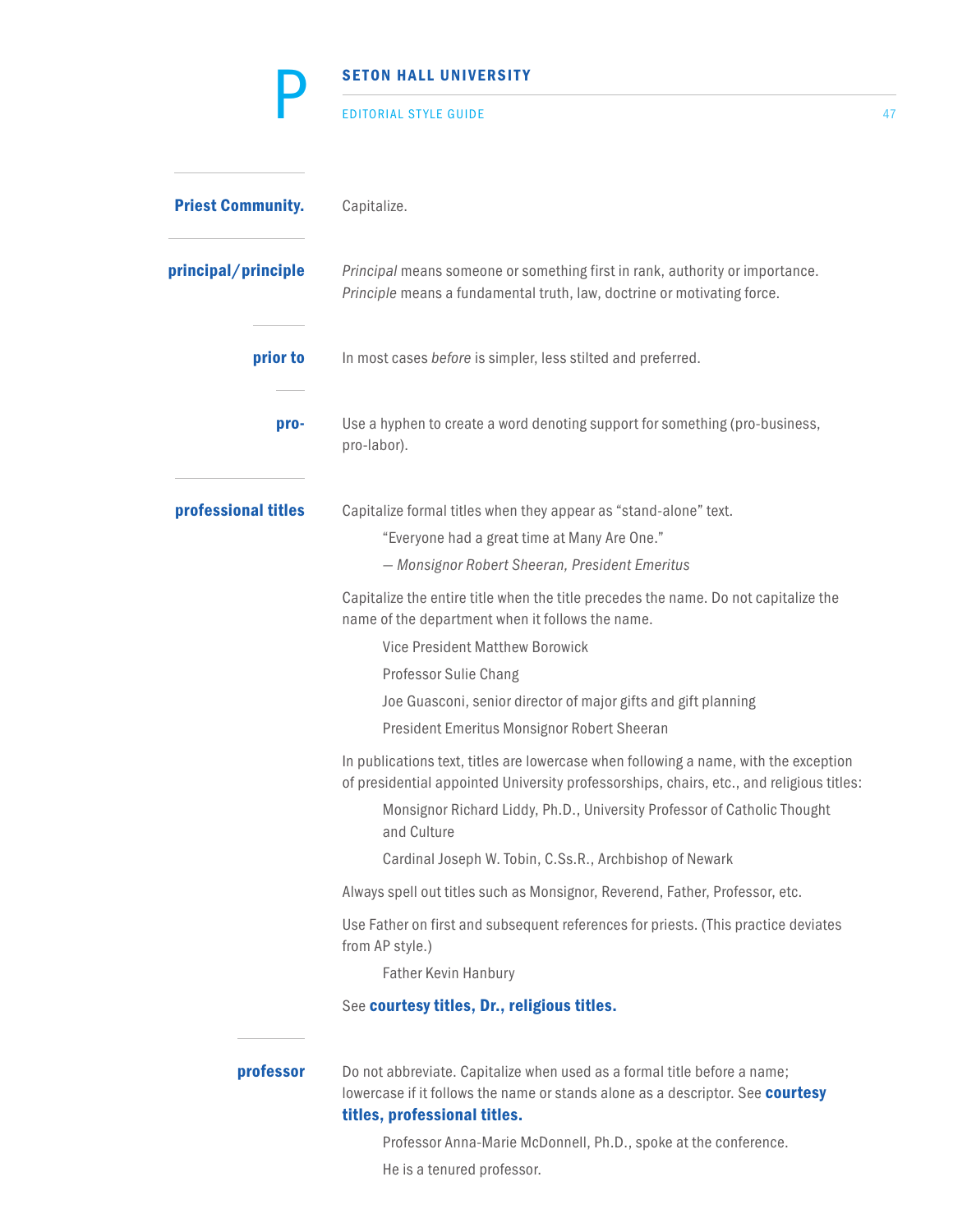| P/R                  | <b>EDITORIAL STYLE GUIDE</b>                                                                                                                                                                                                                                                          | 48 |
|----------------------|---------------------------------------------------------------------------------------------------------------------------------------------------------------------------------------------------------------------------------------------------------------------------------------|----|
| program              | Lowercase unless part of a formal name.                                                                                                                                                                                                                                               |    |
| problem solving      | (noun), problem-solving (adjective)                                                                                                                                                                                                                                                   |    |
| proper names         | Lowercase the common noun elements of names in all plural uses:<br><b>Essex and Union counties</b><br><b>Centre and Montrose streets</b>                                                                                                                                              |    |
| pull quotes          | Use single quotation marks rather than double quotation marks around quoted<br>material. Other material in pull quotes does not take quotation marks.                                                                                                                                 |    |
| quotation marks      | See titles of works. Always place periods and commas inside quotation marks.<br>Semicolons and colons are placed outside quotation marks. Question marks<br>go inside or out side, depending on the meaning.<br>Who wrote "Gone with the Wind"?<br>He asked, "How long will it take?" |    |
|                      | If a full paragraph of quoted material is followed by a paragraph that continues the<br>quotation, do not put close-quotation marks at the end of the first paragraph.<br>Do, however, put open quotation marks to indicate the start of the second paragraph.<br>See apostrophe.     |    |
| ratios               | Use figures and colons:<br>2:1                                                                                                                                                                                                                                                        |    |
| regarding            | Use regarding or in regard to or with regard to or as regards (but never in regards to).                                                                                                                                                                                              |    |
| regardless           | (not irregardless)                                                                                                                                                                                                                                                                    |    |
| <b>Regents Suite</b> | Located on main level of Presidents Hall.                                                                                                                                                                                                                                             |    |

Regents Board Room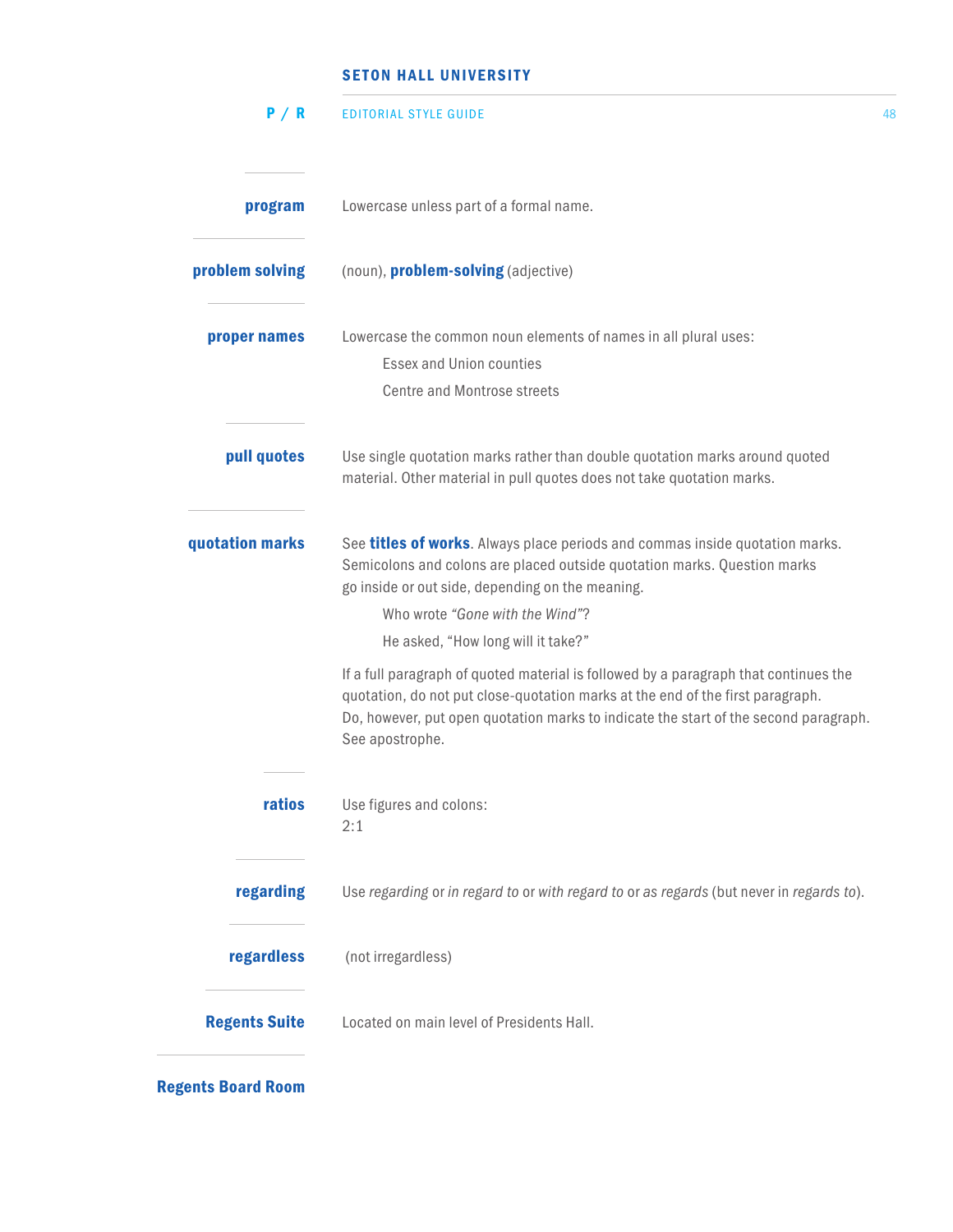|                                                       | <b>SETON HALL UNIVERSITY</b>                                                                                                                                                                                                                                                                                         |    |
|-------------------------------------------------------|----------------------------------------------------------------------------------------------------------------------------------------------------------------------------------------------------------------------------------------------------------------------------------------------------------------------|----|
|                                                       | <b>EDITORIAL STYLE GUIDE</b>                                                                                                                                                                                                                                                                                         | 49 |
| religious titles                                      | In a departure from AP style, use Father to precede a priest's name except in the<br>case of those designated monsignor, bishop, archbishop, cardinal, etc. Use Father<br>for subsequent references to priests who are not a monsignor, etc.<br><b>Father Bergin</b><br>Monsignor Robert Sheeran (Monsignor Sheeran) |    |
|                                                       | <b>Bishop Walter Curtis (Bishop Curtis)</b>                                                                                                                                                                                                                                                                          |    |
|                                                       | Father can also be used to refer to Episcopal priests. Otherwise, use Reverend<br>before the name of the member of the clergy on first and subsequent references.<br>Do not abbreviate Reverend except in addresses or in lists. This differs from<br>AP style.                                                      |    |
|                                                       | We met Reverend Elizabeth Swenson-Hale.                                                                                                                                                                                                                                                                              |    |
|                                                       | Reverend Swenson-Hale is the rector of All Saints Church.                                                                                                                                                                                                                                                            |    |
|                                                       | Use Sister for nuns and Brother for brothers. On second reference, refer to a nun<br>or a brother by first name following the religious title. Do not abbreviate Sister<br>or Brother.                                                                                                                               |    |
|                                                       | Sister Anita Talar (Sister Anita).                                                                                                                                                                                                                                                                                   |    |
|                                                       | Religious titles that appear after a clergy member's name are capitalized, rather<br>than lowercase (which is true of all other titles):                                                                                                                                                                             |    |
|                                                       | Cardinal Joseph W. Tobin, C.Ss.R., Archbishop of Newark<br>Second reference: Archbishop Tobin                                                                                                                                                                                                                        |    |
|                                                       | See <b>Catholic references</b> for additional guidance.                                                                                                                                                                                                                                                              |    |
| résumé                                                | See keystroke shortcuts.                                                                                                                                                                                                                                                                                             |    |
| residence hall                                        | (not dormitory) Do not refer to any residence hall as a dorm or dormitory except<br>within a direct quotation.                                                                                                                                                                                                       |    |
| <b>Reverend</b>                                       | Do not abbreviate. This differs from AP style. See religious titles.                                                                                                                                                                                                                                                 |    |
| <b>Richie Regan Recreation</b><br>and Athletic Center | Use Richie Regan Recreation and Athletic Center on first reference; Recreation<br>Center is acceptable on second reference.                                                                                                                                                                                          |    |
| <b>Richard and Sheila Regan</b><br><b>Field House</b> | (not Regan Field House)                                                                                                                                                                                                                                                                                              |    |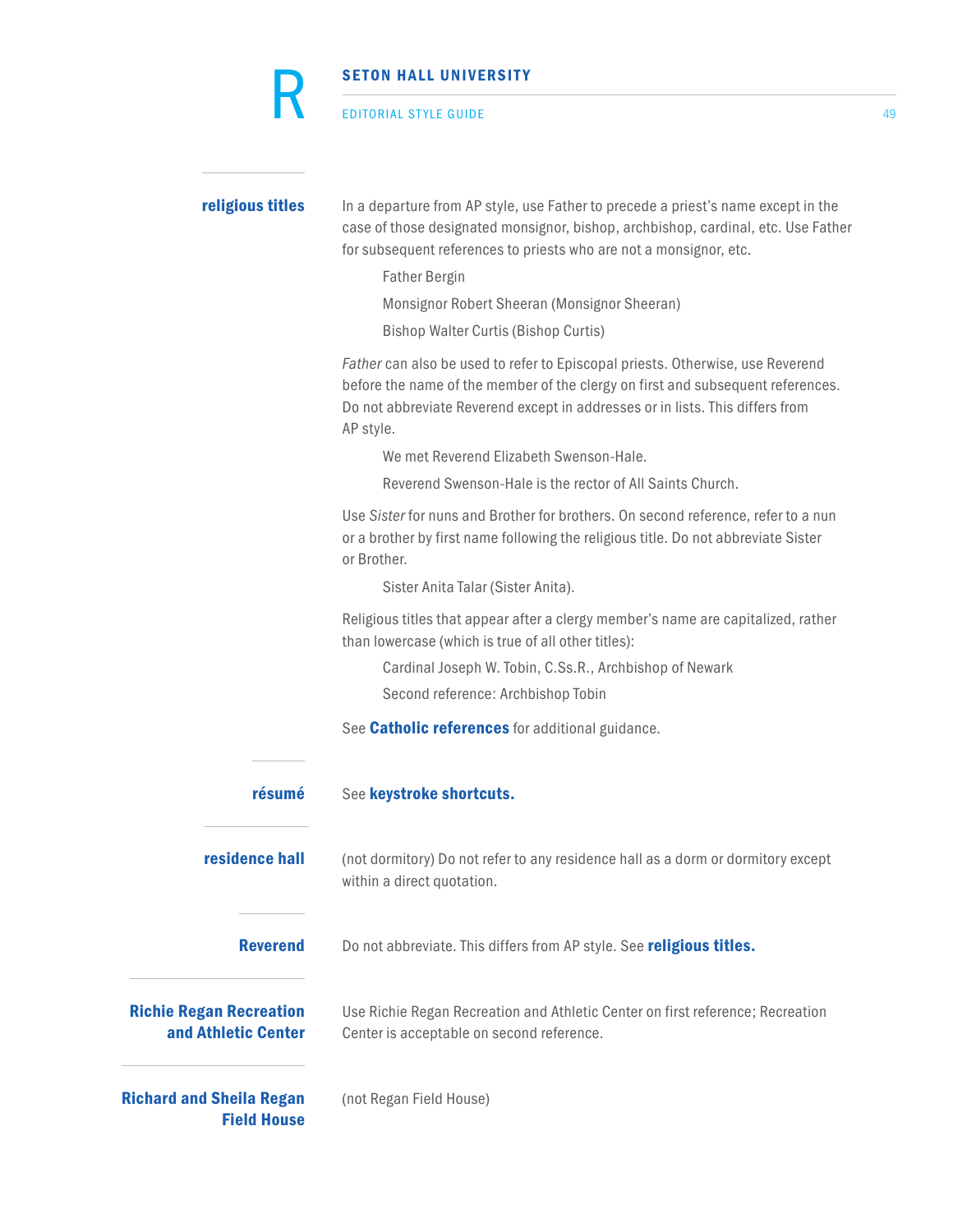| R / S                                                  | <b>EDITORIAL STYLE GUIDE</b>                                                                                                                                   | 50 |
|--------------------------------------------------------|----------------------------------------------------------------------------------------------------------------------------------------------------------------|----|
| roommate                                               |                                                                                                                                                                |    |
| room numbers                                           | Use figures and capitalize room when used with a figure:<br><b>Room 222</b>                                                                                    |    |
|                                                        | Abbreviate in calendars, graphs, etc., where space is limited:<br>Rm. 222                                                                                      |    |
| rosary                                                 | Lowercase. One prays, recites or says the rosary; never reads.                                                                                                 |    |
| <b>R.S.V.P.</b>                                        | Not RSVP. There is no need to use the phrase "Please R.S.V.P." because the "SVP"<br>stands for the French words "s'il vous plaît," which mean "if you please." |    |
| runner-up, runners-up                                  |                                                                                                                                                                |    |
| <b>Ruth Sharkey Academic</b><br><b>Resource Center</b> |                                                                                                                                                                |    |
| <b>Sabbath</b>                                         | Capitalize in religious references.                                                                                                                            |    |
| sacraments                                             | Per AP style, capitalize the proper names of the sacrament that commemorates<br>the death and resurrection of Jesus Christ:                                    |    |
|                                                        | the Lord's Supper, Holy Communion, Holy Eucharist                                                                                                              |    |
|                                                        | Lowercase the names of the other sacraments:                                                                                                                   |    |
|                                                        | baptism, confirmation, matrimony, penance or the sacrament of reconciliation,<br>holy orders, the sacrament of the anointing of the sick                       |    |
| sacrilegious                                           |                                                                                                                                                                |    |
| <b>Saint</b>                                           | Acceptable as part of the name of a canonized person in the Catholic Church or<br>as part of the name of a church or institution. See St.                      |    |
|                                                        | Saint Augustine                                                                                                                                                |    |
|                                                        | Saint Joseph's Hospital                                                                                                                                        |    |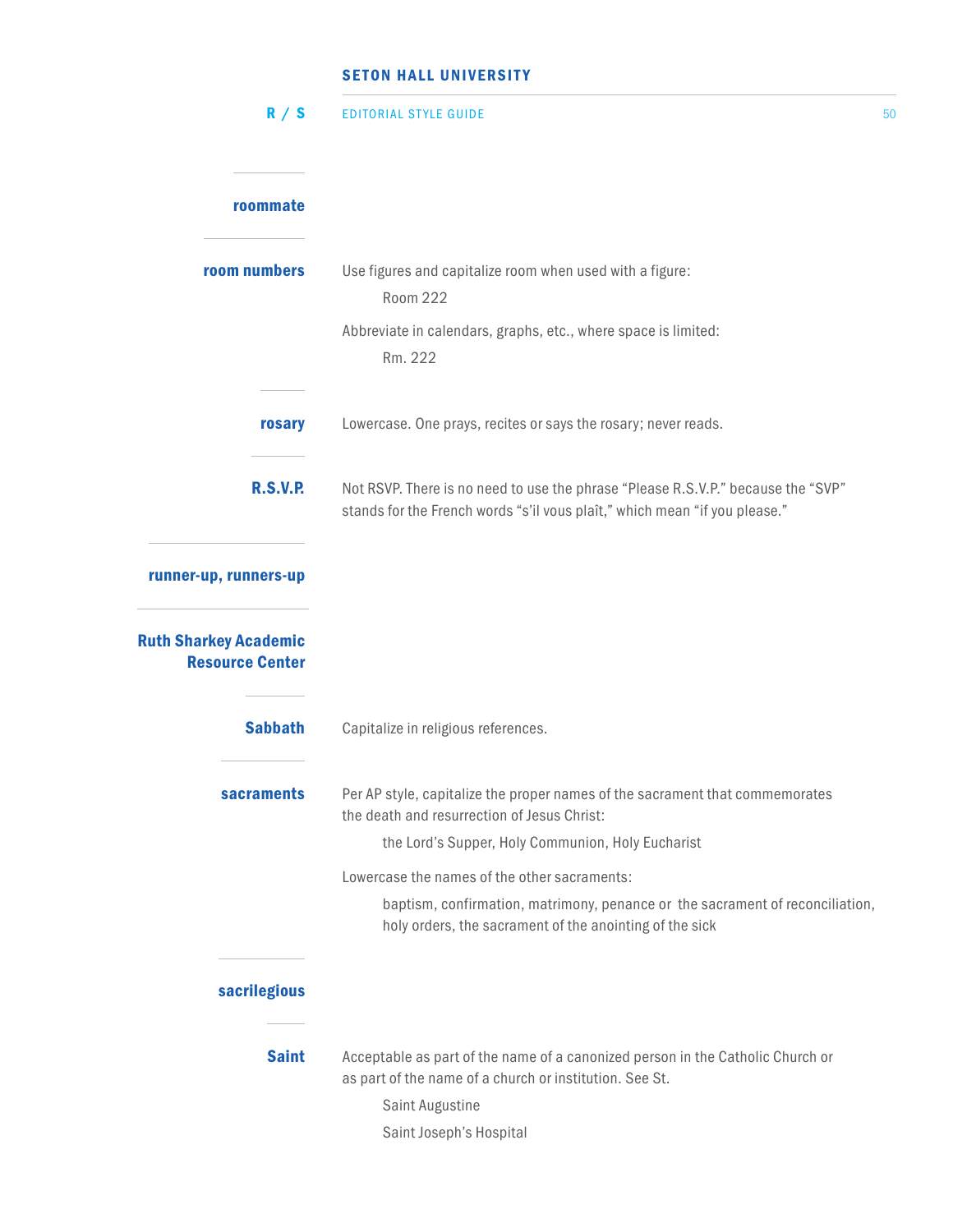|                                                                  | <b>SETON HALL UNIVERSITY</b>                                                                                                                                                                                                                                                                                                                                                  |    |
|------------------------------------------------------------------|-------------------------------------------------------------------------------------------------------------------------------------------------------------------------------------------------------------------------------------------------------------------------------------------------------------------------------------------------------------------------------|----|
|                                                                  | <b>EDITORIAL STYLE GUIDE</b>                                                                                                                                                                                                                                                                                                                                                  | 51 |
| scholarships                                                     | Use initial capitals for the names of endowed scholarships.                                                                                                                                                                                                                                                                                                                   |    |
| school and college names                                         | Names of Seton Hall schools and colleges are listed below.                                                                                                                                                                                                                                                                                                                    |    |
|                                                                  | <b>College of Arts and Sciences</b>                                                                                                                                                                                                                                                                                                                                           |    |
|                                                                  | College of Communication and the Arts                                                                                                                                                                                                                                                                                                                                         |    |
|                                                                  | <b>College of Education and Human Services</b>                                                                                                                                                                                                                                                                                                                                |    |
|                                                                  | <b>College of Nursing</b>                                                                                                                                                                                                                                                                                                                                                     |    |
|                                                                  | Hackensack Meridian School of Medicine at Seton Hall University                                                                                                                                                                                                                                                                                                               |    |
|                                                                  | School of Diplomacy and International Relations                                                                                                                                                                                                                                                                                                                               |    |
|                                                                  | <b>Stillman School of Business</b>                                                                                                                                                                                                                                                                                                                                            |    |
|                                                                  | School of Health and Medical Sciences                                                                                                                                                                                                                                                                                                                                         |    |
|                                                                  | Immaculate Conception Seminary School of Theology                                                                                                                                                                                                                                                                                                                             |    |
|                                                                  | School of Law                                                                                                                                                                                                                                                                                                                                                                 |    |
|                                                                  | Use school or college (lowercase) on second reference.                                                                                                                                                                                                                                                                                                                        |    |
| <b>School of Diplomacy and</b><br><b>International Relations</b> | It may be referred to as the school on second reference.                                                                                                                                                                                                                                                                                                                      |    |
| <b>School of Health and</b><br><b>Medical Sciences</b>           | It may be referred to as the school on second reference.                                                                                                                                                                                                                                                                                                                      |    |
| <b>seasons</b>                                                   | Lowercase spring, summer, fall, winter and derivatives unless part of a<br>formal name:                                                                                                                                                                                                                                                                                       |    |
|                                                                  | She attended the Spring Fling formal ball.                                                                                                                                                                                                                                                                                                                                    |    |
|                                                                  | We organized a Winter Wonderland fundraiser.                                                                                                                                                                                                                                                                                                                                  |    |
| second reference                                                 | When referring to someone on a second and subsequent reference, use only<br>the last name. Exception: Use both the first name and last name on second<br>or subsequent reference for clarity or to differentiate individuals with the same<br>last name, such as married persons or brothers and sisters. (On first reference,<br>use a courtesy title. See courtesy titles.) |    |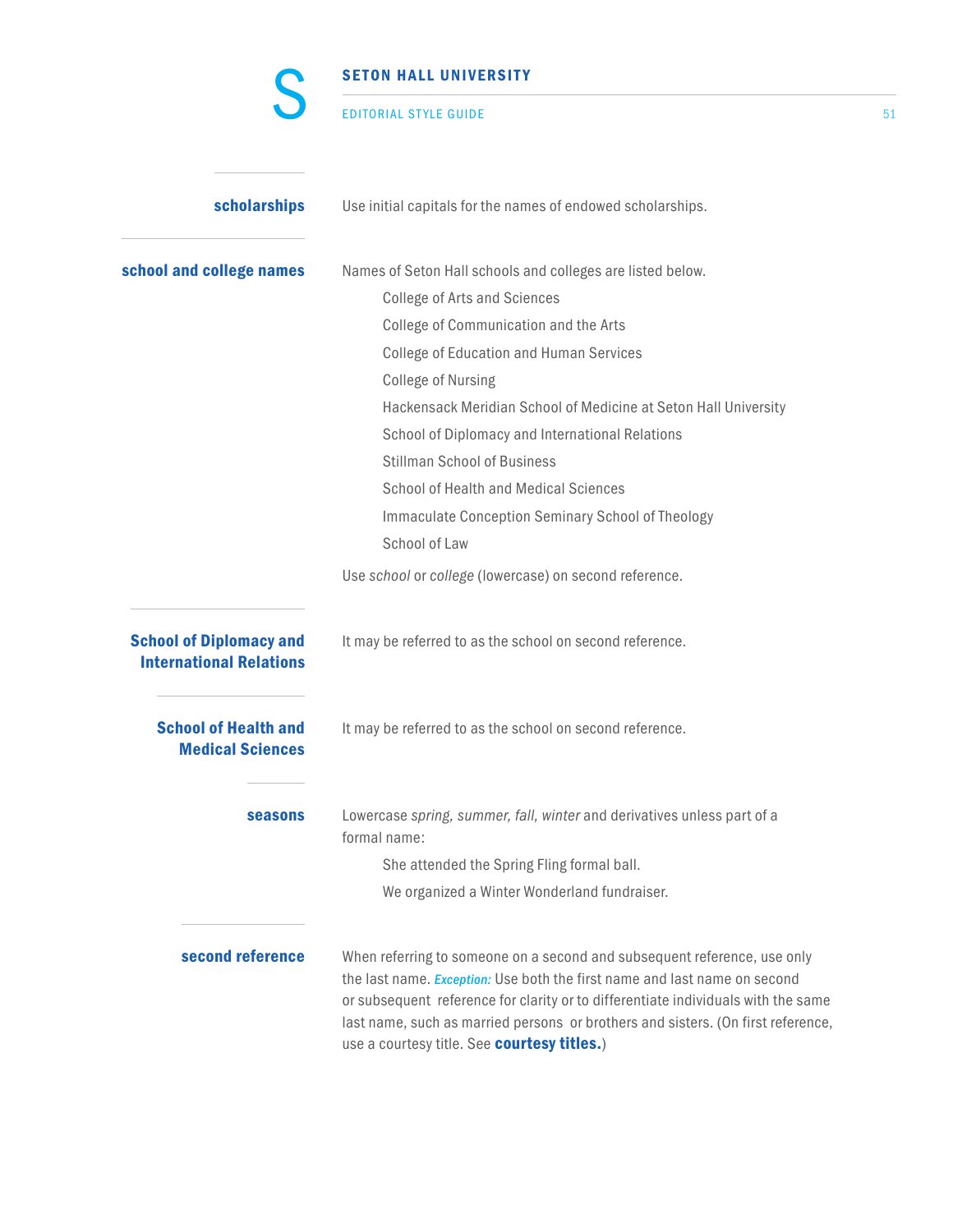| <b>EDITORIAL STYLE GUIDE</b> |  |
|------------------------------|--|
|                              |  |

C

| self-                                                | Always hyphenate as a prefix:<br>self-assured<br>self-determination<br>self-esteem                                                                                                                                                                                                                                                                                              |
|------------------------------------------------------|---------------------------------------------------------------------------------------------------------------------------------------------------------------------------------------------------------------------------------------------------------------------------------------------------------------------------------------------------------------------------------|
| semi-                                                | In general, no hyphen unless the second word begins with i.                                                                                                                                                                                                                                                                                                                     |
| semicolon                                            | Use a semicolon to separate two independent clauses. In most cases, this<br>construction is akin to two sentences and involves a judgment call on the part of<br>the writer or editor. Note that a common error occurs when a conjunction (such as<br>however or nevertheless) is used to join the clauses. Be sure to use a semicolon<br>before the conjunction in such cases. |
|                                                      | The jury members deliberated two hours; they reached a verdict quickly.<br>(Or: The jury members deliberated two hours. They reached a verdict quickly.)                                                                                                                                                                                                                        |
|                                                      | They pondered the alternatives for weeks; however, they never reached<br>a consensus.                                                                                                                                                                                                                                                                                           |
|                                                      | Many of the options raised conflicts; nevertheless, they put their<br>differences aside.                                                                                                                                                                                                                                                                                        |
|                                                      | Use a semicolon to separate elements of a series when individual segments contain<br>material that also must be set off by commas:                                                                                                                                                                                                                                              |
|                                                      | The alumnus has a son, John Smith of Chicago; three daughters,<br>Jane Smith of Wichita, Mary Smith of Denver, and Susan, wife of William<br>Kingsbury of Boston; and a sister, Martha, wife of Robert Warren of Omaha.                                                                                                                                                         |
|                                                      | (Note: The semicolon is used before the final element in such a series.)                                                                                                                                                                                                                                                                                                        |
|                                                      | Place semicolons outside quotation marks.                                                                                                                                                                                                                                                                                                                                       |
| <b>Seton</b>                                         | The University is named after Saint Elizabeth Ann Seton, the first native-born<br>American citizen to be declared a saint.                                                                                                                                                                                                                                                      |
| <b>Seton Hall University</b><br><b>School of Law</b> | Use Seton Hall University School of Law on first reference. Use Seton Hall Law,<br>the law school or the school on second reference.                                                                                                                                                                                                                                            |
| Setonian(s)                                          | Refers to students and alumni, while "the Setonian community" includes anyone<br>who teaches, learns and works on one of the University's campuses, as well as<br>alumni and parents.                                                                                                                                                                                           |
|                                                      | The Setonian is the name of the campus newspaper. "The" is part of the publication's<br>proper name.                                                                                                                                                                                                                                                                            |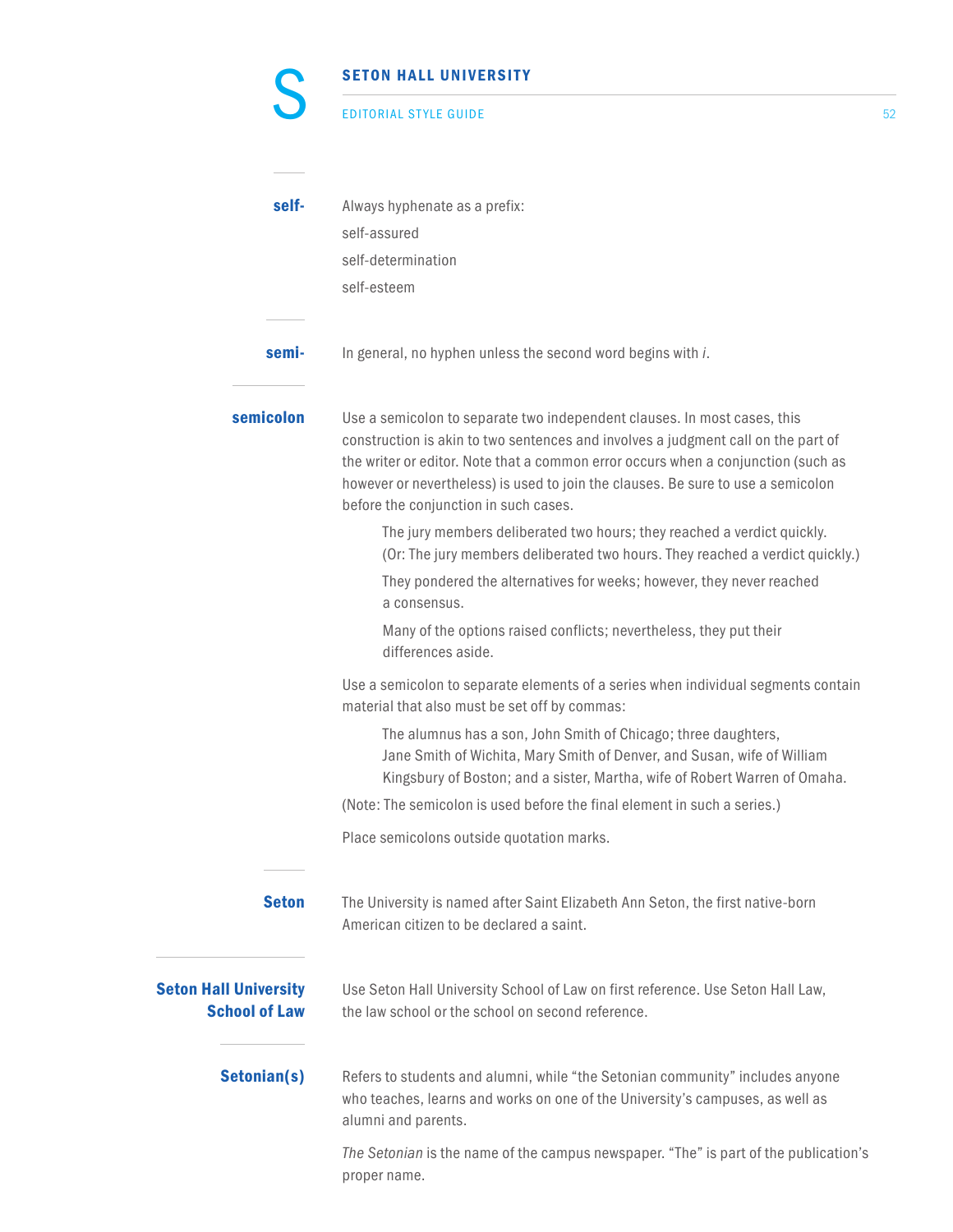#### EDITORIAL STYLE GUIDE 53

C

| side by side/side-by-side | Hyphenate only when used as an adjective:                                                                                                                                                                                                                                                    |
|---------------------------|----------------------------------------------------------------------------------------------------------------------------------------------------------------------------------------------------------------------------------------------------------------------------------------------|
|                           | They walked side by side.                                                                                                                                                                                                                                                                    |
|                           | She polished the side-by-side cabinets.                                                                                                                                                                                                                                                      |
| <b>Sister</b>             | Do not abbreviate. See religious titles.                                                                                                                                                                                                                                                     |
| sizable                   | (not sizeable)                                                                                                                                                                                                                                                                               |
| <b>SHU</b>                | Use sparingly in publications and articles.                                                                                                                                                                                                                                                  |
| space                     | Because computerized word-processing programs adjust spacing automatically,<br>there is no need to use two spaces in instances where manuscript typists formerly<br>did. Use one space after a period, colon or comma. (This is now the default on<br>many common word-processing programs.) |
|                           | Put one space before and after an em dash or ellipsis. Do not put spaces around<br>an en dash. See ellipsis, em dash, en dash.                                                                                                                                                               |
| speeds                    | Use figures:                                                                                                                                                                                                                                                                                 |
|                           | He drove 5 miles per hour.                                                                                                                                                                                                                                                                   |
|                           | He was afraid of the 40-mile-per-hour winds.                                                                                                                                                                                                                                                 |
| spouse                    | Use spouse or spouses; do not assume a person's gender in constructions such as<br>the physicians and their spouses.                                                                                                                                                                         |
| <b>Sports Poll</b>        | when referencing the sports poll, use the following wording: Seton Hall Sports Poll,<br>conducted by The Sharkey Institute.                                                                                                                                                                  |
| St.                       | An acceptable alternative as an abbreviation for Saint as part of a proper noun.<br>St. Gregory of Nyssa                                                                                                                                                                                     |
| <b>St. Patrick Parish</b> | In Chatham, N.J. (Not St. Patrick's)                                                                                                                                                                                                                                                         |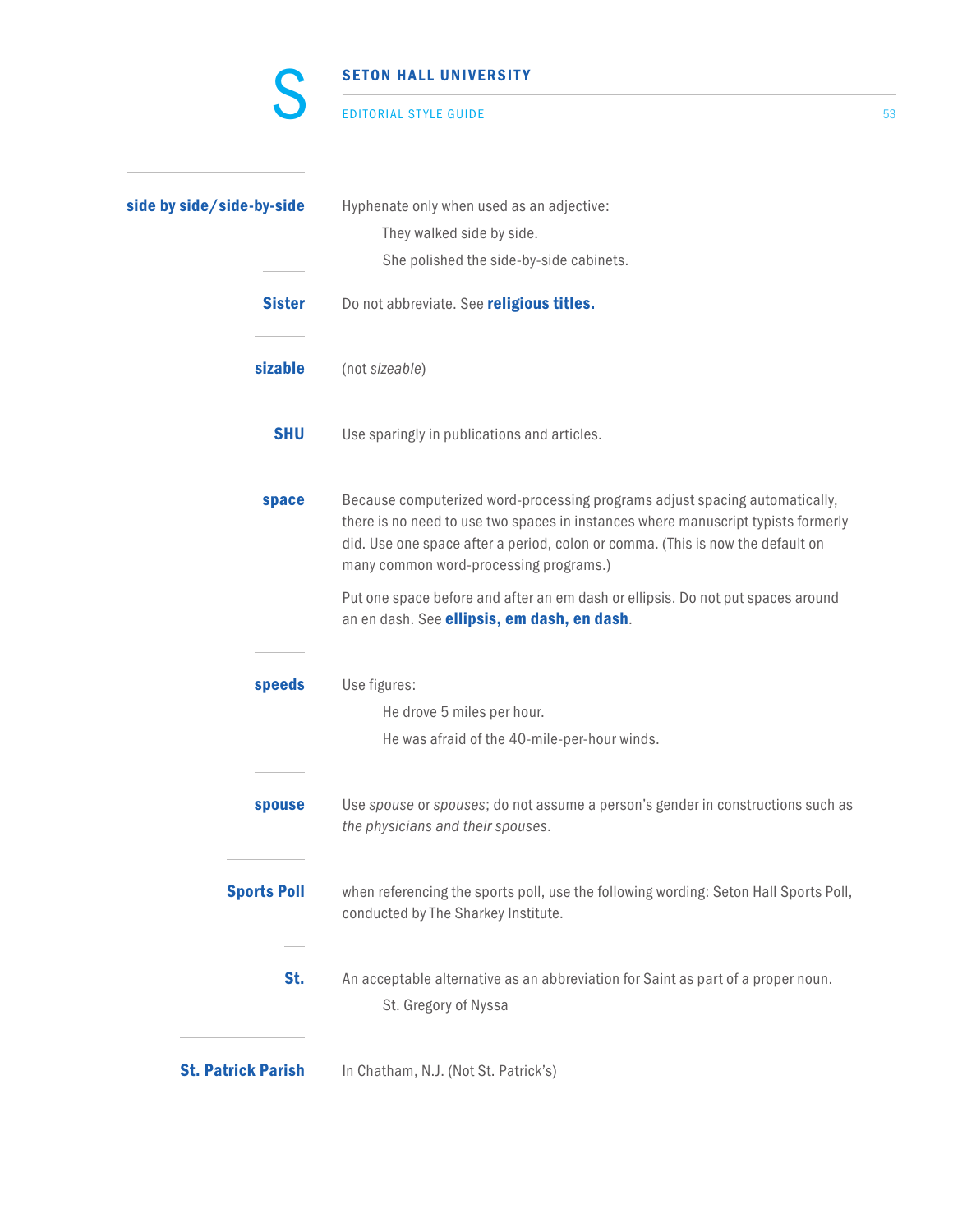|                                                    | <b>SETON HALL UNIVERSITY</b>                                                                                                                                                                                                                                                                           |    |
|----------------------------------------------------|--------------------------------------------------------------------------------------------------------------------------------------------------------------------------------------------------------------------------------------------------------------------------------------------------------|----|
|                                                    | <b>EDITORIAL STYLE GUIDE</b>                                                                                                                                                                                                                                                                           | 54 |
| <b>states</b>                                      | The name of the state, completely written out, follows the name of the city<br>in publications text. Exception: "News & Notes" in the alumni magazine, where<br>abbreviations should be used for state names as indicated by AP for datelines.<br>(Do not use the two-character postal abbreviations.) |    |
|                                                    | Use postal abbreviations for states in press releases, address blocks and forms.<br>In text, a comma is used between city and state, and after the state when the<br>sentence continues. Do not capitalize the word state in these constructions: state<br>of New Jersey and Washington state.         |    |
|                                                    | See addresses, cities and towns.                                                                                                                                                                                                                                                                       |    |
| stationary/stationery                              | Stationary means still. Stationery is writing paper.                                                                                                                                                                                                                                                   |    |
| <b>Stillman School</b><br>of Business              | (not the W. Paul Stillman School of Business). Use Stillman School or the school<br>on second reference. No longer use the School of Business in any reference.                                                                                                                                        |    |
| <b>students</b>                                    | For students attending Seton Hall, include a class year and their course of study<br>in the publication (when it's relevant). Do not add a numeric year after students'<br>names unless they are alumni.                                                                                               |    |
|                                                    | Cathy Morris, a senior, used the Career Center to find an internship.                                                                                                                                                                                                                                  |    |
| student-athlete                                    | (not student athlete)                                                                                                                                                                                                                                                                                  |    |
| stepbrother, stepfather,<br>stepmother, stepsister |                                                                                                                                                                                                                                                                                                        |    |
| sub-                                               | In general, no hyphen (subculture, subdivision, subcommittee).                                                                                                                                                                                                                                         |    |
| such as/like                                       | Use such as to indicate example; use like to show comparison. See like/as.<br>He loved following baseball stars, such as Willie Mays and Mickey Mantle.                                                                                                                                                |    |
| <b>Summer Session</b>                              | Includes May Session (May-early June), June Session (June-early July) and<br>July Session (July-early August).                                                                                                                                                                                         |    |
| supersede                                          |                                                                                                                                                                                                                                                                                                        |    |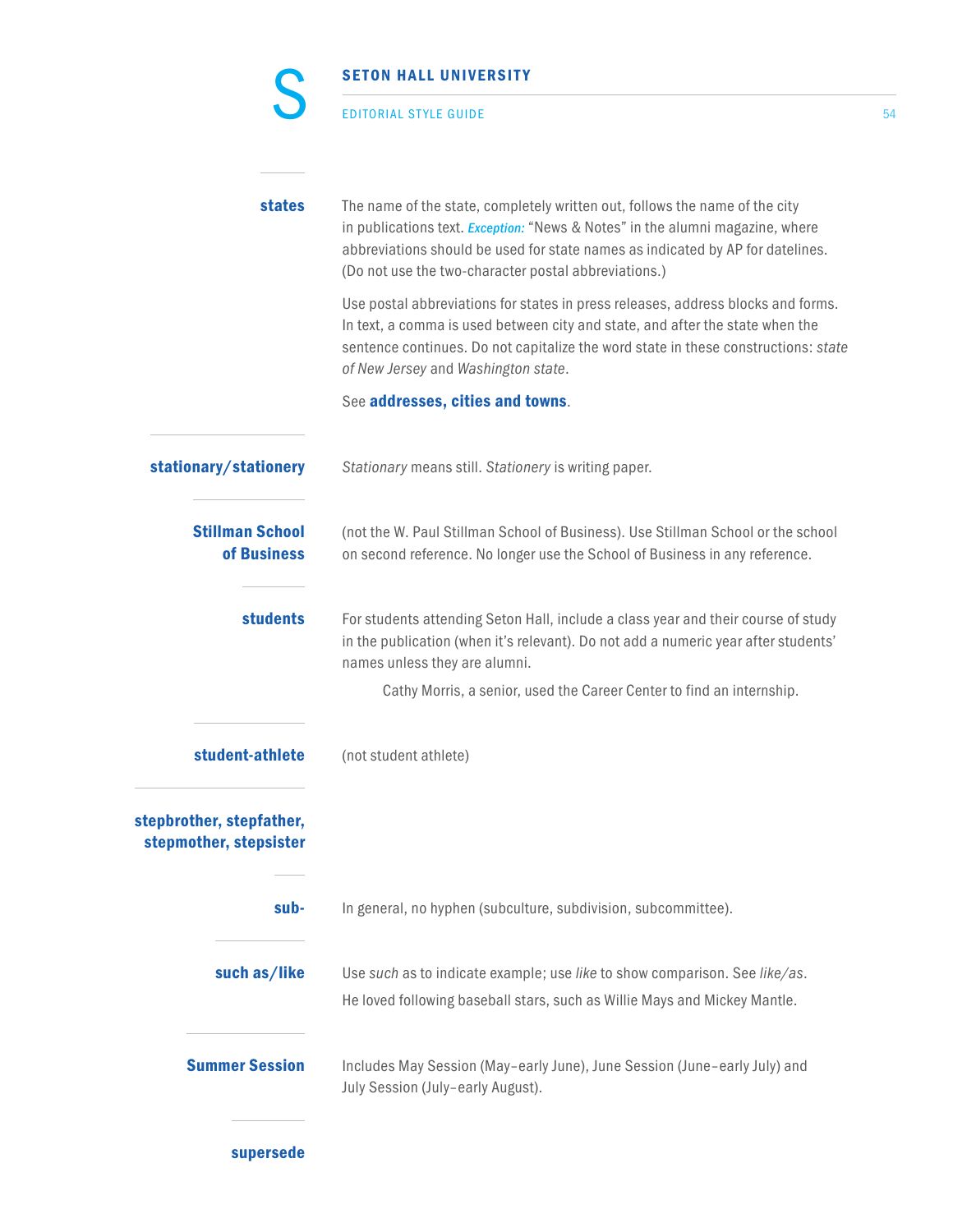|                             | <b>SETON HALL UNIVERSITY</b>                                                                                                                                                       |    |
|-----------------------------|------------------------------------------------------------------------------------------------------------------------------------------------------------------------------------|----|
|                             | <b>EDITORIAL STYLE GUIDE</b>                                                                                                                                                       | 55 |
| tagline                     | The Seton Hall University tagline is "What great minds can do."                                                                                                                    |    |
| teammate                    |                                                                                                                                                                                    |    |
| telephone numbers           | Use hyphens to separate component elements of telephone numbers.<br>Do not use parentheses around the area code.<br>973-000-0000<br>1-800-000-0000                                 |    |
| th                          | Do not use "th" when writing dates. (June 20 not June 20th). See dates, numbers.                                                                                                   |    |
|                             | When using an ordinal number, do not use superscript.<br>20th century (not 20 <sup>th</sup> century)                                                                               |    |
| that, which, who, whom      | Use who and whom when referring to persons and to animals with a name. Use<br>that and which when referring to inanimate objects and to animals without a name.                    |    |
|                             | Use that to introduce an essential clause.                                                                                                                                         |    |
|                             | I like to read books that have a historical context.                                                                                                                               |    |
|                             | Use which to introduce a nonessential clause, which is set off with commas.                                                                                                        |    |
|                             | German 101, which the school initiated last year, has been canceled                                                                                                                |    |
| theater                     | Use this spelling unless the proper name includes the English<br>spelling "Theatre."                                                                                               |    |
| <b>Theatre-in-the-Round</b> |                                                                                                                                                                                    |    |
| There's/theirs              | There's means "there is" or "there has." Theirs is possessive.                                                                                                                     |    |
| time                        | Use a.m. and p.m. (not AM and PM); 9 a.m. and 9 p.m. (not 9:00 a.m. and<br>9:00 p.m.); noon and midnight (not 12 p.m. or 12 noon, and 12 a.m.); 7-9 a.m.<br>(not 7 a.m. - 9 a.m.). |    |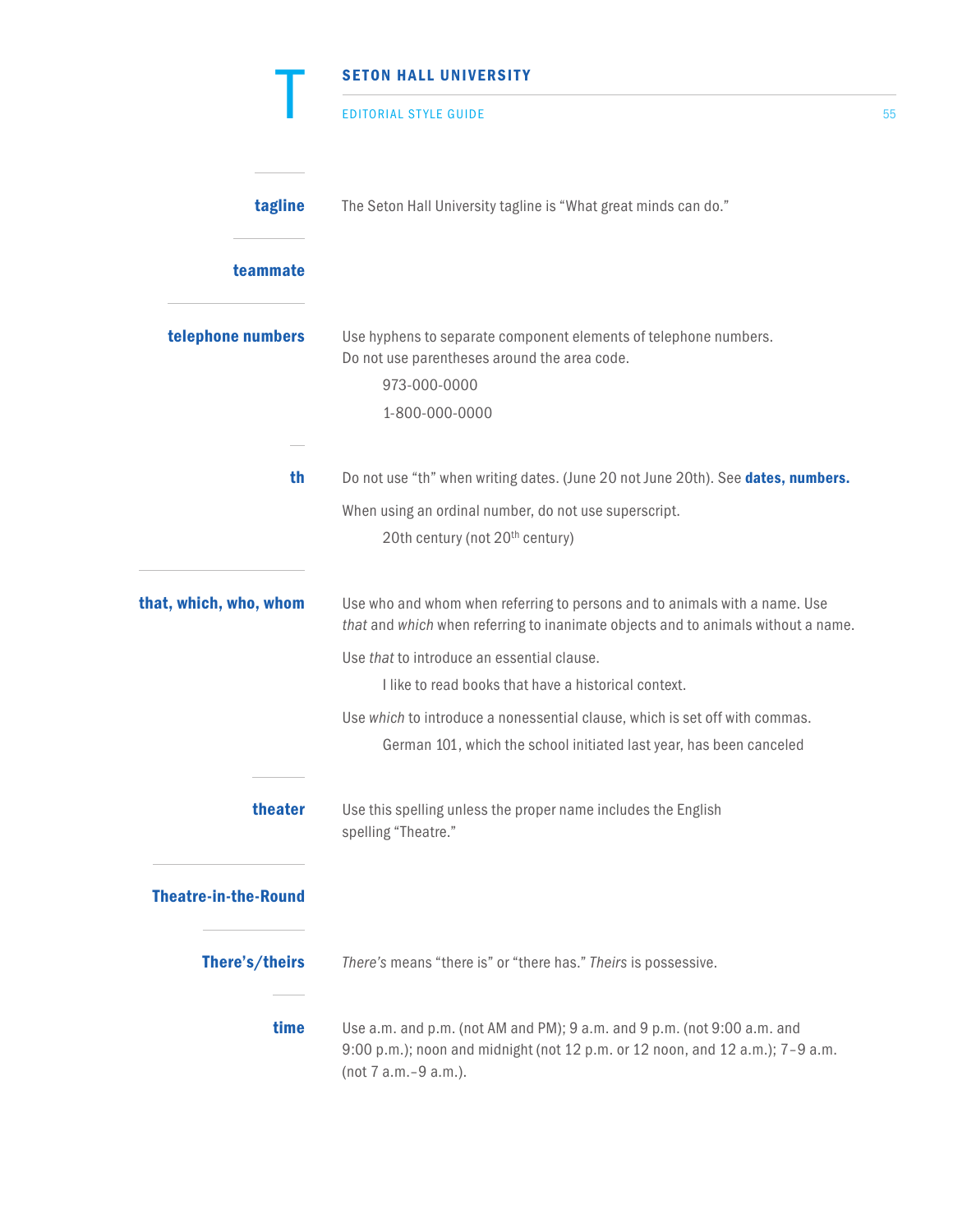#### $\textsf{T}$  /  $\textsf{U}$  is a control of the state of the state of the state of the state of the state of the state of the state of the state of the state of the state of the state of the state of the state of the state of the

| titles of works       | Follow the conventions listed below for titles of works in text. Many of these differ<br>from AP style.                                                                                                                                                                                                                                                                                                           |
|-----------------------|-------------------------------------------------------------------------------------------------------------------------------------------------------------------------------------------------------------------------------------------------------------------------------------------------------------------------------------------------------------------------------------------------------------------|
|                       | Capitalize principal words in titles, including prepositions and conjunctions of four<br>or more letters.                                                                                                                                                                                                                                                                                                         |
|                       | Capitalize an article (a, an, the) or a word of three or fewer letters if it is the first or<br>last word of the title.                                                                                                                                                                                                                                                                                           |
|                       | Italicize titles of books; movies; plays; newspapers, magazines, journals and<br>periodicals; pamphlets; television and radio programs; blogs; video and computer<br>games; works of art, including paintings, drawings, statues; long poems that<br>stand alone as published works and collections of poems; albums, operas, oratorios<br>and other extended musical works; and website addresses cited in text. |
|                       | Use quotation marks around (but do not italicize) the titles of articles in a newspaper,<br>journal or periodical; poems; short stories; songs and other short musical works;<br>theses, dissertations or papers; speeches; lectures; presentations; essays; television<br>episodes (not series) and chapter titles.                                                                                              |
| <b>The Hall</b>       | Do not use in publications. It is acceptable only in a direct quotation.                                                                                                                                                                                                                                                                                                                                          |
| <b>Trustee</b>        | Capitalize when referring to a member of the Seton Hall University Board of Trustees<br>when it precedes the person's name; otherwise lowercase.                                                                                                                                                                                                                                                                  |
| toward                | (not towards)                                                                                                                                                                                                                                                                                                                                                                                                     |
| try to                | (not try and)                                                                                                                                                                                                                                                                                                                                                                                                     |
| ultra-                | In general no hyphen for the prefix.<br>ultramodern, ultraviolet, ultrapatriotic                                                                                                                                                                                                                                                                                                                                  |
| under-                | Generally, no hyphen for this prefix.<br>undersheriff, underdog                                                                                                                                                                                                                                                                                                                                                   |
| <b>United Nations</b> | Spell out first reference. Use U.N. (with periods/no space) (not UN) on second<br>reference or in headlines.                                                                                                                                                                                                                                                                                                      |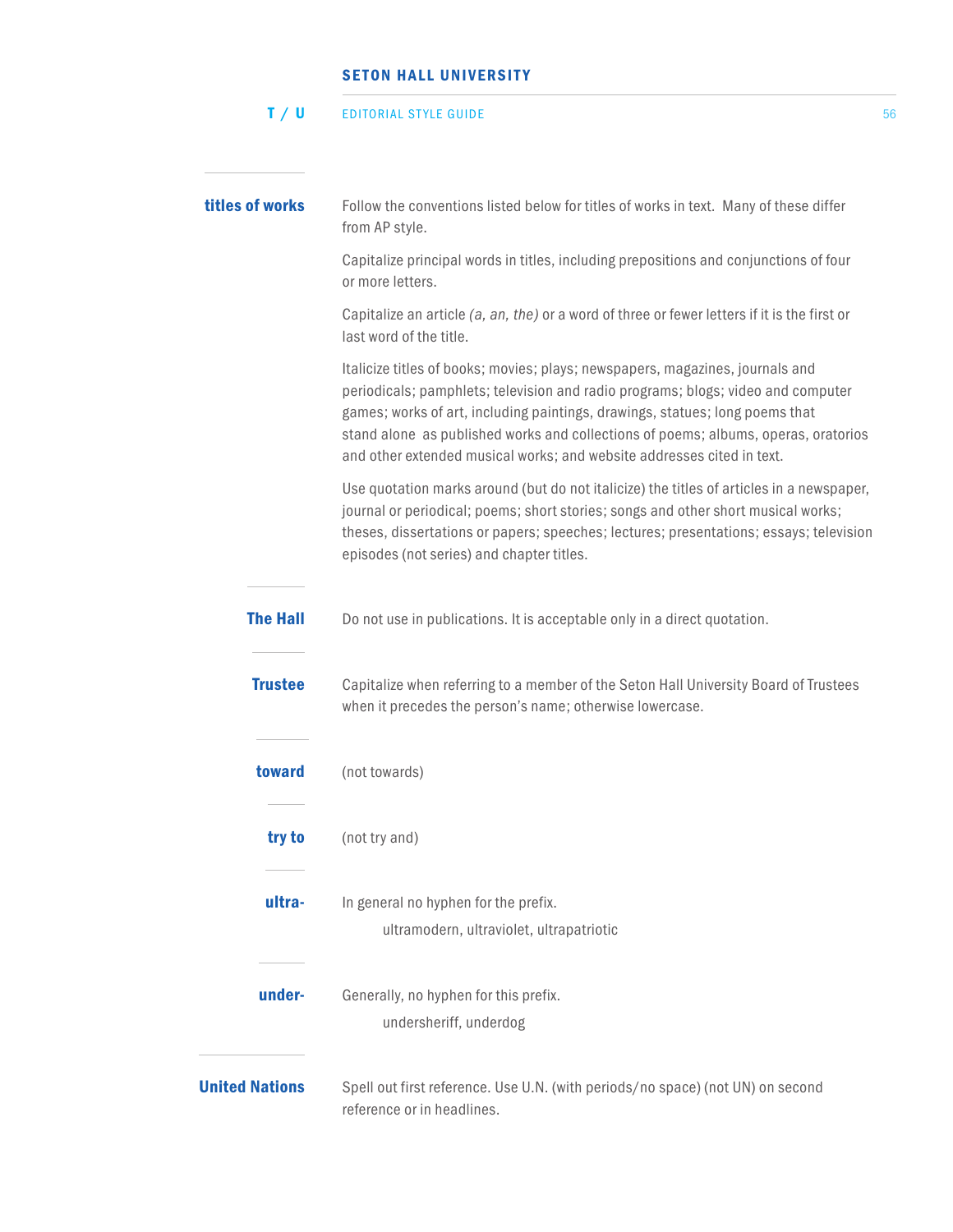|                                                      | <b>SETON HALL UNIVERSITY</b>                                                                                                                                                                                                                                                                                                                                                                     |    |
|------------------------------------------------------|--------------------------------------------------------------------------------------------------------------------------------------------------------------------------------------------------------------------------------------------------------------------------------------------------------------------------------------------------------------------------------------------------|----|
|                                                      | <b>EDITORIAL STYLE GUIDE</b>                                                                                                                                                                                                                                                                                                                                                                     | 57 |
| <b>United States</b>                                 | Spell out on first reference. Use U.S. (with periods/no space) on second reference<br>and in headlines.                                                                                                                                                                                                                                                                                          |    |
| university and<br>college names                      | On first reference use proper names and locations when necessary:<br>University of Connecticut, University of Alabama-Birmingham<br>Boston College, Miami University of Ohio                                                                                                                                                                                                                     |    |
|                                                      | On second reference, colloquialisms such as Pitt, UConn and BC are permissible,<br>especially in sports stories or in informal contexts. In sports stories, team nicknames<br>and mascots may be used on first reference.                                                                                                                                                                        |    |
|                                                      | When referring to Seton Hall University on first reference, use Seton Hall University<br>or Seton Hall.                                                                                                                                                                                                                                                                                          |    |
|                                                      | On subsequent references to Seton Hall capitalize University.                                                                                                                                                                                                                                                                                                                                    |    |
| <b>University Center</b>                             | Use Bishop Dougherty University Center on first reference; University Center is<br>acceptable on second reference.                                                                                                                                                                                                                                                                               |    |
| <b>University Libraries/</b><br><b>Walsh Library</b> | University Libraries is the term used to describe the department that administers<br>the university's academic resources.                                                                                                                                                                                                                                                                        |    |
|                                                      | Seton Hall University is conducting a search for a dean of University Libraries.                                                                                                                                                                                                                                                                                                                 |    |
|                                                      | Walsh Library is the physical entity on the Seton Hall campus. When referring to<br>entities within the building, their locations are designated within Walsh Library.<br>Walsh Library is always singular, never plural.                                                                                                                                                                        |    |
| <b>University Mission</b><br><b>Statement</b>        | Seton Hall University is a major Catholic university. In a diverse and collaborative<br>environment it focuses on academic and ethical development. Seton Hall students<br>are prepared to be leaders in their professional and community lives in a global<br>society and are challenged by outstanding faculty, an evolving technologically<br>advanced setting and values-centered curricula. |    |
| upcoming                                             | This term is often used unnecessarily.                                                                                                                                                                                                                                                                                                                                                           |    |
| upperclass                                           | When referring to juniors and seniors; not upper class.                                                                                                                                                                                                                                                                                                                                          |    |
| upward                                               | (not upwards)                                                                                                                                                                                                                                                                                                                                                                                    |    |

 $\sim$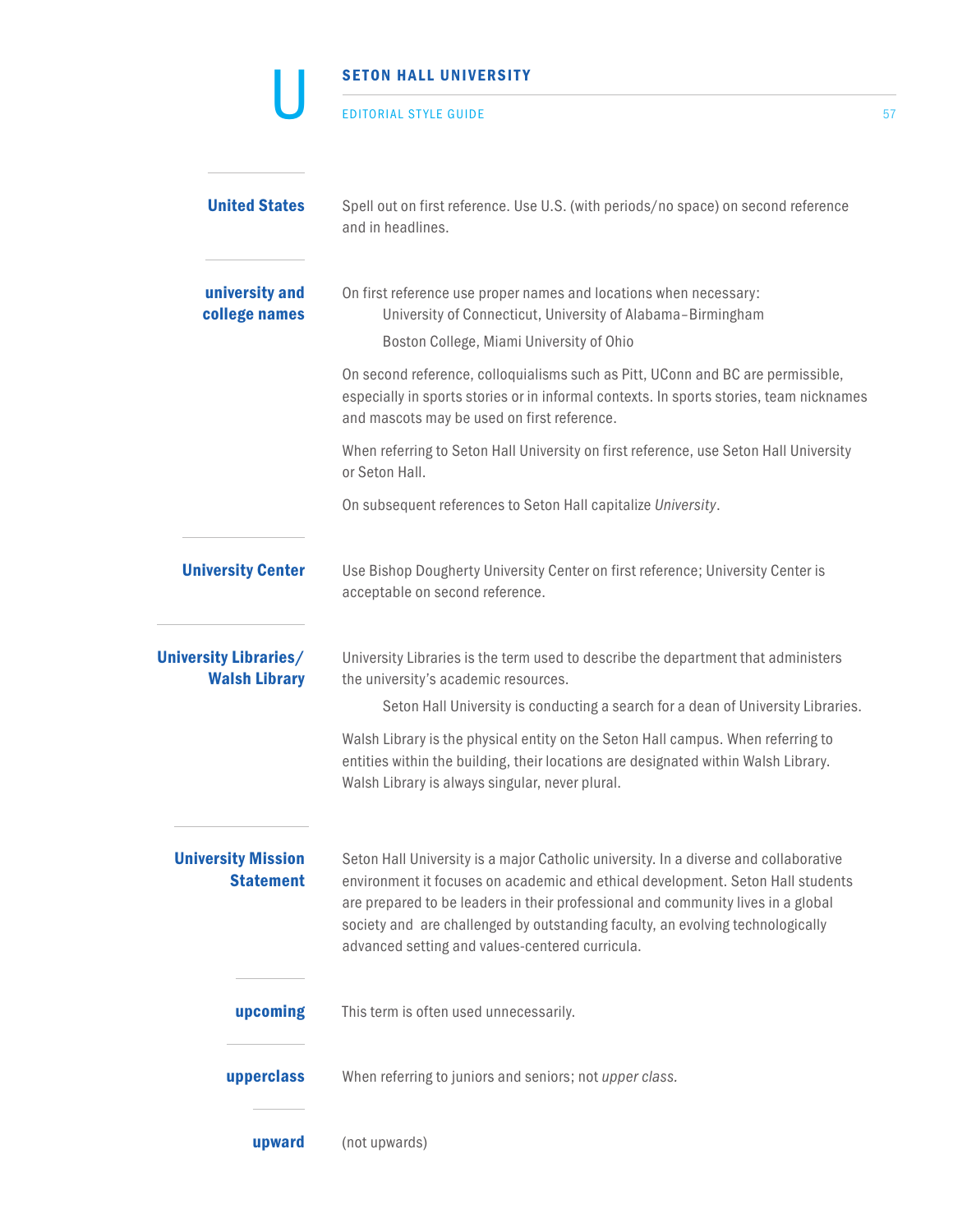|  |  | U / V / W | <b>EDITORIAL STYLE GUIDE</b> |  |
|--|--|-----------|------------------------------|--|
|--|--|-----------|------------------------------|--|

| <b>URL</b>                                      | URL is an acronym for Uniform Resource Locator. The URL is an address on the<br>web and usually begins with http://. When typing a web address in a computer's<br>browser, the http:// is not needed, so do not include it when including a URL<br>in text. |
|-------------------------------------------------|-------------------------------------------------------------------------------------------------------------------------------------------------------------------------------------------------------------------------------------------------------------|
|                                                 | Since a period is required at the end of a sentence, try to configure sentences so<br>they do not end with a URL. If needed, a period can be added after a URL.                                                                                             |
|                                                 | Test web addresses to make sure they work before they are put in print or online.                                                                                                                                                                           |
| use/utilize                                     | The verb use is preferred.                                                                                                                                                                                                                                  |
| vacuum                                          |                                                                                                                                                                                                                                                             |
| versus, v., vs.                                 | Spell out in ordinary text. Use vs. in sports or informal text; use v. for court cases.                                                                                                                                                                     |
| vice                                            | Write as two words (vice president, vice chairman), no hyphen.                                                                                                                                                                                              |
| <b>Walsh Gymnasium</b>                          | Use Walsh Gymnasium on first reference; Walsh Gym is acceptable on second<br>reference. Walsh Gymnasium is separate from the Richie Regan Recreation and<br>Athletic Center and the Richard and Sheila Regan Field House; it is a building<br>of its own.   |
| web, web page                                   |                                                                                                                                                                                                                                                             |
| webcam, webcast, webinar,<br>webmaster, website |                                                                                                                                                                                                                                                             |
| weblog                                          | blog is an acceptable short form.                                                                                                                                                                                                                           |
| weeklong                                        |                                                                                                                                                                                                                                                             |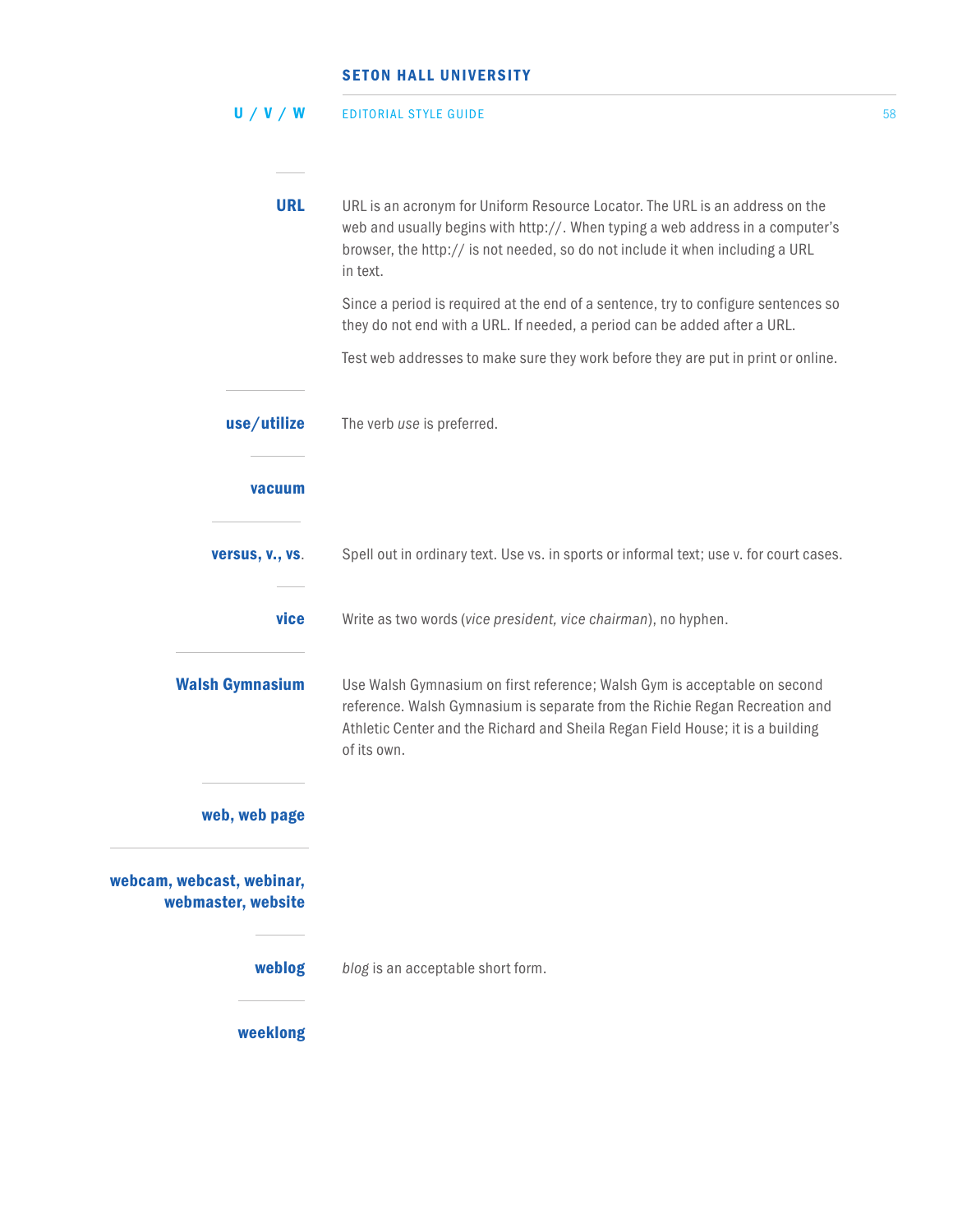# SETON HALL UNIVERSITY EDITORIAL STYLE GUIDE 59 well-<br>**well-** Hyphenate as part of a compound modifier when it comes before a noun. It is not hyphenated when it follows a noun: A well-educated person will reap many benefits. The candidate's speech made her sound well educated. *Exception:* When a compound modifier follows a form of the verb "to be," then the hyphenation should remain. See the AP Stylebook for more information. The model was well-dressed. well-being well-known The term is hyphenated before a noun; it is not hyphenated when it follows a noun. The well-known basketball player made his way through the arena. The smuggler, well known for taking too many chances, was captured quickly.  *Exception:* When "well-known" follows a form of the verb "to be," then the hyphenation should remain. See the AP Stylebook for more information. He was well-known for his generosity. What great minds can do. The University's brand tagline, adopted in 2018, includes a period when it stands alone and is set in lowercase when part of a complete sentence. Our law students show the world what great minds can do to ensure a just society. who's/whose *Who's* means who is or who has. *Whose* is possessive. W

-wide No hyphen for the suffix *(statewide, nationwide, worldwide)* unless it is used noun with a proper *(America-wide, Europe-wide)*.

> Hyphenate as part of a compound modifier. wide-angle

### wintertime

**Woman's Guild** Not Women's Guild (for the Seton Hall organization)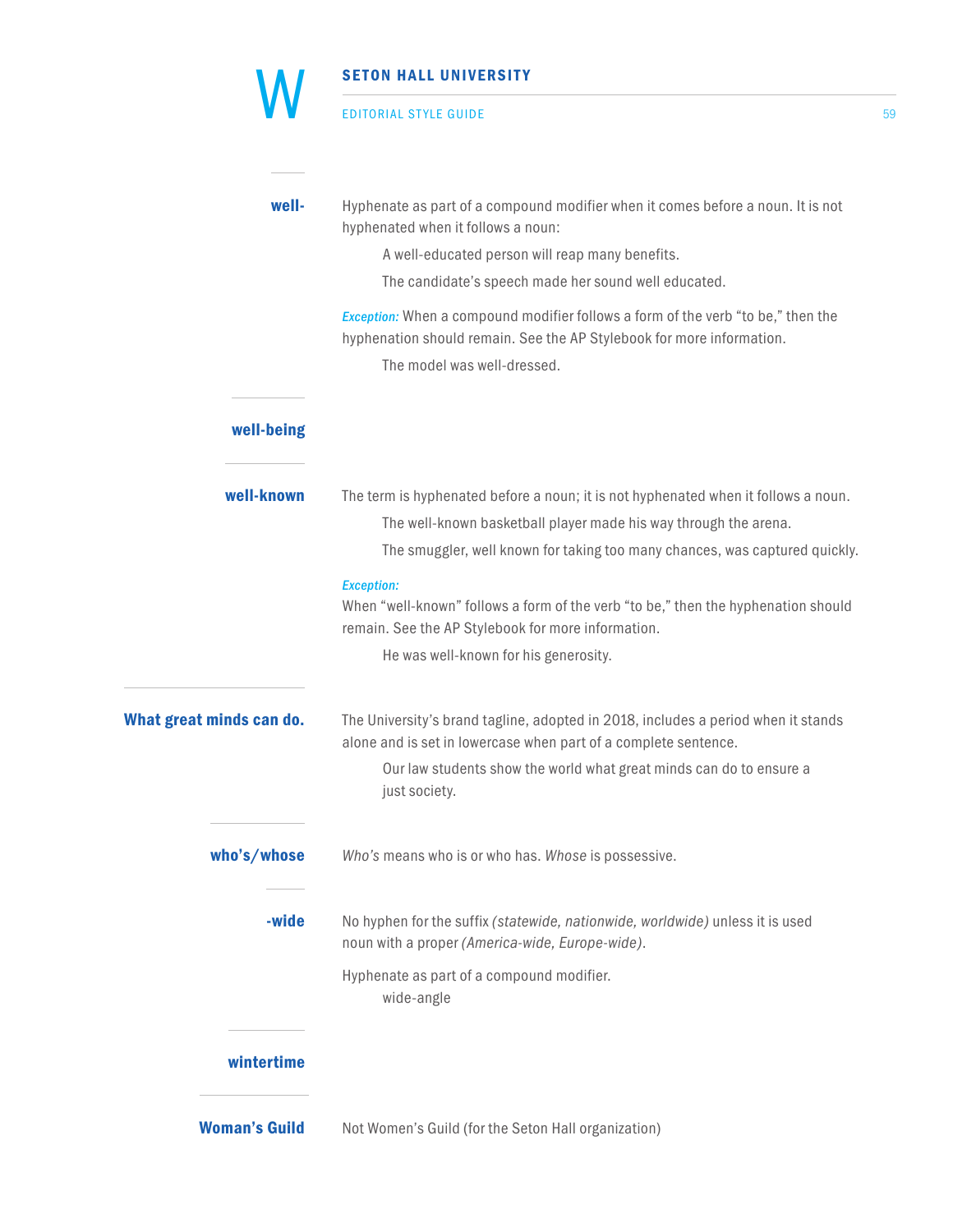| W/Y/Z                                                    | <b>EDITORIAL STYLE GUIDE</b>                                                                                                                               | 60 |
|----------------------------------------------------------|------------------------------------------------------------------------------------------------------------------------------------------------------------|----|
| words as words                                           | As typically applied throughout the text portion of this guide, italicize words<br>as words.<br>The word hopefully should be used with care and precision. |    |
| workday, workweek,<br>workload, workplace<br>workstation |                                                                                                                                                            |    |
| workforce                                                |                                                                                                                                                            |    |
| worship, worshipping,<br>worshipped, worshipper          |                                                                                                                                                            |    |
| wrongdoing                                               |                                                                                                                                                            |    |
| <b>WSOU-FM</b>                                           | WSOU and FM-89.5 are acceptable in subsequent references to the University's<br>radio station.                                                             |    |
| year-end                                                 |                                                                                                                                                            |    |
| yearlong                                                 |                                                                                                                                                            |    |
| You're/your                                              | You're means you are. Your is possessive.                                                                                                                  |    |
| zero, zeros                                              |                                                                                                                                                            |    |
| <b>ZIP</b> code                                          |                                                                                                                                                            |    |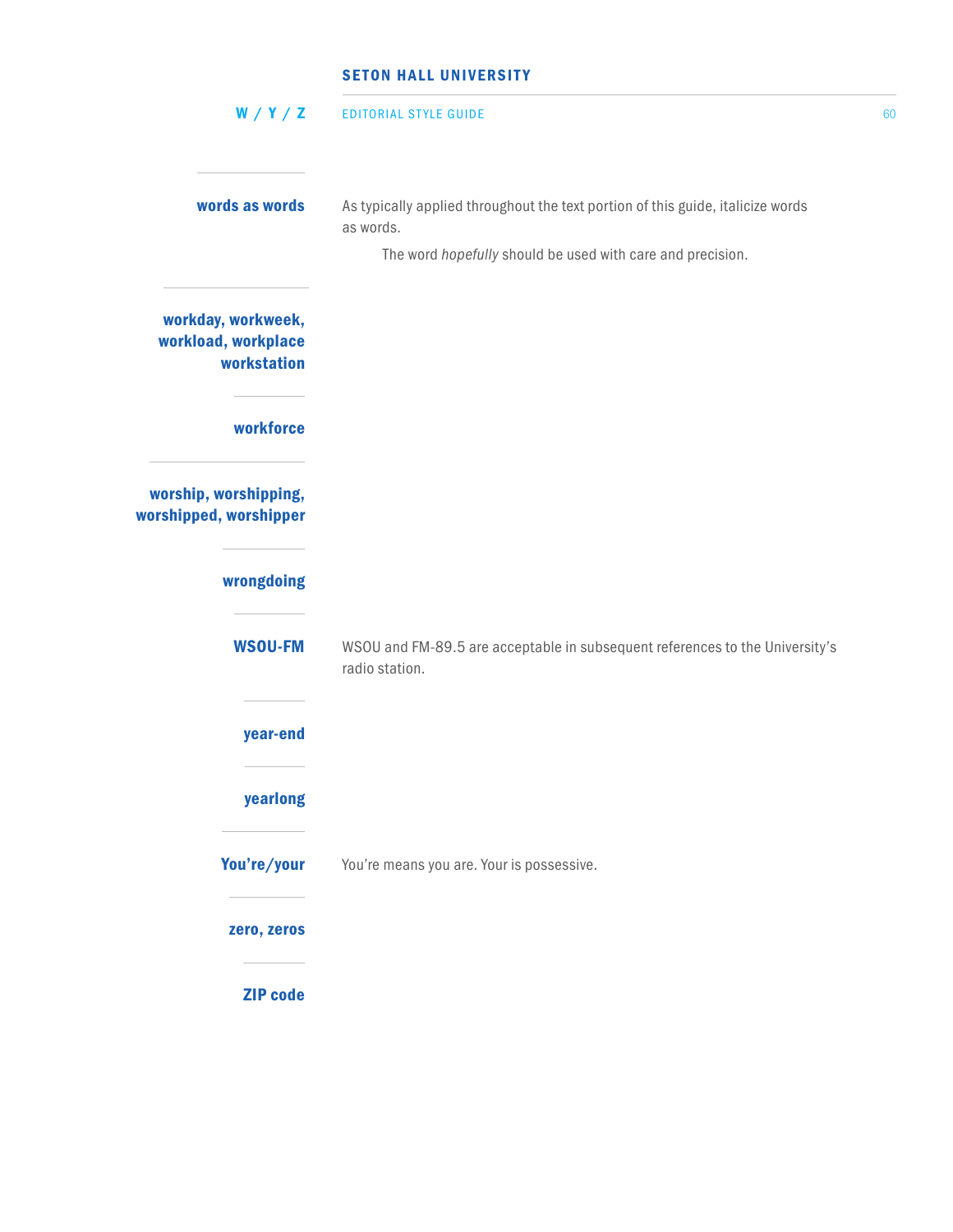EDITORIAL STYLE GUIDE 61 CONTROL CONTROL CONTROL CONTROL CONTROL CONTROL CONTROL CONTROL CONTROL CONTROL CONTROL CONTROL CONTROL CONTROL CONTROL CONTROL CONTROL CONTROL CONTROL CONTROL CONTROL CONTROL CONTROL CONTROL CONTR

## Writing for the Web

Writing for the web poses unique challenges, since users do not like to spend a lot of time reading online. Instead they scan pages, trying to pick out a few sentences or even parts of sentences.

When people visit a website, they want information and they want it quickly. If you are putting a brochure or newsletter online, rewrite the copy to make it useful and effective for online readers.

#### STYLE ISSUES

- Strive to conform to this guide in all stylistic matters. We want to present a consistent look and feel conveying similar themes and messages.
- Limit explanatory phrases about faculty members, programs, colleges, schools or departments. Link to the related information. Thus, instead of saying, "Jane Doe, professor of theology," you can save words and provide a link.
- Whenever possible, use a personal point of view or voice. Use of the first person (we) and second person (you) are encouraged.
- Do not include *http://* when giving a web address.
- Turn off the automatic hyphenation tool of your word-processing program. You do not want excessive punctuation of any kind when writing for online readers.

#### **READABILITY**

- Documents must be concise and structured for rapid browsing. Use headings, bulleted lists (of six or fewer items), and bold text for words and sections you want to emphasize.
- Put the important information at the top of the page so users can find it quickly.
- Make sure the first sentence in any paragraph captures the essence of the paragraph. In many cases one sentence is all you need.
- Write as informally as is appropriate for your audience. Formal writing takes careful reading, and most online readers do not want to do that.
- Use bold for emphasis. Do not underline or use all caps.

#### **BREVITY**

- As a general rule, avoid empty chatter like welcoming text or instructions on using the site. Users are looking for information.
- Try to use no more than half the words you would use in a printed publication.
- Keep paragraphs short; they should be about 50 to 60 words long.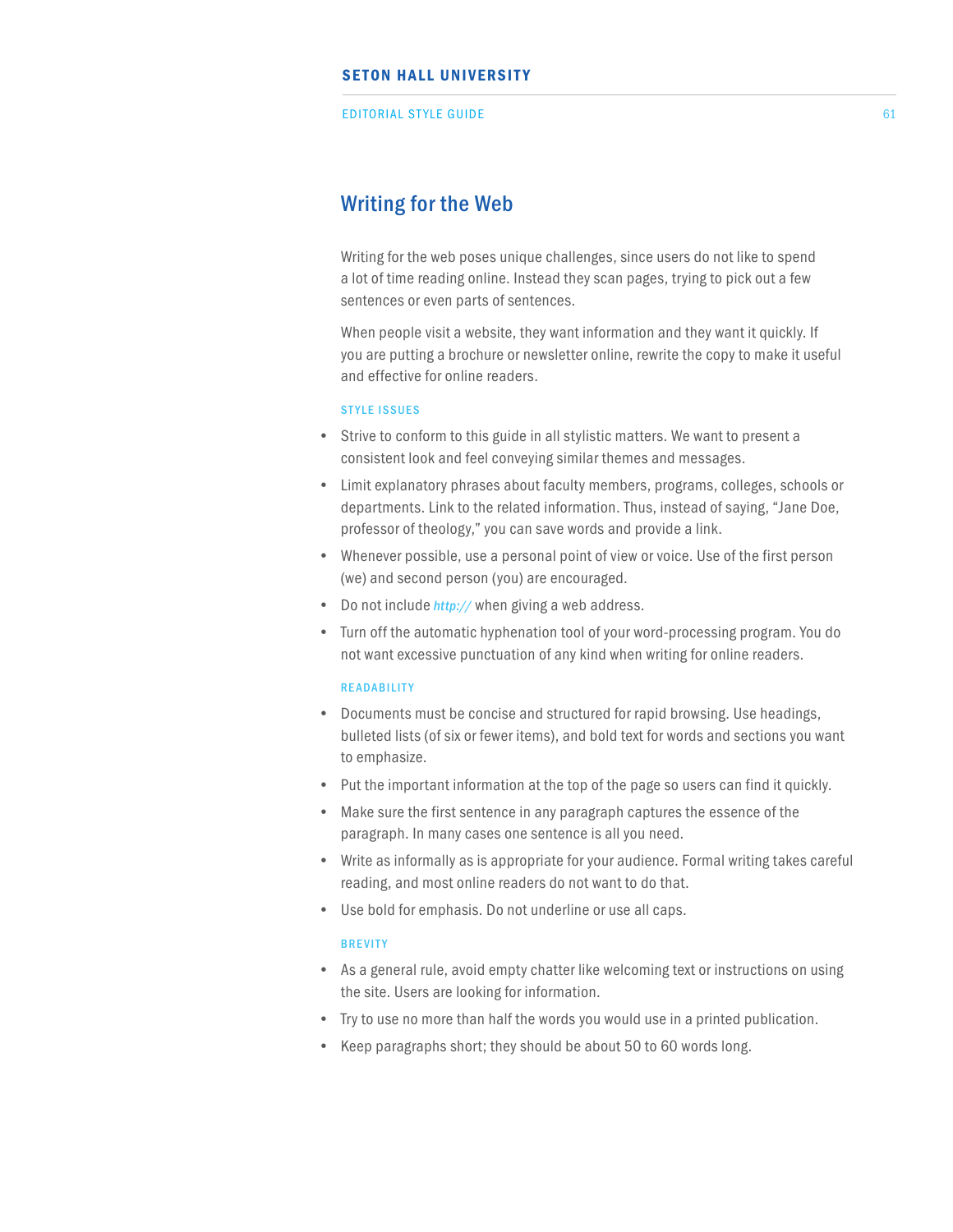#### EDITORIAL STYLE GUIDE / WRITING FOR THE WEB

#### ACCURACY

- Keep your content up-to-date. Users expect the material to be current.
- If you are stating something as a fact, be sure it is a fact.
- Spellcheck and proofread your text (and have someone else proofread it as well) before putting it online.

#### LINKS

While writing or editing copy, think about places where it makes sense to add a link. Some guidelines:

- The name of the link should correspond to the name or title of the linked page. It can be confusing to the user if the link is *Curriculum* and the title of the linked page is Degree *Requirements*.
- Put only the most relevant and significant links in the body of your text. For example, don't make every instance of the word *Curriculum* a link, but only at a natural jump-off point in the copy. Group minor, illustrative, or footnote links at the bottom of the page.
- Most links should lead to other documents on the Seton Hall site, not to external sites. Make sure readers know when they will be leaving the Seton Hall site.
- Don't underline any copy in your site. Most browsers automatically display links with underlines, and underlining text that is not a link may confuse readers.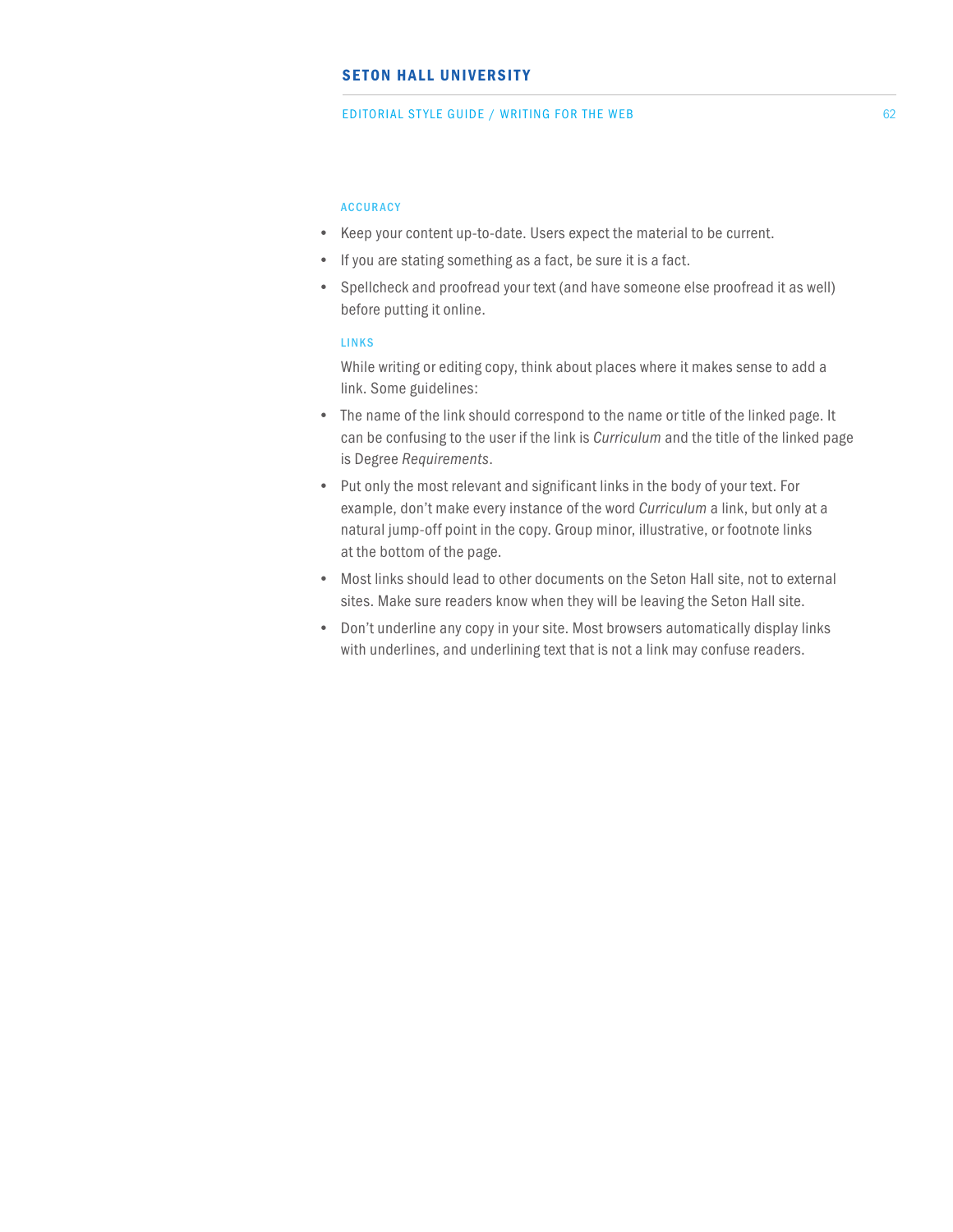EDITORIAL STYLE GUIDE

# Catholic Usage

| <b>Envelope, Inside Address,</b><br><b>Program, Donor List</b>                        | <b>Speaking</b><br>and Writing                                                         | <b>Salutation</b><br>in a Letter                  | <b>In Person</b><br>(Formal)                               |
|---------------------------------------------------------------------------------------|----------------------------------------------------------------------------------------|---------------------------------------------------|------------------------------------------------------------|
| Pope John Paul II                                                                     | Pope John Paul said, did,<br>The Holy Father said, did,<br>The Pope (the Pontiff) said | Your Holiness:                                    | Your Holiness                                              |
| Cardinal Edward Egan                                                                  | Cardinal Egan said, did                                                                | Dear Cardinal Egan:<br>Your Eminence:             | How do you do,<br>Your Eminence?                           |
| Cardinal Joseph W. Tobin, C.Ss.R.,<br>Archbishop of Newark                            | Cardinal Tobin said, did                                                               | Dear Cardinal Tobin:<br>Your Eminence:            | How do you do, Your Eminence?<br>Thank you, Your Eminence. |
| Most Reverend Bernard A. Hebda                                                        | Archbishop Hebda said, did                                                             | Dear Archbishop Hebda:<br>Your Grace:             | How do you do, Archbishop?<br>Thank you, Your Grace.       |
| Rev. Msgr. Robert J. Wister,<br>D. Eccl. Hist.<br>but: Monsignor Robert Sheeran       | Monsignor Wister said, did,<br>Monsignor Sheeran said, did                             | Dear Monsignor Wister:<br>Dear Monsignor Sheeran: | How do you do, Monsignor?                                  |
| Reverend Paul A. Holmes, S.T.D.                                                       | Father Holmes said, did                                                                | Dear Father Holmes:                               | Thank you, Father.                                         |
| (Transitional Deacon)<br>Rev. Mr. Jay Jones<br>(Permanent Deacon)<br>Deacon Jay Smith | Deacon Jones said, did<br>Deacon Smith said, did                                       | Dear Deacon Jones:<br>Dear Deacon Smith:          | How do you do, Deacon?                                     |
| Sister Paula Marie Buley,                                                             | Sister Paula Marie said, did                                                           | Dear Sister Paula Marie:                          | How do you do, Sister?                                     |

I.H.M., Ph.D.

**Spell Out** – whenever possible–Monsignor (not Msgr.), Father (not Fr.), Sister (not Sr.), Reverend (not Rev.); Possible Exception: "Rev. Msgr." *There is no abbreviation* for Bishop (not Bp.), Archbishop (not Abp.); Only a Cardinal can abbreviate: "Edward Card. Egan" – as part of his signature

*Avoid referring to clergy and Religious* by their last names; especially: "Buley said. . ." should be "Sister Paula Marie said. . ."